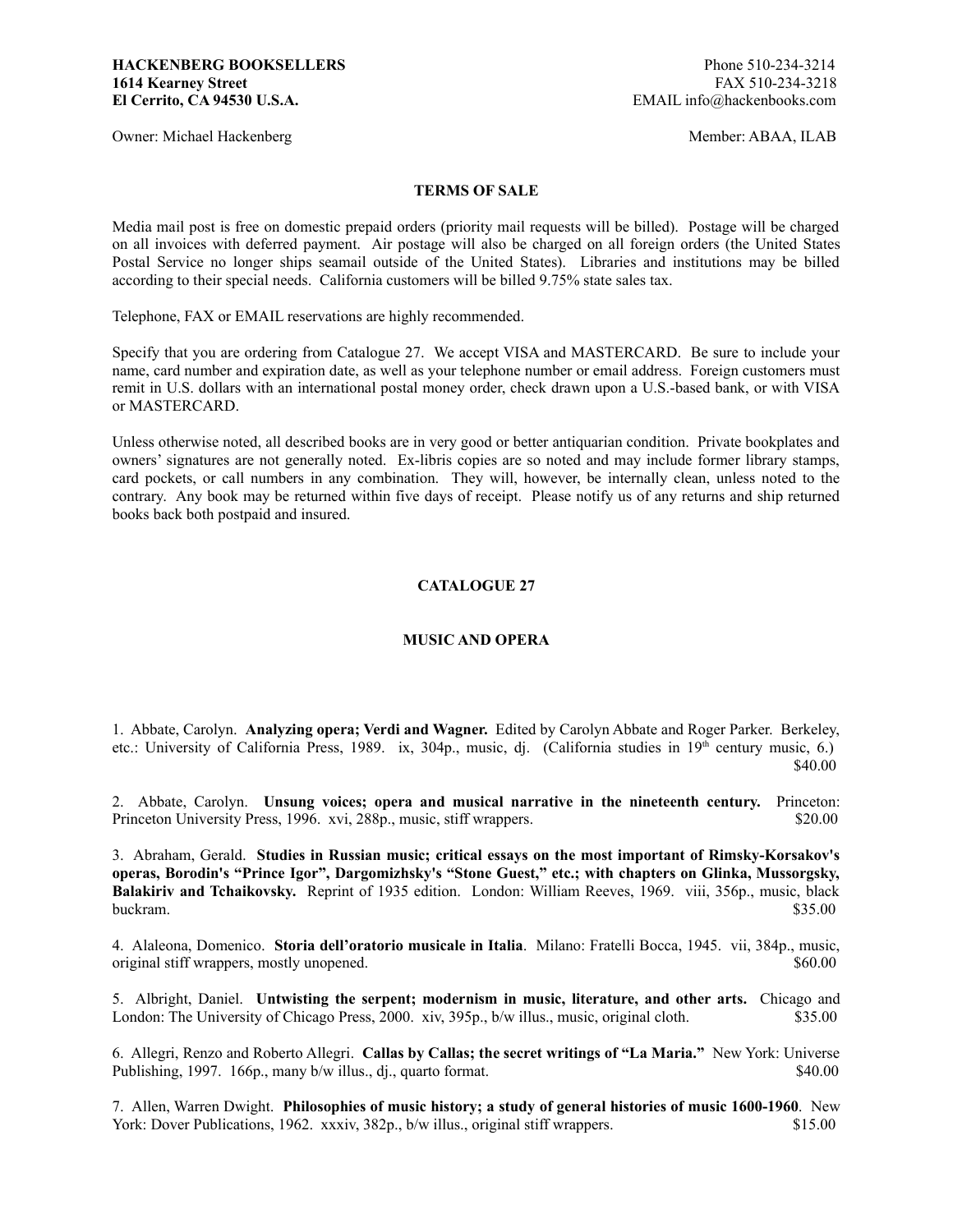8. Anglés, Higinio. **Antologia de organistas españoles del siglo XVII**. Barcelona: Diputacicon Provincial de Barcelona, Biblioteca Central, 1965-1968. 4 vols., music, original stiff wrappers, oblong large quarto format (Biblioteca General. Publiccaiones de la Seccion de Musica, 20-23). \$175.00

9. Anglés, Higinio and José Subira. **Catalogo musical de la Biblioteca Nacional de Madrid**. Barcelona: Consejo Superior de Investigaciones Cientificas, Instituto Español de Musicologia, 1946-1951. 3 volumes complete, b/w illus., green buckram. Contents: t., 1, Manuscritos. t. 2, Impresos: libros liturgicos y teoricos musicales. t. 3, Impresos: musica practica. (Catalogos de la musica antigua conserada en España, 1-3). \$200.00

10. Anhalt, Istvan and George Rochberg. **Eagle minds; selected correspondence of Istvan Anhalt and George Rochberg (1961-2005)**. Alan M. Gillmor, editor. Waterloo: Wilfrid Laurier University Press, 2007. xliii, 426p., b/w illus., original stiff printed boards.  $$60.00$ 

11. **Annals of the Metropolitan Opera; the complete chronicle of performances and artists.** Editor in Chief, Gerald Fitzgerald. New York: The Metropolitan Opera Guild; Boston: G. K. Hall & Co., 1989. 2 vols. (xxv, 1000; xxiv, 313p.), b/w illus., original grey cloth, quarto format. Contents: vol. 1, chronology 1883 – 1985; vol. 2, tables 1883 – 1985. \$125.00

12. Apel, Willi. **Gregorian chant**. Bloomington: Indiana University Press, 1958. xiv, 529p., 8 b/w facs. plates, music, dj.  $$45.00$ 

13. Appolonia, Giorgio. **Le voci di Rossini.** Prefazione di Giogio Gualerzi. Torino: Edizioni Eda, 1992. 500p., b/w illus., stiff wrapppers. \$30.00

14. Ardoin, John and Gerald Fitzgerald. **Callas.** Designed by Howard Sperber. 1st edition. New York, etc.: Holt, Rinehart and Winston, 1974. [iv] 282p., many b/w illus., dj., quarto format. Contents: the art and the life, by Ardoin; the great years, by Fitzgerald.  $$45.00$ 

15. Ardoin, John. **Callas at Juilliard; the master classes.** 1st edition. New York: Alfred A. Knopf, 1987. xvii, 300p., music, dj., quarto format. \$30.00

16. Ardoin, John. **The Callas legacy.** New York: Charles Scribner's Sons, 1977. xii, 224p., music, b/w front., dj. \$25.00

17. Ardoin, John. **The Callas legacy.** Revised edition. New York: Charles Scribner's Sons, 1982. xii, 240p., b/w illus., dj.  $$25.00$ 

18. Ardoin, John. **The Callas legacy; the complete guide to her recordings.** Foreword by Terrence McNally. New York: Charles Scribner's Sons; Toronto: Maxwell Macmillan Canada; New York, etc.: Maxwell Macmillan International, 1991. xviii, 236p., b/w illus., stiff wrappers. \$20.00

19. Ardoin, John. **The Furtwängler record.** Discography by John Hunt. Portland, OR: Amadeus Press, 1994.  $376p$ , b/w illus., dj.  $$30.00$ 

20. Ardoin, John. **Valery Gergiev and the Kirov; a story of survival.** With a foreword by Peter Ustinov. Portland, OR: Amadeus Press, 2001. 296p., many color and b/w illus., dj., quarto format. \$40.00

21. Arruga, Lorenzo. **La Scala.** With an introduction by Paolo Grassi and testimony to times past by Mario Labroca. Translated by Raymond Rosenthal. New York: Praeger Publishers, 1975. 314p., many color and b/w illus, dj., quarto format. \$45.00

22. (Still, W. G.). Arvey, Verna. **In one lifetime**. With an introduction and notes by B. A. Nugent. Fayetteville: University of Arkansas Press, 1984. xii, 280p., b/w illus., original stiff wrappers. A biography of the composer W. G. Still.  $\qquad \qquad$  S10.00

23. Asenjo Barbieri, Francisco. **Cancionero musical de los siglos XV y XVI transcrito y comentado**. Madrid: Tipografia de los Huérfanox, 1890. 636 [1]p., music, red cloth in folio format, with the original spine cloth rebacked, deckle edges. Copy formerly owned by Joaquin Nin-Culmell, signed in ink "Nin" on the half-title and on p. 5 of the introduction. \$150.00

24. Ashbrook, William. **Donizetti**. London: Cassell, 1965. [xiii] 561p., b/w illus., music, dj, ex libris. \$35.00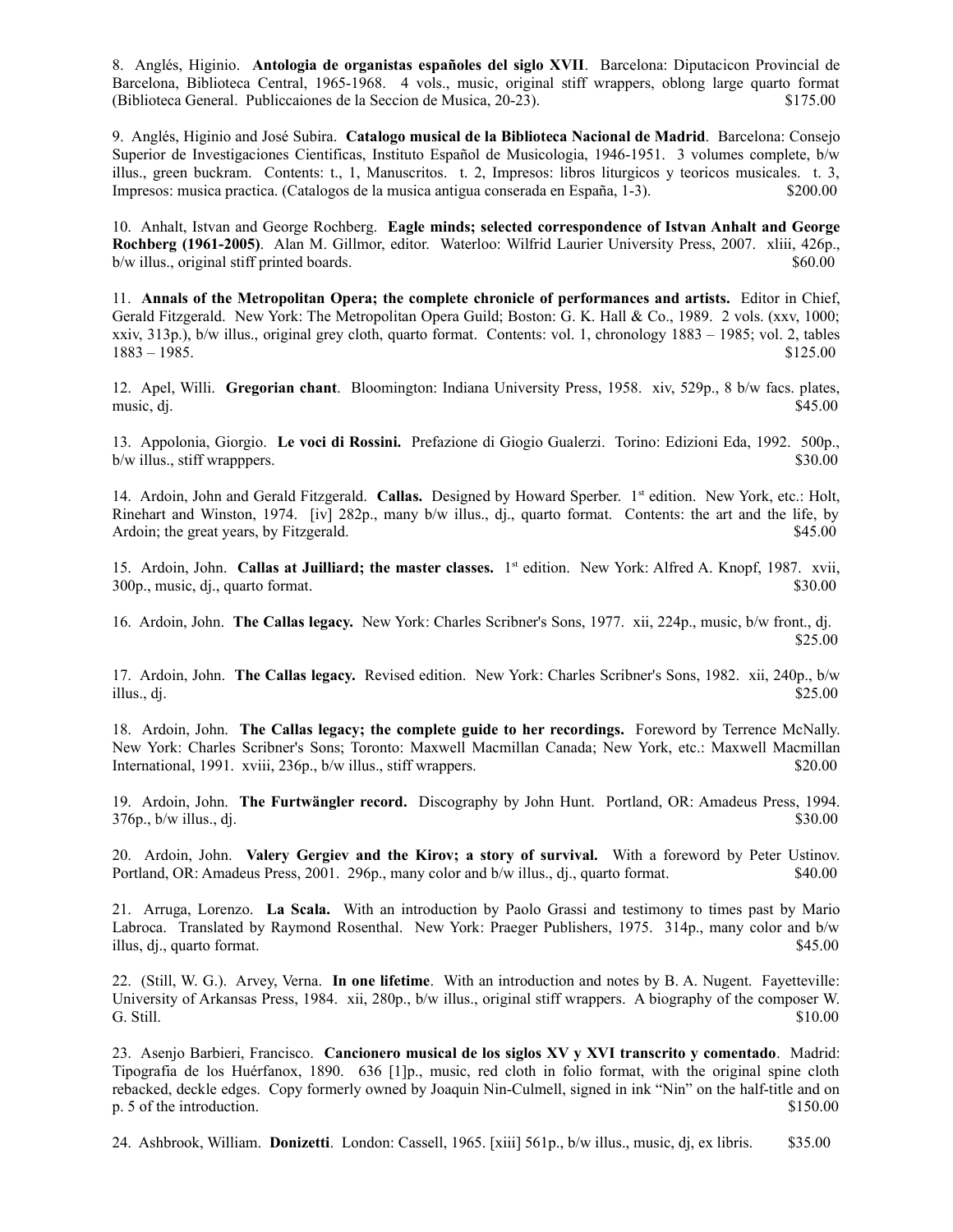25. Ashbrook, William. **Donizetti and his operas.** Cambridge, etc.: Cambridge University Press, 1983. viii, 744p., music, stiff wrappers. (Cambridge paperback library.) \$30.00

26. Ashbrook, William. **The operas of Puccini**. New York: Oxford University Press, 1968. xv, 269p., b/w front., music, lightly chipped dj.  $$45.00$ 

27. Ashbrook, William and Harold Powers. **Puccini's Turandot; the end of the great tradition.** Princeton: Princeton University Press, 1991. x, 193p., music, stiff wrappers. (Princeton studies in opera.) \$25.00 28. Aubry, Pierre. **Trouvères et troubadours**. Paris: Librairie Félix Alcan, 1910. 221p., b/w facs., music, green buckram (Les maitres de la musique). \$30.00

29. **Authorizing a composer's royalty in revenues from coin-operated machines and to establish a right of copyright in artistic interpretations**. Hearings before Subcommittee on Patents, Trade-marks, and Copyrights of the Committee on the Judiciary, House of Representatives, Eightieth Congress, First Session, on H. R. 1269, H. R. 1270, and H. R., 2570, bills to amend the act entitled "An Act to amend and consolidate the Acts respectings copyright, " approved March 4, 1909, as amended, May 23, June 4, 9, 11, 16, 18, and 23, 1947. Serial No. 10. Washington: GPO., 1947. iv, 294p., black limp cloth.  $\frac{1}{2}$  same set of the set of the set of the set of the set of the set of the set of the set of the set of the set of the set of the set of the set of the set of the

30. Bach, Johann Sebastian. **Christmas oratorio.** In full score. Edited by William Rust for the Bach-Gesellschaft edition. Reprinted from the Leipzig edition. New York: Dover Publications, 1992. 151p., music, stiff wrappers, quarto format. \$20.00

31. Bach, Johann. Sebastian. **Hohe Messe in H-moll.** Klavier-Auszug von Gustav Rösler. Frankfurt, etc.: C. F. Peters, N.D. 163p., music, stiff wrappers,small quarto format, notes in German and English. High Mass in B minor. (Edition Peters, 37.) \$15.00

32. Bach, Johann Sebastian. **Mass in B minor.** For soli, chorus, and orchestra. Edited by Frank Damrosch. Vocal score. New York: G. Schirmer, 1927. vi, 199p., music, stiff wrappers. (J. S. Bach, choral works). \$20.00

33. Bach, Johann Sebastian. **The Passion according to St. John.** Vocal score edited and with an introduction by Arthur Mendel. Reprinted edition. New York: G. Schirmer, 1967. xlv, 241p., music, stiff wrappers, notes in English, text in German and English. \$25.00

34. Bach, Johann Sebastian. **St. John Passion.** In full score. Edited by William Rust. Reprinted from the Bach-Gesellschaft edition (Leipzig). New York: Dover Publications, 1993. 151p., music, stiff wrappers, quarto format. \$15.00

35. Bach, Johann Sebastian. **St. Matthew Passion.** In full score. Edited by Julius Rietz. Reprinted from the Leipzig Bach-Gesellschaft edition. New York: Dover Publications, 1990. 290p., music, stiff wrappers, quarto format.  $$20.00$ 

36. Bacon, Ernst. **Notes on the piano**. Syracuse: Syracuse University Press, 1963. vii, 167p., original cloth, ex  $\frac{1}{20.00}$  libris.

37. Badura-Skoda, Eva and Paul Badura-Skoda. **Interpreting Mozart on the keyboard**. Translated by Leo Black. New York: Da Capo Press, 1986. [ix] 319p., b/w illus., music, original blue cloth. Reprint of the 1962 New York edition. (De Capo Press music reprint series). \$25.00

38. Baines, Anthony. **Bagpipes**. Revised edition. Oxford: University Press, 1973. 142p., plus 16 b/w plates, original stiff wrappers. At head of t.p.: Pitt Rivers Museum, University of Oxford. (Occasional papers on  $\epsilon$  technology, 9).  $\frac{1}{2}$ 

39. Balassa, Ottilie Ebner von. **Die Brahmsfreundin Ottilie Ebner und ihr Kreis**. Wien: Kommissionsverlag Franz Bondy, 1933. 151 [1]p., b/w illus., original black cloth. Includes a list of compositions by Josef Hauer. \$35.00

40. Baldini, Gabriele. **The story of Giuseppe Verdi: Oberto to Un ballo in maschera**. Edited by Fedele d'Amico. This edition translated and edited by Roger Parker. Cambridge, etc.: Cambridge University Press, 1980. xx, 296p., dj. \$40.00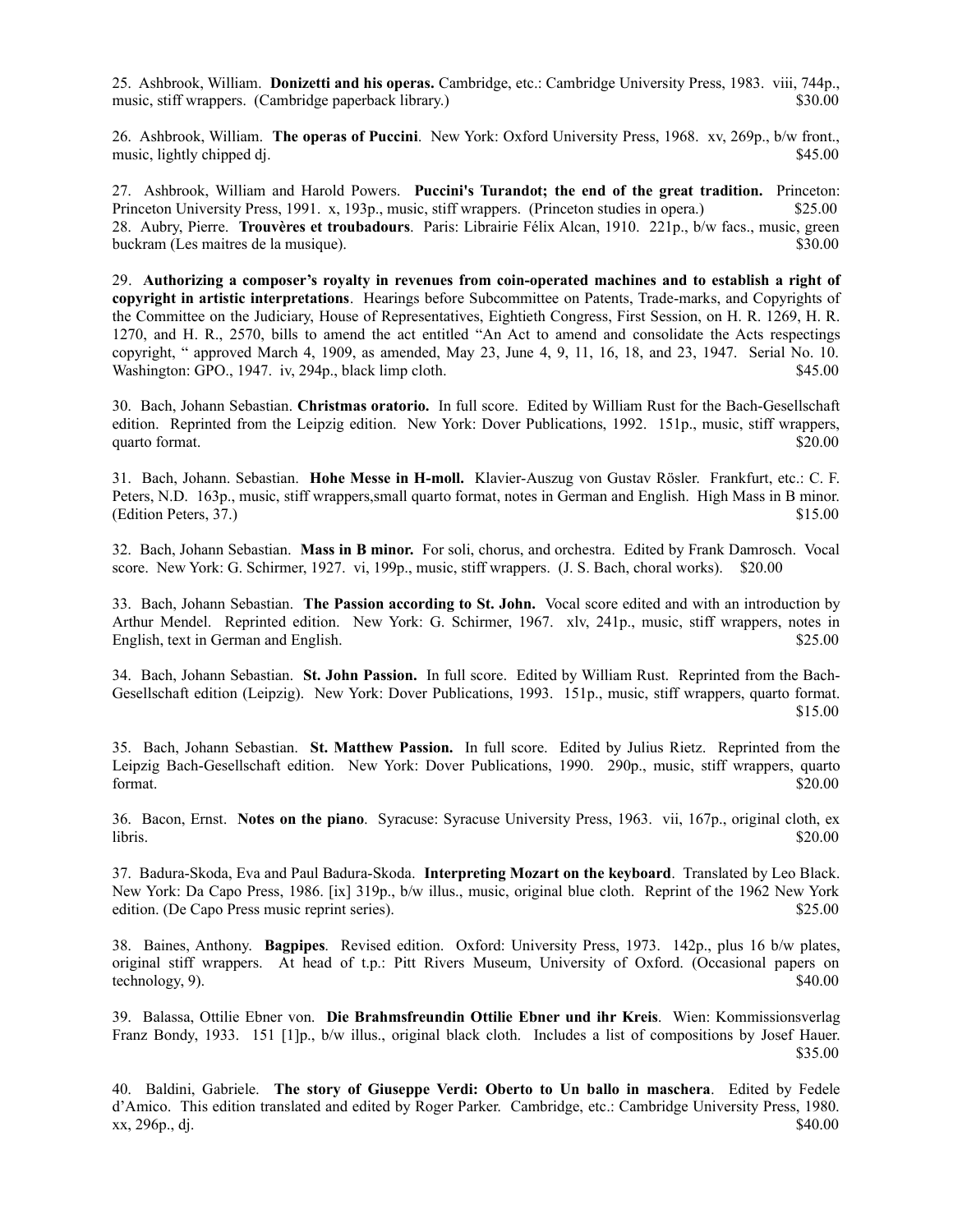41. Baldini, Gabriele. **The story of Giuseppe Verdi: Oberto to Un ballo in maschera**. Edited by Fedele d'Amico. This edition translated and edited by Roger Parker. Cambridge, etc.: Cambridge University Press, 1980. xx, 296p., stiff wrappers. \$15.00

42. Ballin, Ernst August. **Das Wort-Ton-Verhältnis in den klavierbegleiteten Liedern Mozarts**. Kassel, etc.: Bärenreiter, 1984. 153p., music, original stiff wrappers (Schriftenreihe der Internationalen Stiftung Mozarteum, 8). \$35.00

43. Balthazar, Scott L. **The Cambridge companion to Verdi**. Cambridge: Cambridge University Press, 2004. xxvi, 336p., music, original stiff wrappers (Cambridge companion to music). \$30.00

44. Banfield, Stephen. **Sondheim's Broadway musicals.** Ann Arbor: The University of Michigan, 1993. xvi, 454p., music, dj. (The Michigan American music series.) \$35.00

45. Barbier, Patrick. **Vivaldi's Venice; music and celebration in the baroque era.** Translated from the French by Margaret Crosland. London: Souvenir Press, 2003. xii, 194p., color illus., dj. \$25.00 46. Barbier, Patrick. **The world of the castrati; the history of an extraordinary operatic phenomenon.** Translated by Margaret Crosland. London: Souvenir Press, 1998. xi, 262p., b/w illus., stiff wrappers. \$20.00 47. Barenboim, Daniel. **A life in music**. New York: Arcade Publishing, 2002. x, 246p., b/w illus., dj. \$25.00

48. Barlow, Harold and Sam Morgenstern. **A dictionary of opera and song themes**. Revised edition. New York: Crown Publishers, 1976. [vi] 547p., original cloth, ex libris. \$40.00

49. Barnet, Anne Alison. **Extravaganza king; Robert Barnet and Boston musical theater**. Northeastern University Press, 2004. xvi, 228p., b/w illus., music, dj.  $$25.00$ 

50. Bartók, Béla. **The stage works of Béla Bartók.** Opera guide series editor, Nicholas John. Published in association with English National Opera. London: John Calder; New York: Riverrun Press, 1991. vi, 112p., music,  $b/w$  illus., stiff wrappers. (Opera guide, 44.)  $$15.00$ 

51. Basart, Ann P. **The sound of the fortepiano; a discography of recordings on early pianos**. Berkeley: Fallen Leaf Press, 1985. xiv, 472p., original stiff wrappers (Fallen Leaf reference books in music, 2). \$30.00

52. Bauer, Oswald Georg. **Richard Wagner; the stage designs and productions from the premières to the present.** Foreword by Wolfgang Wagner. New York: Rizzoli International, 1983. 302p., many color and b/w illus., dj., quarto format. \$45.00

53. Becker, Heinz and Gudrun Becker. **Giacomo Meyerbeer; a life in letters.** Translated by Mark Violette. Portland, OR: Amadeus Press, 1989. 215p., b/w illus., dj.  $\frac{1}{2}$  \$30.000 \$30.00

54. Beckwith, John. **In search of Alberto Guerrero**. Waterloo: Wilfrid Laurier University Press, 2006. xviii, 159p., b/w illus., original stiff printed boards. Major biography of this Chilean-Canadian pianist and teacher (1886- 1959). \$25.00

55. Beethoven, Ludwig von. **Fidelio.** In full score. Reprint of the Leipzig edition. New York: Dover Publications, 1984. 269p., music, stiff wrappers, quarto format. \$20.00

56. Beethoven, Ludwig von. **Missa solemnis.** In full score. Reprint of the Breitkopf & Härtel Complete Works Edition (Leipzig). New York: Dover Publications, 1991. 259p., music, stiff wrappers, quarto format. \$20.00

57. Beethoven, Ludwig von. **Symphonies nos. 8 and 9.** In full score. Reprinted from the Braunschweig edition. New York: Dover Publications, 1989. 252p., music, stiff wrappers, quarto format. \$20.00

58. Bellini, Vincenzo. **Norma.** Lyric tragedy in two acts by Felice Romani. Vocal score. Ed. 2253. New York: G. Schirmer, N. D. 270p., music, original green cloth with gilt lettering, quarto format, front inner hinge cracked.

\$35.00

59. Bellini, Vincenzo. **Norma.** In full score. Reprint of the Milan edition. New York: Dover Publications, 1994. 429p., music, stiff wrappers, quarto format. \$20.00

60. Bellini, [Vincenzo]. **I puritani di Scozia.** An opera in three acts with Italian and English text. Vocal score. Melville, NY: Belwin Mills, N.D. 266p., music, stiff wrappers. (Kalmus vocal scores, 6774.) \$20.00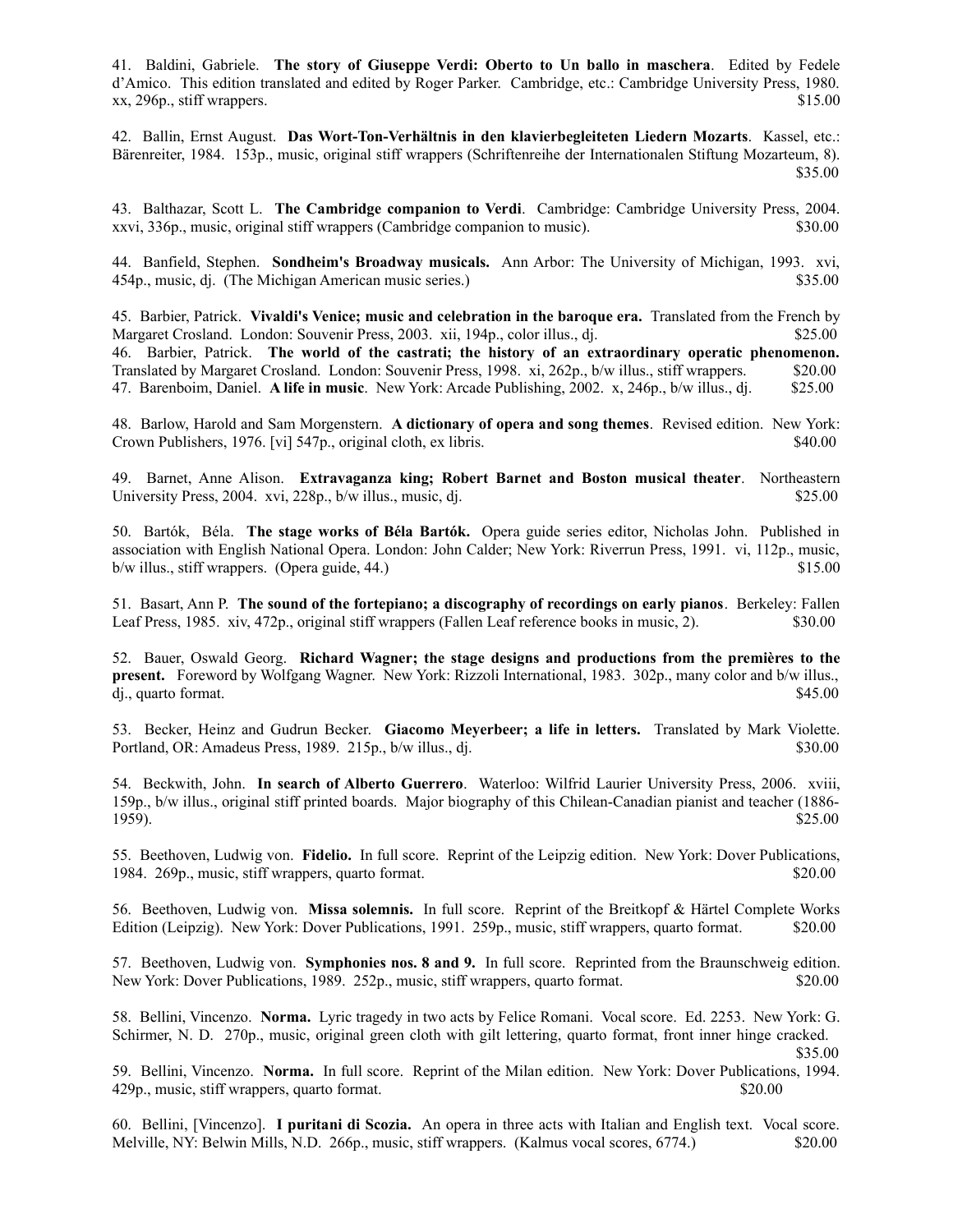61. Bellini, [Vincenzo]. **Il pirata.** A melodrama in 2 acts with Italian text. Vocal score. Melville, NY: Belwin Mills, N.D. 224p., music, stiff wrappers. (Kalmus vocal scores, 9401.) \$20.00

62. Bellini, Vincenzo. **La sonnambula; opera in two acts.** Libretto by Felice Romani. The English version by Natalia Macfarren. With an essay on the story of the opera by H. E. Krehbiel. Ed. 509. New York and London: G. Schirmer, 1929. xiii, 200p., music, stiff wrappers. (G. Schirmer opera score editions). \$25.00

63. Benoit, Paul. **Fifty elevations for organ on modal themes**. Melville, NY: J. Fischer & Bro., 1970. [vi] 65 [1]p., music, original stiff wrappers, quarto format (F.E. 8323). \$15.00

64. Berlioz, Hector. **Beatrice and Benedict; a comic opera in two acts.** Orchestra score. New York: Edwin F. Kalmus, Publisher of Music, N.D. 280p., music, stiff wrappers, text in French and German. (Kalmus miniature orchestra scores, 517.) \$20.00

65. Berlioz, Hector. **The conquest of Troy; an opera in three acts.** Orchestra score. Reprinted edition. New York: Edwin F. Kalmus, Publisher of Music, N.D. 265p., music, stiff wrappers, t.o.c. and text in French and German. (Kalmus miniature orchestra scores, 515.) \$20.00

66. Berlioz, Hector. **La damnation de Faust; légende dramatique en quatre parties, op. 24.** A Franz Liszt. London, etc.: Ernst Eulenburg, 1964. viii, 432p., music, stiff wrappers, text in French, German, and English.  $\left($ Edition Eulenberg, 994.)  $\frac{1}{25.00}$ 

67. Berlioz, Hector. **L'enfance du Christ, op. 25; sacred trilogy for solo voices, chorus and orchestra.** In full score. Reprint of the Leipzig edition. Mineola, NY: Dover Publications, 1999. xi, 174p., music, stiff wrappers, quarto format. \$15.00

68. Berlioz, Hector. **Requiem.** In full score. Reprint of the Leipzig edition. Mineloa, NY: Dover Publications, 2006. 130p., music, stiff wrappers, quarto format. \$15.00

69. Berlioz, Hector. **The Trojans in Carthage; an opera in 4 acts.** New York: Edwin F. Kalmus, N.D. 318p., music, stiff wrappers, text in French.  $$15.00$ 

70. Berg, Alban. **Wozzeck.** Opera guide series editor, Nicholas John. Published in association with English National Opera. London: John Calder; New York: Riverrun Press, 1990. 112p., music, b/w illus., stiff wrappers.  $(\text{Opera guide}, 42.)$  \$15.00

71. (Besseler, Heinrich.) **Festschrift Heinrich Besseler; zum sechzigsten Geburtstag.** Herausgegeben vom Institut für Musikwissenschaft der Karl-Marx-Universität. Leipzig: VEB Deutscher Verlag für Musik, 1961. 540p., b/w tipped-in front. port. of honoree, with 28 b/w plates, music, original tan cloth, quarto format. Contains 48 articles from various scholars, with a bibliography of the honoree. \$100.00

72. Bing, Rudolf. **5000 nights at the opera.** Garden City, NY: Doubleday & Co., 1972. 360p., b/w illus., dj., deckle edges. \$30.00

73. Birken, Kenneth. **Richard Strauss; Arabella.** Cambridge, etc.: Cambridge University Press, 1989. xiii, 162p., music, b/w illus., stiff wrappers. (Cambridge opera handbooks.) \$20.00

74. Bizet, Georges. **Carmen.** In full score. Reprint of the Leipzig edition. New York: Dover Publications, 1989. 574p., music, stiff wrappers, quarto format. \$25.00

75. Blokker, Roy. **The music of Dmitri Shostakovich; the symphonies.** With Robert Dearling. London: The Tantivy Press; Rutherford, etc.: Fairleigh Dickinson University Press, 1979. 192p., music, b/w illus., dj. (A new series of music books exploring the sounds of the great composers.) \$25.00

76. Bloomfield, Arthur J. **The San Francisco opera 1923 – 1961.** New York: Appleton-Century-Crofts, Inc., 1961. xii, 252p., b/w illus., di.  $\frac{1}{25.00}$ 

77. Blum, Daniel. **A pictorial treasure of opera in America.** New York: Greenberg, 1954. 320p., many b/w illus., slightly chipped dj., quarto format. \$40.00

78. Blyth, Alan. **Choral music on record.** Edited by Alan Blyth. Cambridge, etc.: Cambridge University Press, 1991. viii, 310p., dj. \$35.00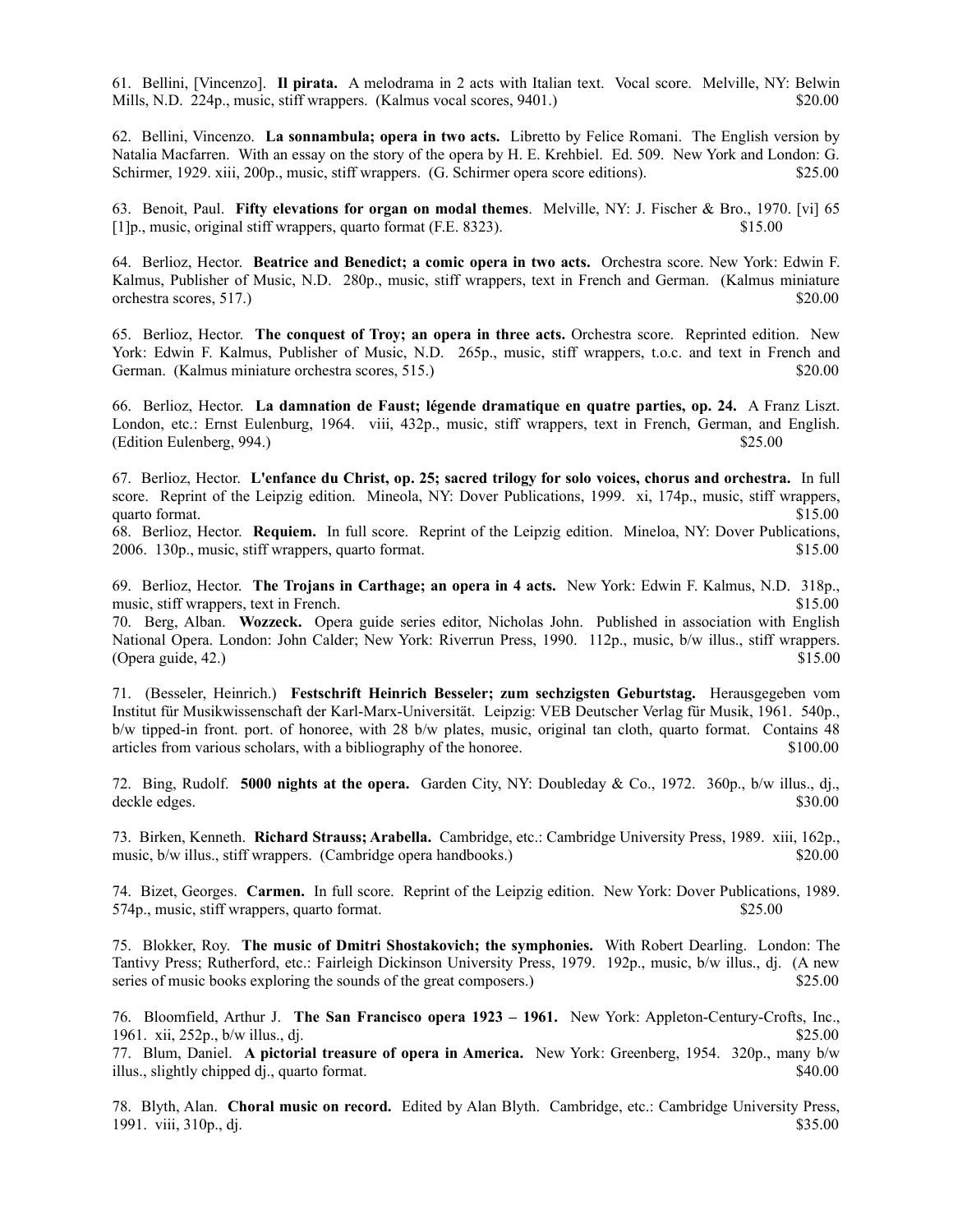79. Blyth, Alan. **Opera on record.** Edited by Alan Blyth. Discographies compiled by Malcolm Walker. London: Huchinson, 1979 – 1984. 3 vols. (663; 399; 375p.); vol. 1, b/w illus., stiff wrappers; vol. 2, dj., published by Beaufort Books; vol. 3, dj., published by Longwood Press. \$75.00

80. Blyth, Alan. **Song on record.** Edited by Alan Blyth. Cambridge, etc.: Cambridge University Press, 1987 – 1988. 2 vols. (vi, 357; v, 286p.), dj. Contents: vol. 1, Leider; vol. 2. \$75.00

81. Boagno, Marina. **Corelli; a man, a voice.** With Gilberto Starone. Translated from the Italian by Teresa Brentegani and Samuel Chase. Chronology by Gilberto Starone. Discography by Gilberto Starone. Typography by Frederico Rota. Videography and filmography by Gilberto Starone, Mark Schiavone, and Stephen R. Leopold. Compact disc compiled by Mark Schiavone. 1<sup>st</sup> printing. Dallas: Baskerville Publications, 1996. xvi, 322p., b/w illus., dj., with vocal CD. (Great voices, 5.)  $$35.00$ 

82. Bocelli, Andrea. **The music of silence; a memoir**. 1st U.S. edition. Translated by Stanislao Pugliese. New York: HarperEntertainment, 2001. viii, 243p., b/w illus., dj. \$20.000 \$20.00

83. Bolig, John R. **Caruso records; a history and discography.** Denver: Mainspring Press, 2002. x, 206p., color illus., dj.  $$30.00$ 

84. Bonvicini, Candido. **The tenor's sons; my days with Pavarotti**. New York: St. Martin's Press, 1993. 202p.,  $b/w$  illus., dj.  $$20.00$ 

85. Bordman, Gerald. **American musical theatre; a chronicle.** New York: Oxford University Press, 1978. viii,  $749p$ , blue cloth.  $$45.00$ 

86. Bordman, Gerald. **American musical theatre; a chronicle**. New York: Oxford University Press, 1979 (2d printing). Viii, 749p., lightly chipped dj.  $\$40.00$ 

87. Borodin, Aleksandr Porfiryevich. **Prince Igor; opera.** Vocal score. Reprint of the Leipzig edition. Boston: Elibron Classics, N.D. 372p., music, stiff wrappers, quarto format. \$45.00

88. Boyd, Malcolm. **Bach**. New York: Schirmer Books; London, etc., Prentice Hall International, 1997. xiv, 279p., b/w illus., music, original cloth, ex libris (The master musicians). \$20.00

89. Bradley, Ian. **The complete annotated Gilbert and Sullivan**. Oxford, etc.: Oxford University Press, 1996.  $[xiv]$  1197p., dj.  $$55.00$ 

90. Brahms, Johannes. **Requiem.** For four-part chorus of mixed voices and baritone and soprano soli with piano accompaniment. Ed. 472. New York: G. Schirmer, N.D. 96p., music, stiff wrappers. (G. Schirmer's collection of masses and vespers.)  $$15.00$ 

91. Branscome, Peter. **W. A. Mozart; Die Zauberflöte.** Cambridge, etc.: Cambridge University Press, 1991. xv, 248p., music, b/w illus., stiff wrappers. (Cambridge opera handbooks.) \$20.00

92. Brett, Philip. **Music and sexuality in Britten; selected essays.** Edited by George E. Haggerty. With an introduction by Susan McClary. With an afterword by Jenny Doctor. Berkeley, etc.: University of California Press, 2006. xiv, 280p., music, stiff wrappers. \$25.00

93. Britten, Benjamin. **Letters from a life; selected letters and diaries of Benjamin Britten, 1913 – 1976. Vols. 1 – 3 only.** Edited by Donald Mitchell. Berkeley and Los Angeles: University of California Press, 1991 – 2004. 3 vols. (xxx, 620; 621 – 1044; xxvi, 758p.), b/w illus., dj., first two volumes in original publisher slipcase as issued, third volume in dj. as issued. Contents: vol. 1, 1913 – 1939; vol. 2, 1939 – 1945; vol. 3, 1946 – 1951. \$150.00

94. Britten, Benjamin. **Peter Grimes.** Complied by Peter Brett. Reprinted edition. Cambridge, etc.: Cambridge University Press, 1989. xiv, 218p., music, b/w illus., stiff wrappers. (Cambridge opera handbooks.) \$20.00

95. Britten, Benjamin. **War requiem, op. 66.** Commissioned for the festival to celebrate the consecration of St. Michael's Cathedral, Coventry, May 1962. Words from the Missa pro Defunctis and the poems of Wilfred Owen. Vocal score by Imogen Holst. London, etc.: Boosey & Hawkes, Music Publishers Limited, 1963. 179p., music, stiff wrappers, quarto format.  $$25.00$ 

96. Bronson, B. H. **Catches and glees of the eighteenth century**. Selected by B. H. Bronson from Apollonian Harmony (ca. 1790). 2d printing revised. Berkeley and Los Angeles: University of California Press, 1955. [xii]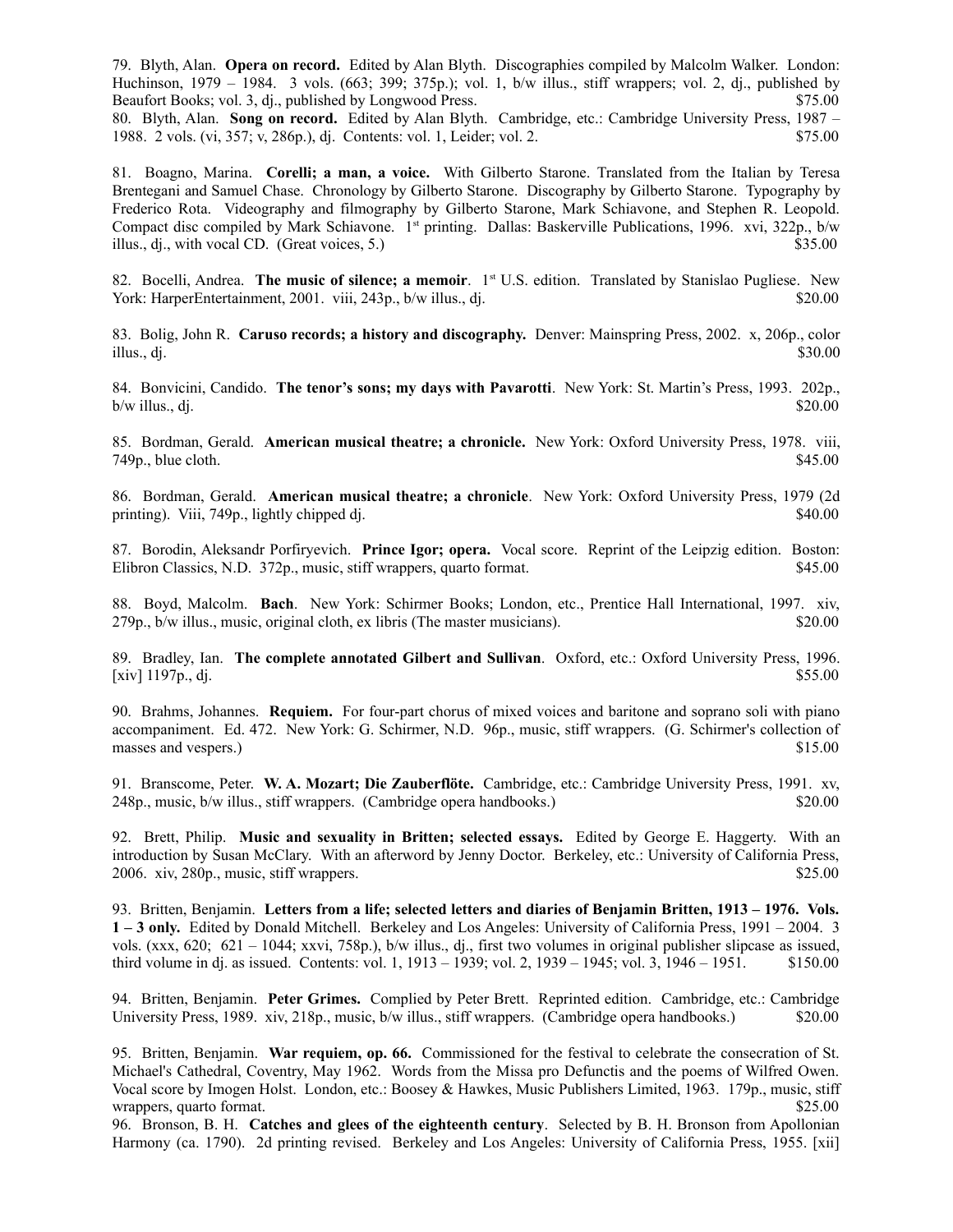97. Brown, David. **Musorgsky; his life and works.** Oxford, etc.: Oxford University Press, 2002. xvii, 391p., music, b/w illus., dj. (Master musicians.) \$35.00

98. Brown, David. **Tchaikovsky; a biographical and critical study.** 1 st American edition.New York: W. W. Norton & Co., 1978 – 1992. 4 vols. (348; 312; 336; 527p.), music, b/w illus., dj. Contents: vol. 1, the early years, 1840 – 1874; vol. 2, the crisis years, 1874 – 1878; vol. 3, the years of wandering, 1878 – 1885; vol. 4, the final years,  $1885 - 1893$ . \$135.00

99. Brown, Howard Mayer. **Instrumental music printed before 1600; a bibliography**. Cambridge: Harvard University Press, 1965. [vii] 559p., di.  $$85.00$ 

100. Brown, Howard Mayer. **Music in the Renaissance**. Englewood Cliffs: Prentice-Hall, 19ix, 384p., music, stiff wrappers (Prentice Hall history of music series). \$20.00

101. Budden, Julian. **The operas of Verdi.** New York: Oxford University Press, 1973 – 1981. 3 vols. (ix, 524; ix, 532; x, 546), music, dj. Contents: vol.1, from Oberto to Rigoletto; vol. 2, from Il Trovatore to La forza del destino; vol. 3, from Don Carlos to Falstaff.  $$125.00$ 

102. Budden, Julian. **Puccini; his life and works.** Oxford, etc.: Oxford University Press, 2002. ix, 527p., music,  $b/w$  illus., dj.  $$35.00$ 

102. Bude, Nicola and Manfred Bockelman. **Unsterblicher Wagner – lebendiges Bayreuth.** Bayreuth: Hestia Verlag, 1983. 272p., many color and b/w illus., dj., quarto format. \$50.00

103. Bulman, Joan. **Jenny Lind.** London: James Barrie, 1956. xii, 326p., b/w illus., dj. \$25.00

103. Bushnell, Howard. **Maria Malibran; a biography of the singer.** Foreword by Elaine Brody. University Park and London: The Pennsylvania State University Press, 1979. xix, 264p., b/w illus., dj. \$25.00 104. Burrows, Donald. **The Cambridge companion to Handel**. Cambridge: Cambridge University Press, 1997. xvi, 349p., b/w illus., music, stiff wrappers (Cambridge companions to music). \$30.00

105. Burrows, Donald. **Handel.** New York: Schirmer Books; New York, etc.: Maxwell Macmillan International, 1994. xii, 491p., music, b/w illus., dj. (The master musicians series.) \$35.00

106. Burrows, Donald. **Handel; Messiah.** Cambridge, etc.: Cambridge University Press, 1991. x, 127p., music, stiff wrappers. (Cambridge music handbooks.) \$15.00

107. **The Cambridge history of seventeenth-century music**. Edited by Tim Carter and John Butt. Cambridge: Cambridge University Press, 2005. xxviii, 591p., dj.  $$150.00$ 

108. Camner, James. **The great historic opera stars in historic photographs; 343 portraits from the 1850s to the 1940s.** Edited by James Camner. New York: Dover Publications, 1978. [vi] 200p., 343 b/w illus., stiff wrappers, quarto format.  $\text{\$20.00}$ 

109. **Cancioneiro musical d'Elvas**. Transcrição e estudo de Manuel Morais. Lisboa: Fundação Calouste Gulbenkian, 1977. xv, 68 [2]p., plus 2 full-page b/w facsimiles from this  $16<sup>th</sup>$ -century musicological manuscripts, music of the 65 pieces, original stiff wrappers, large quarto format. (Portugaliae musica, 31). \$55.00

110. Cantwell, Robert. **When we were good; the folk revival**. Cambridge and London: Harvard University Press, 1996 (2d printing). xii, 412 [1]p., b/w illus., stiff wrappers. \$15.00

111. Carnegy, Patrick. **Wagner and the art of the theatre.** New Haven and London: Yale University Press, 2006.  $xvii, 461p., b/w$  illus., dj.  $$45.00$ 

112. Carner, Mosco. Puccini; a critical biography. 2<sup>nd</sup> edition. New York: Holmes & Meier, 1988. xvi, 520p., music,  $b/w$  illus., dj.  $$35.00$ 

113. Caron, Firminus (fl. 1460-1475). **Les oeuvres complètes de Philippe(?) Caron**. Oeuvres com-plètes. Transcription et notes critiques de James Thomson. Brooklyn: Institute of Mediaeval Music, 1971. 2 vols. (xvi, 99; xxxviii, 100-203 [1]p.), music, b/w facsimiles, original blue cloth, quarto format (Institute of Mediaeval Music. Gesamtausgaben; collected works, 6:1-2). \$100.00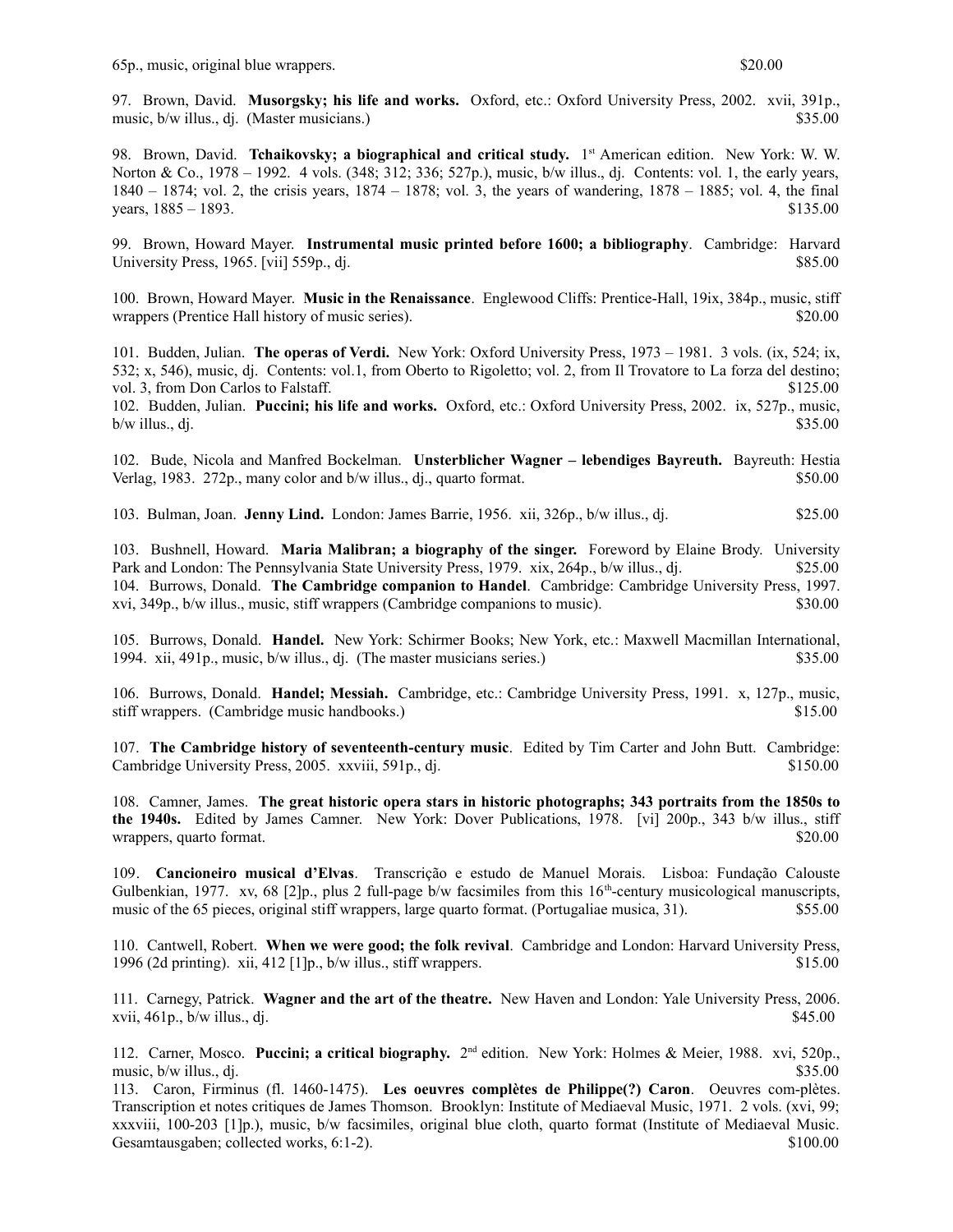114. Carpenter, Humphrey. **Benjamin Britten; a biography.** New York: Charles Scribner's Sons; New York, etc.: Maxwell Macmillan International, 1993. x, 678p., b/w illus., dj. \$30.00

115. Carse, Adam. **The orchestra in the XVIIIth century**. New York: Broude Brothers, 1969. [vi] 176p., b/w front., original red cloth. Reprint of the 1940 Cambridge edition. \$40.00

116. Carter, Tim. **W. A. Mozart; Le nozze di Figaro.** Reprinted edition.Cambridge, etc.: Cambridge University Press, 1990. xii, 180p., music, b/w illus., stiff wrappers. (Cambridge opera handbooks.) \$20.00

117. Caruso, Enrico, Jr. and Andrew Farkas. **Enrico Caruso; my father and my family.** Chronologies by Thomas G. Kaufman. Discographies by William R. Moran and Richard Koprowski. Bibliography by Opritsa Popa. 1st printing. Portland, OR: Amadeus Press, 1990. 724p., many color and b/w illus., dj. \$40.00 118. Casanova, Carlamaria. **Tebaldi; the voice of an angel.** Translated and edited by Connie Mandracchi DeCaro. 1<sup>st</sup> printing. Dallas: Baskerville Publications, 1995. xiii, 265p., b/w illus., dj., with audio CD. (Great voices, 2.) \$35.00

119. Celletti, Rodolfo. **A history of bel canto.** Translated from the Italian by Frederick Fuller. Oxford: Clarendon Press, 1996. 218p., music, stiff wrappers.  $\frac{1}{20.00}$ 

120. Celletti, Rodolfo. **Il teatro d'opera in disco, 1950 – 1987.** Terza edizione riveduta e aggionata. Milano: Rizzoli, 1988.1240p., dj. \$50.00

121. Charlton, David. **The Cambridge companion to grand opera.** Edited by David Charlton. Cambridge, etc.: Cambridge University Press, 2003. xxi, 496p., music, b/w illus., stiff wrappers. (Cambridge companions to music.) **\$30.00 \$30.00** 

122. Charpentier, Gustave. **Louise; roman musical en quatre actes et cinq tableaux.** Partition piano et chant. At top of t.p.: Théatre National de L'Opéra-comique. Reprint of the original Paris edition. Paris: Heugel & Cie, 1995. xv, 399p., b/w illus., music, stiff wrappers. \$35.00

123. Chase, Gilbert. **A guide to the music of Latin America**. 2d edition, revised and enlarged. Washington: Pan American Union, 1961. xi, 411p., green buckram ex libris. \$30.000 \$30.00

124. Chatfield-Taylor, Joan. **San Francisco Opera; the first seventy-five years.** San Francisco: Chronicle Books, 1997. x, 181p., many color and b/w illus., dj., large square quarto format. \$40.00 125. Chisholm, Erik. **The operas of Leoš Janáček.** 1<sup>st</sup> edition. Oxford, etc.: Pergamon Press, 1971. xxiv, 390p., music, b/w illus., stiff wrappers. (The commonwealth and international library; music division.) \$20.00

126. Christiansen, Rupert. Prima donna; a history. 1<sup>st</sup> American edition. New York: Viking Penguin, 1985.  $367p$ , b/w illus., dj., deckle edges.  $$25.00$ 

127. Chusid, Martin. **A catalog of Verdi's operas.** Hackensack, NJ: Joseph Boonin, 1974. x, 201p., b/w facsimiles, music, stiff wrappers, quarto format. (Music indexes and bibliographies, 5.) \$35.00

128. Chusid, Martin. **Verdi's middle period, 1849 – 1959; source studies, analysis, and performance practice.** Edited by Martin Chusid. Chicago and London: The University of Chicago Press, 1997. xii, 436p., music, stiff wrappers. \$25.00

129. Ciléa, Francesco. **Adriana Lecouvreur.** Commedia-dramma de E. Scribe ed E. Legouvé. Ridotta in quattro atti per la scena lirica. Deutsche Übersetzung von Walter Dahms. Riduzione per canto e pianoforte (nuova edizione). N. 1073. Milano: Casa Musicale Sonzogno de Piero Ostali, 1903. 237p., music, original green cloth with gilt lettering, quarto format, t.p. and text in Italian and German. \$45.000 \$45.00

130. Collet, Henri. **Un tratado de canto de organo (siglo XVI), manuscrito en la Biblioteca Nacional de Paris. Edicion y comentarios**. Madrid: Libreria Gutenberg, 1913. 136p., plus [105] pages of music, green buckram. \$75.00

131. Conati, Marcello. **Encounters with Verdi.** Edited, introduced and annotated by Marcello Conati. Translated by Richard Stokes. Foreword by Julian Budden. Ithaca: Cornell University Press, 1984. xxvii, 417p., b/w illus., dj. \$35.00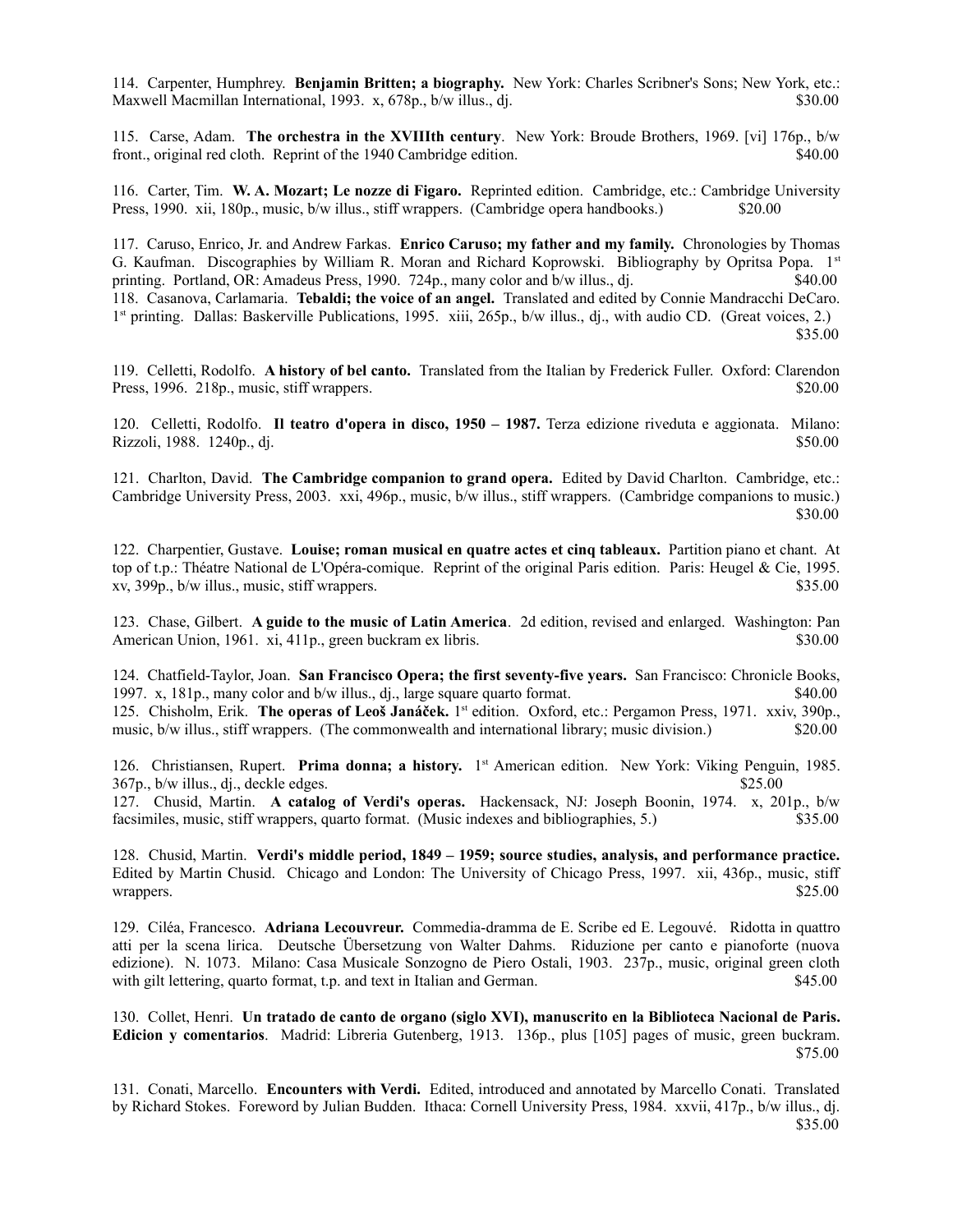132. Cone, John Frederick. **Adelina Patti; queen of hearts.** Chronology by Thomas G. Kaufman. Discography by William R. Moran. Portland, OR: Amadeus Press, 1993. xxi, 400p., b/w illus., dj. \$35.00

133. Cone, John Frederick. **Oscar Hammerstein's Manhattan Opera Company.** 1st edition. Norman: University of Oklahoma Press, 1966. xvi, 400p., b/w illus., dj. \$30.00 134. Conrad, Peter. **A song of love and death; the meaning of opera.** New York: Poseidon Press, 1987. 384p., dj.  $\text{30.00}$ 

135. Cooke, Mervyn and Philip Reed. **Benjamin Britten; Billy Budd.** Cambridge, etc.: Cambridge University Press, 1993. xii, 180p., music, b/w illus., stiff wrappers. (Cambridge opera handbooks.) \$20.00 136. Cooke, Mervyn. **The Cambridge companion to Benjamin Britten**. Cambridge: Cambridge University Press, 1999. xviii, 350p., b/w illus., music, stiff wrappers (Cambridge companions to music). \$30.00

137. Cooke, Mervyn. **The Cambridge companion to twentieth-century opera**. Cambridge: Cambridge University Press, 2005. xlvii, 374p., b/w illus., stiff wrappers (Cambridge companions to music). \$35.00

138. Csampai, Atilla. **Callas; images of a legend.** With an essay by Atilla Csampi. Translated by Anne Heritage. 1 st edition. New York: Stewart, Tabori & Chang, 1995. 261p., many color and b/w illus., dj., tall quarto format. \$45.00

139. (Wagner, Richard.) Culshaw, John. **Ring resounding.** 2<sup>nd</sup> printing. New York: Viking Press, 1968. [x] 276p., b/w illus., slightly chipped dj., deckle edges. The account of how Wagner's Der Ring des Nibelungen was recorded for the first time. \$30.00

140. Dalhaus, Carl. **Richard Wagner's music dramas.** Translated by Mary Whittall. Cambridge, etc.: Cambridge University Press, 1992. [iv] 161p., music, stiff wrappers. \$20.00

141. Davis, Peter G. **The American opera singer; the lives and adventures of America's great singers in opera and concert, from 1825 to the present.** 1 st edition. New York, etc.: Doubleday, 1997. xiv, 626p., b/w illus., dj.

$$
$30.00
$$

142. Davis, Ronald. **Opera in Chicago; a social and cultural history, 1850 – 1965.** 1 st edition. New York: Appleton-Century, 1966. xiv, 393p., b/w illus., dj.  $\frac{1}{2}$  \$30.000 \$30.00

143. Day, James. **Vaughan Williams**. London: J. M. Dent and Sons; New York, Farrar, Straus and Cudahy, 1961. x, 228p., b/w illus., music, tan buckram, ex libris (The master musicians series). \$15.00

144. Dean, Winton and John Merrill Knapp. **Handel's operas 1726-1741**. Woodbridge: Boydell Press, 2006. xx, 565p., music, b/w illus., dj.  $$65.00$ 

145. Dearling, Robert. **The music of Wolfgang Amadeus Mozart; the symphonies.** Rutherford, etc.: Fairleigh Dickinson University Presses; London: Associated University Presses, 1982. 224p., music, b/w illus., dj. \$30.00

146. Debussy, Claude. **Pelléas et Mélisande.** In full score. Reprint of the Paris edition. New York: Dover Publications, 1985. 409p., music, stiff wrappers, quarto format. \$25.00

147. Debussy, Claude. **Pelléas & Mélisande.** Opera guide series editor, Nicholas John. Published in association with English National Opera and The Royal Opera. London: John Calder; New York: Riverrun Press, 1982. 96p., music, b/w illus., stiff wrappers. (Opera guide, 9.) \$15.00

148. De Charms Desiree and Paul F. Breed. **Songs in collections; an index**. Detroit: Information Service Incorporated, 1967 (2d printing). xxxix, 888p., original grey cloth, ex libris. \$45.00

149. De Lerma, Dominique-Rene. **Igor Fedorovitch Stravinsky, 1882-1971; a practical guide to publications of his music**. Assisted by Thomas J. Ahrens. 1<sup>st</sup> edition. Kent: Kent State University Press, 1974. x, 158p., b/w front., lightly chipped dj. \$30.00

150. Del Mar, Norman. **Richard Strauss; a critical commentary on his life and works.** Ithaca, NY: Cornell University Press, 1986. 3 vol. (xv, 436; xi, 452; xxi, 552p.), music, b/w illus., stiff wrappers. \$85.00

151. Demuth, Norman. **French opera; its development to the Revolution.** Sussex: The Artemis Press, 1963. xii,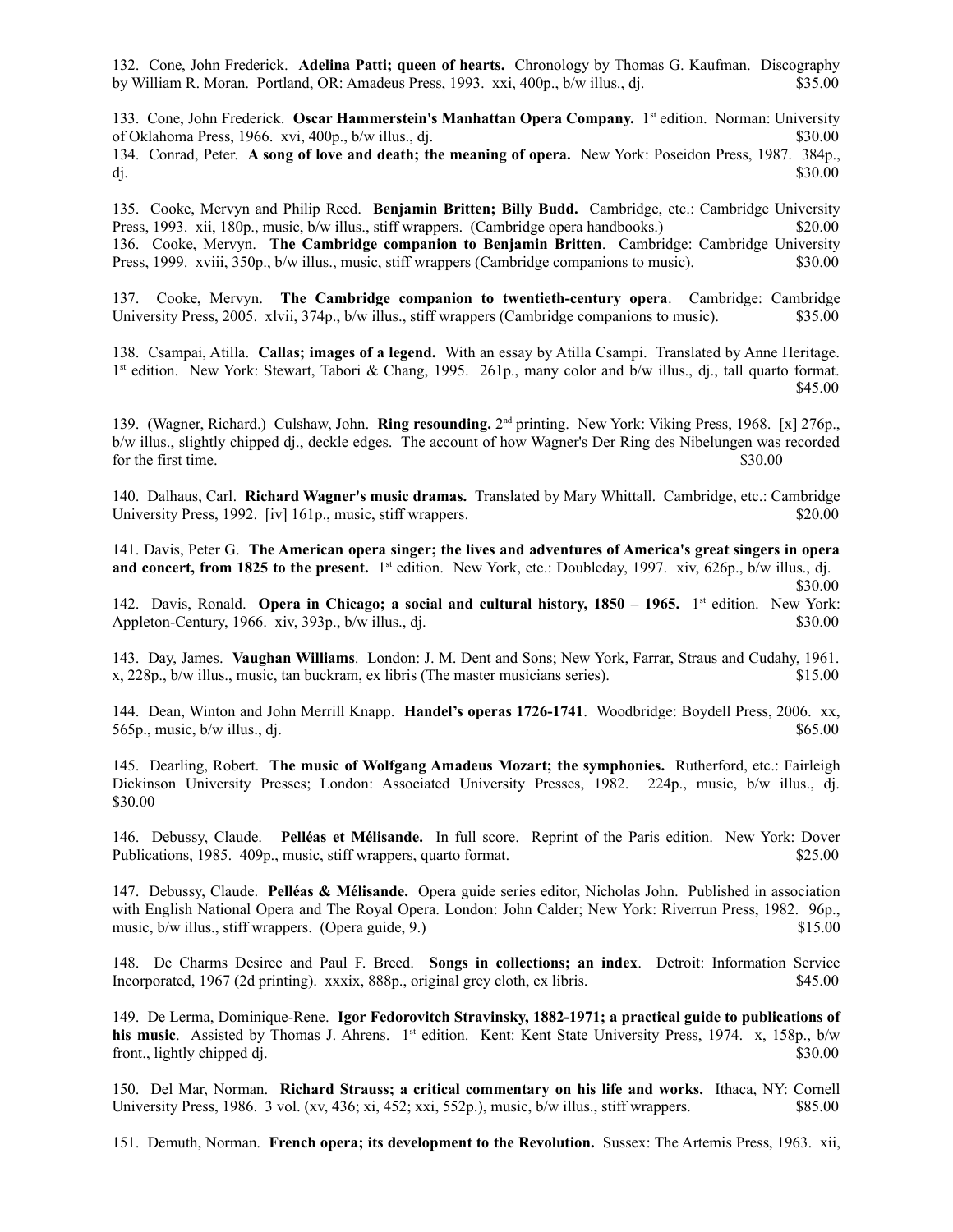152. Dent, Edward J. **The rise of Romantic opera.** Edited by Winton Dean. Reprinted edition. Cambridge, etc.: Cambridge University Press, 1979. x, 198p., dj.  $\frac{1}{2}$  \$30.00 153. DiGaetani, John Louis. **Penetrating Wagner's Ring; an anthology.** Edited by John Louis DiGaetani. New

York: Da Capo Press, 1978. 456p., music, stiff wrappers. \$20.00

154. Dill, Charles. **Monstrous opera; Rameau and the tragic tradition.** Princeton: Princeton University Press, 1998. xx, 197p., music, dj. (Princeton studies in opera.) \$35.00

155. Dizikes, John. **Opera in America; a cultural history.** New Haven and London: Yale University Press, 1993.  $xii, 612p, b/w$  illus., dj.  $$50.00$ 

156. Donington, Robert. **Opera and its symbols; the unity of words, music, and staging.** New Haven and London: Yale University Press, 1990. viii, 248p., music, b/w illus., dj.  $\qquad\qquad$  \$40.00

157. Donington, Robert. **The rise of opera.** New York: Charles Scribner's Sons, 1981. 400p., music, b/w illus., dj. \$30.00

158. Donington, Robert. Wagner's Ring and its symbols; the music and the myth. 2<sup>nd</sup> edition. New York: St. Martin's Press, 1969. 314p., music, stiff wrappers. (St. Martin's music paperbacks.) \$20.00

159. Donizeti, Gaetano. **Anna Bolena; an opera in two acts.** For soli, chorus, and orchestra with Italian text. Vocal score. K 06811. A Kalmus classic edition. Reprint. Miami: Warner Bros. Publications, N.D. 283p., music, stiff wrappers with metal ring binding. \$30.00

160. Donizetti, Gaetano. **Dom Sébastien, roi de Portugal**. Opéra en cinque actes de...Eugène Scribe. Riduzione per canto e pianoforte...a cura Marry Ann Smart. Milano: Ricordi, 2005. lxix, 447p., music, original stiff wrappers, quarto format (Opera vocal score series).  $$45.00$ 

161. Donizetti, Gaetano. **Don Pasquale; dramma buffo in tre atti**. Libretto di Michele Accursi. Partitura. Milano: Ricori, 1980. 497p., b/w port, music, original stiff wrappers, quarto format (Opera full score series). \$45.00

162. Donizetti, Gaetano. **Don Pasquale.** An opera in three acts with Italian-English text. Vocal score. New York: Edwin F. Kalmus, N.D. 212p., music, stiff wrappers. (Kalmus vocal scores, 6161.) \$20.00

163. Donizetti, Gaetano. **La Favorite**. Opéra en quartre actes de...Alphonse Royer, Gustave Vaez, e Eugène Scribe. Nuova versione ritmica italiana di Fausto Broussard. Riduzione per canto e pianoforte...a cura di Rebecca Harris-Warrick. Milano: Ricordi, 1999. ci, 394p., music, original stiff wrappers, quarto format (Opera vocal score series).  $$45.00$ 

164. Donizetti, Gaetano. **La Fille du regiment; opéra-comique en deux actes**. Paroles de MM. De Saint-Georges et Bayard; musique de G. Donizetti: partition, piano et chant. Addenda–recitatives. N.pl., n.d. 265p., original stiff printed wrappers, quarto format.  $\text{\$40.00}$ 

165. Donizetti, Gaetano. **Lucia di Lammermoor (The bride of Lammermoor). Opera in three acts**. The Italian libretto based on Walter Scott's nove; the English version by Natalia Macfarren. With an essay on the story of the opera by E. Irenaeus Stevenson. New York: G. Schirmer, 1926. xii, 240p., music, original green cloth, quarto  $$35.00$ 

166. Donizetti, Gaetano. **Lucrezia Borgia.** Opera in Italian. Libretto by Felice Romani after Victor Hugo's play. Reprint of the Milan edition. London: Egret House for the Donizetti Society, 1974. 241p., music, stiff wrappers, quarto format. (Collected works, series 1; operas, 3.) \$35.00

167. Donizetti, Gaetano. **Maria Stuarda.** Riduzione per canto e pianoforte dell'autore. Reprint of the Paris edition. London: Egret House for the Donizetti Society, 1973. 279p., music, stiff wrappers, small quarto format. (Collected works; operas, 1.)  $$25.00$ 

168. Donizetti, Gaetano. **Poliuto.** Tragedia lirica in three acts by Salvadore Cammarano. First performance Napoli, Teatro San Carlo, 30 Novembre 1848. Reduction for voice and piano based on the critical edition of the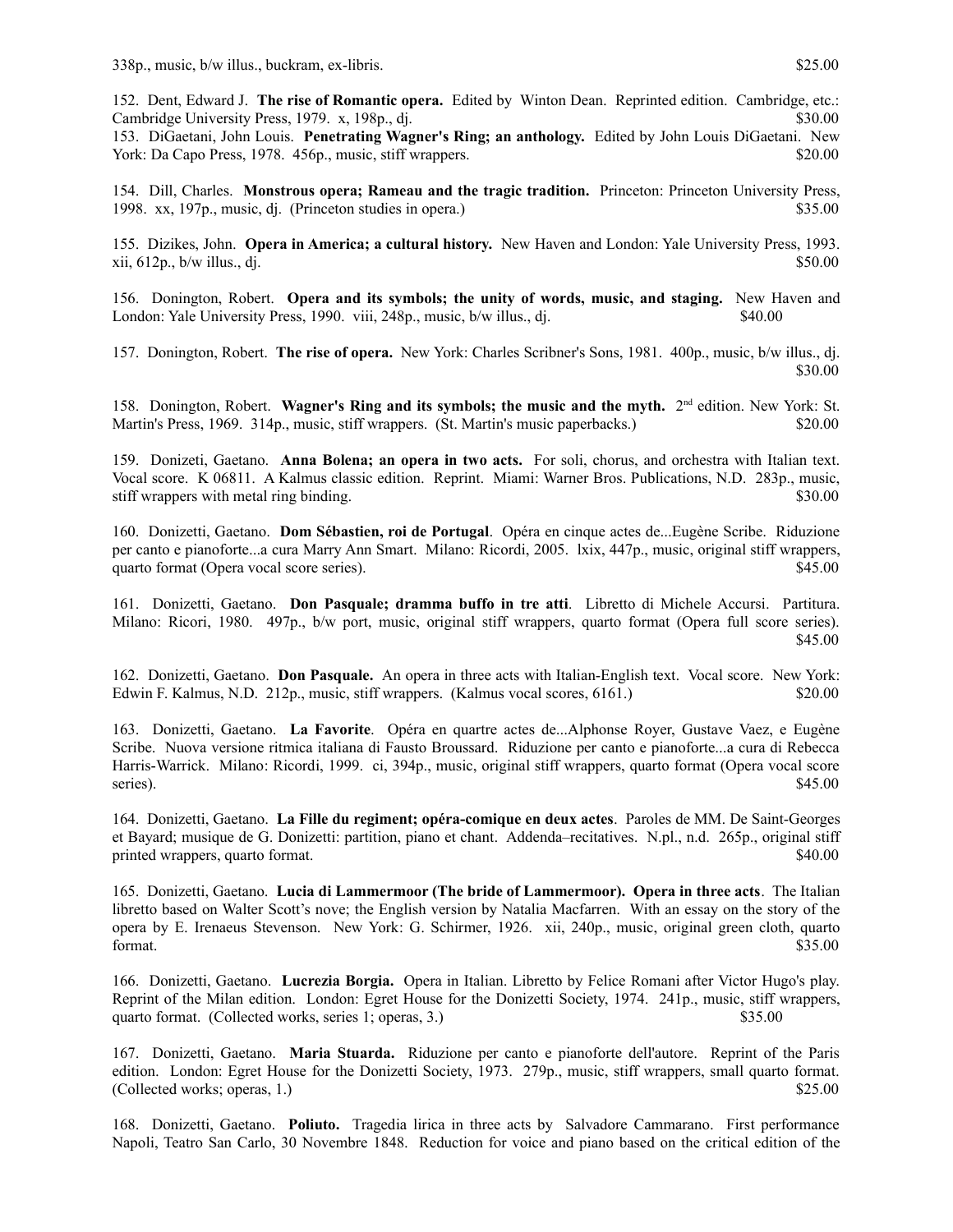orchestral score by William Ashbrook and Roger Parker. Milano: Casa Ricordi Editore and Fondazione Donizetti di Bergamo, 2001. l, 276p., music, stiff wrappers, small quarto format, t.p. and notes in Italian and English. (Ricordi opera vocal score series.) (Critical edition of the operas of Gaetano Donizetti.) \$40.00

169. Donizetti, Gaetano. **Roberto d'Evereux, conte d'Essex; a lyric tragedy in 3 acts with Italian text**. Melville, NY: Belwin Mills Publishing Corp., n.d. 159p., music, original stiff printed wrappers (Kalmus vocal  $\frac{1}{30.00}$  \$30.00

170. Douglas, Nigel. Legendary voices. 2<sup>nd</sup> impression. London: André Deutsch Limited, 1993. xii, 305p., b/w illus., dj.  $$35.00$ 

171. Douglas, Nigel. **More legendary voices.** Reprint of 1994 London edition. New York: Limelight Editions, 1995. xii, 327p., b/w illus., dj.  $\frac{1}{2}$  35.00

172. Drabkin, William. **Beethoven: Missa solemnis**. Cambridge, etc.: Cambridge University Press, 1991. xiii, 118p., music, stiff wrappers. (Cambridge music handbooks). \$20.00

173. Drew, David. **Kurt Weill; a handbook.** Berkeley and Los Angeles: University of California Press, 1987.  $[viii]$  480p.,  $b/w$  illus., dj.  $\frac{40}{340.00}$ 

174. Duggan, Joseph J. **A concordance of the Chanson de Roland**. Columbus: Ohio State University Press, 1969. [vii] 420p., b/w front., dj, quarto format. \$85.00

175. Duncan, Edmondstoune. **The story of the carol**. London: Walter Scott Publishing Co.; New York, Charles Scribner's Sons, 1911. xi, 253p., b/w illus., music, library buckram, ex libris, upper right corners of three pages clipped away (no text affected).  $\textdegree$  \$20.00

176. **Early music history 20; studies in medieval and early modern music**. Edited by Iain Fenlon. Cambridge: Cambridge University Press, 2001. 325p., b/w illus., music, original cloth. \$55.00 \$55.00

177. **Early music history 21; studies in medieval and early modern music**. Edited by Iain Fenlon. Cambridge: Cambridge University Press, 2002. 293p., b/w illus., music, original cloth. \$55.00

178. **Early music history 22; studies in medieval and early modern music**. Edited by Iain Fenlon. Cambridge: Cambridge University Press, 2003. 335p., b/w illuls., music, original cloth. \$55.00

179. **Early music history 23; studies in medieval and early modern music**. Edited by Iain Fenlon. Cambridge: Cambridge University Press, 2004. 327p., b/w illus., music, original cloth. \$55.00

180. **Early music history 24; studies in medieval and early modern music**. Edited by Iain Fenlon. Cambridge: Cambridge University Press, 2005. 286p., b/w illus., music, original cloth. \$55.00

181. Eaton, Quaintance. The Boston Opera Company. 1<sup>st</sup> edition. New York: Appleton-Century, 1965. xiv,  $338p_1$ , b/w illus., dj.  $$30.00$ 

182. Eaton, Quaintance. **Opera caravan; adventures of the Metropolitan on tour, 1883 – 1956.** With a foreword by Rudolph Bing. Layout and illustrations by Jean Morris. With a new introduction by the author. New York: Da Capo Press, 1978. xv, 400p., b/w illus., stiff wrappers. \$20.00 183. Eggebrecht, Hans Heinrich. **Zur Geschichte der Beethoven-Rezeption**. Mainz: Verlag der Akademie der Wissenschaften und der Literatur, Mainz, in Kommission bei Franz Steiner Verlag, Wiesbaden, 1972. 86p., original

stiff wrappers bound in blue cloth, ex libris (Akademie der Wissen-schaften und der Literatur. Abhandlungen der Geistes- und Sozialwissenschaftlichen Klasse, Jahrgang 1972, Nr. 3). \$20.00

184. Ekman, Karl. **Jean Sibelius; taiteilijan elämä ja persoonallisuus**. Helsingissä: Kustannusosakeyhtio Otava, 1935. 269 [4]p., 20 b/w illus., original green cloth. \$35.00

185. Emerson, Caryl and Robert William Oldani. **Modest Musorgsky and Boris Gudunov; myths, realities, reconsiderations.** Cambridge, etc.: Cambridge University Press, 1994. xiv, 340p., music, dj. \$35.00

186. Emmons, Shirlee. **Tristanissimo; the authorized biography of heroic tenor Lauritz Melchior.** Foreword by Birgit Nilsson. New York: Schirmer Books; London: Collier Macmillan Publishers, 1990. xvi, 462p., b/w illus.,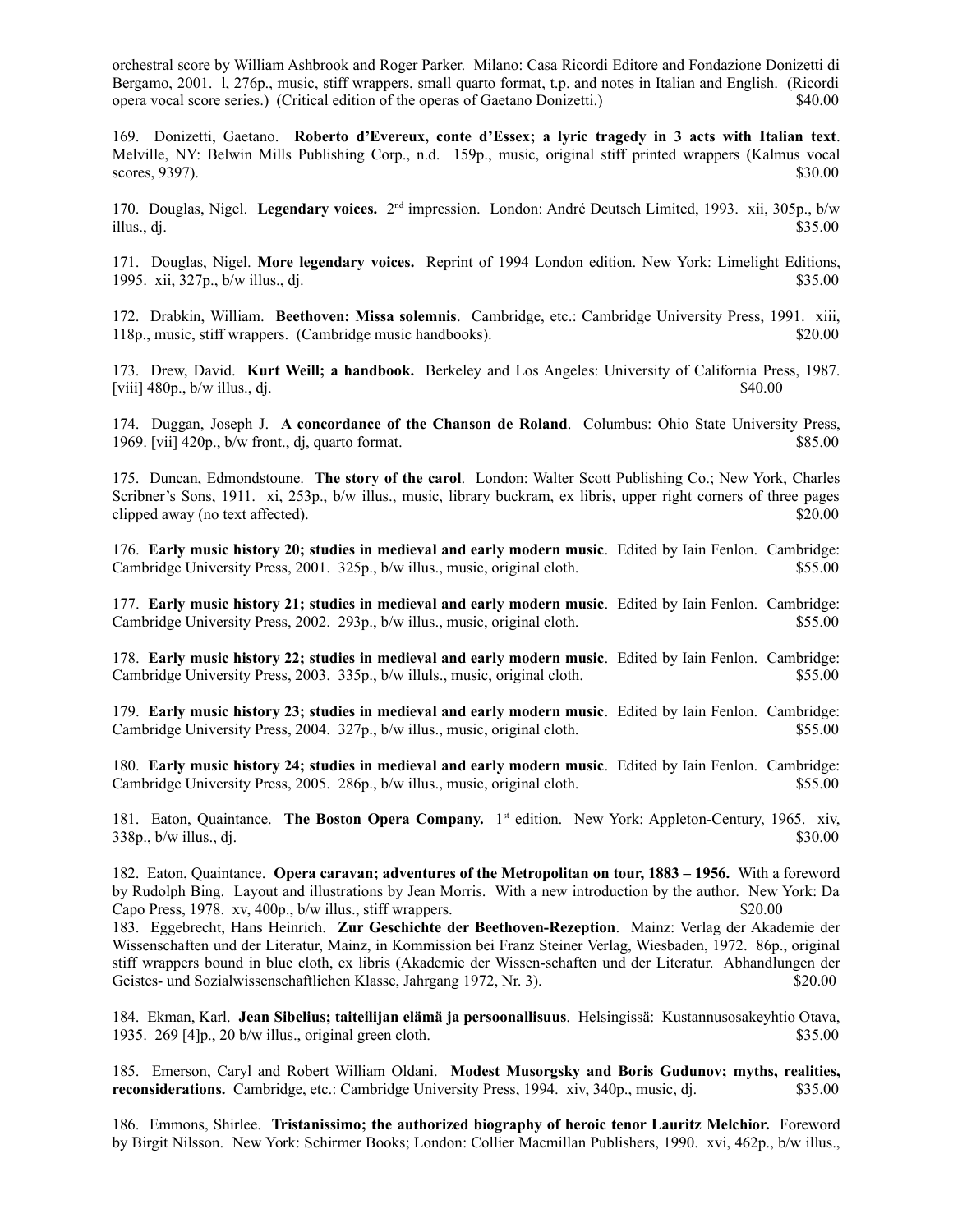187. (Engel, Hans.) **Festschrift Hans Engel; zum siebzigsten Geburtstag.** Herausgegeben von Horst Heussner. Kassel, etc.: Bärenreiter, 1964. 464p., b/w front. port. of honoree, music, stiff wrappers in dj. Contains 34 articles by various scholars, as well as a bibliography of the honoree. \$65.00

188. Enrico, Eugene. **The orchestra at San Petronino in the Baroque era**. Washington: Smithsonian Institution Press, 1977(2d printing). v, 64p., b/w illus., music, original stiff wrappers (Smithsonian studies in history and technology,  $35$ ).  $$15.00$ 

189. Evans, Peter. **The music of Benjamin Britten.** Minneapolis: University of Minnesota Press, 1979. viii, 564p., music, dj. \$40.00

190. Ewans, Michael. **Janáček's tragic operas.** Bloomington and London: Indiana University Press, 1977. 284p., music, dj.  $$35.00$ 

191. Ewen, David. **The book of European light opera**. Westport: Greenwood Press, 1977. xiii, 297p., b/w illus., original cloth, ex libris. \$35.00

192. Ewen, David. **Musicians since 1900; performers in concert and opera**. New York: H. W. Wilson Company, 1978. ix, 974p., b/w illus., original blue cloth, ex libris. \$45.00

193. Faris, Alexander. Jacques Offenbach. 1<sup>st</sup> American edition. New York: Charles Scribner's Sons, 1981.  $275p$ , music, b/w illus., dj.  $$25.00$ 

194. Farkas, Andrew. **Lawrence Tibbett; singing actor.** Edited by Andrew Farkas. With an introduction and discography by William R. Moran. Portland, OR: Amadeus Press, 1989. 160p., many b/w illus., dj., small quarto  $$35.00$ 

195. Farkas, Andrew. **Titta Ruffo; an anthology.** Edited by Andrew Farkas.With a foreword by Tito Gobbi and a discography by William R. Moran. Westport, CT and London: Greenwood Press, 1984. xiii, 289p., b/w illus., original blue cloth. (Contributions to the study of music and dance, 4.) (Opera biographies.) \$40.00

196. Farneth, David. **Kurt Weill; a life in pictures and documents.** With Elmar Juchem and Dave Stein. Designed by Bernard Schleifer. 1<sup>st</sup> edition. Woodstock, NY: The Overlook Press, 2000. xv, 312p., 838 color and b/w illus., dj., large square quarto format. \$50.00

197. Farneth, David. **Lenya, the legend; a pictorial autobiography.** Compiled and edited by David Farneth. 1st edition. Woodstock, NY: The Overlook Press, 1998. 254p., many color and b/w illus., dj., quarto format. \$40.00

198. Fauré, Gabriel. **Sixty songs; medium voice.** Vocal score. Reprint of the Paris edition. New York: Dover Publications, 1990. xv, 267p., music, stiff wrappers, quarto format. \$20.00

199. Favia-Artsay, Aida. **Caruso on records.** Pitch, speed, and comments for all the published recordings of Enrico Caruso. Includes two Caruso stroboscopes—60 and 50 cps. 1<sup>st</sup> edition. Valhalla, NY: The Historic Record, 1965. 218p., music, b/w front., slightly chipped dj. \$30.00

200. Fay, Stephen. **The Ring; anatomy of an opera.** Photographed by Roger Wood. Dover, NH: Longwood Press,  $1984.$  vi,  $218p$ , many color and  $b/w$  illus., dj.  $$35.00$ 

201. (Fellerer, Karl Gustav.) **Festschrift Karl Gustav Fellerer; zum sechzigsten Geburtstag am 7. Juli 1962.** Überreicht von Freunden und Schülern. Herausgegeben von Heinrich Hüschen. Regensburg: Gustav Bosse Verlag, 1962. xlv, 593p., b/w illus., music, dj., minor scattered pen notation in first 100 pages. Contains 60 articles by various scholars and a bibliography of the honoree. \$75.00

202. Felix, Antonia. **Andrea Bocelli; a celebration**. New York: St. Martin's Press, 2000. 215p., many colored and  $b/w$  illus., dj.  $$20.00$ 

203. Flinois, Pierre. **Le festival de Bayreuth.** Paris: Éditions Sand, 1989. 352p., b/w illus. and maps, original limp boards. (Les hauts lieux d'opéra.) \$15.00

204. Finck, Henry T. **Wagner and his works; the story of his life with critical comments**. New York: Charles Scribner's Sons, 1893. 2 vols. (xv, 460; vii, 530p.), b/w port., t.e.g., original green cloth. \$70.00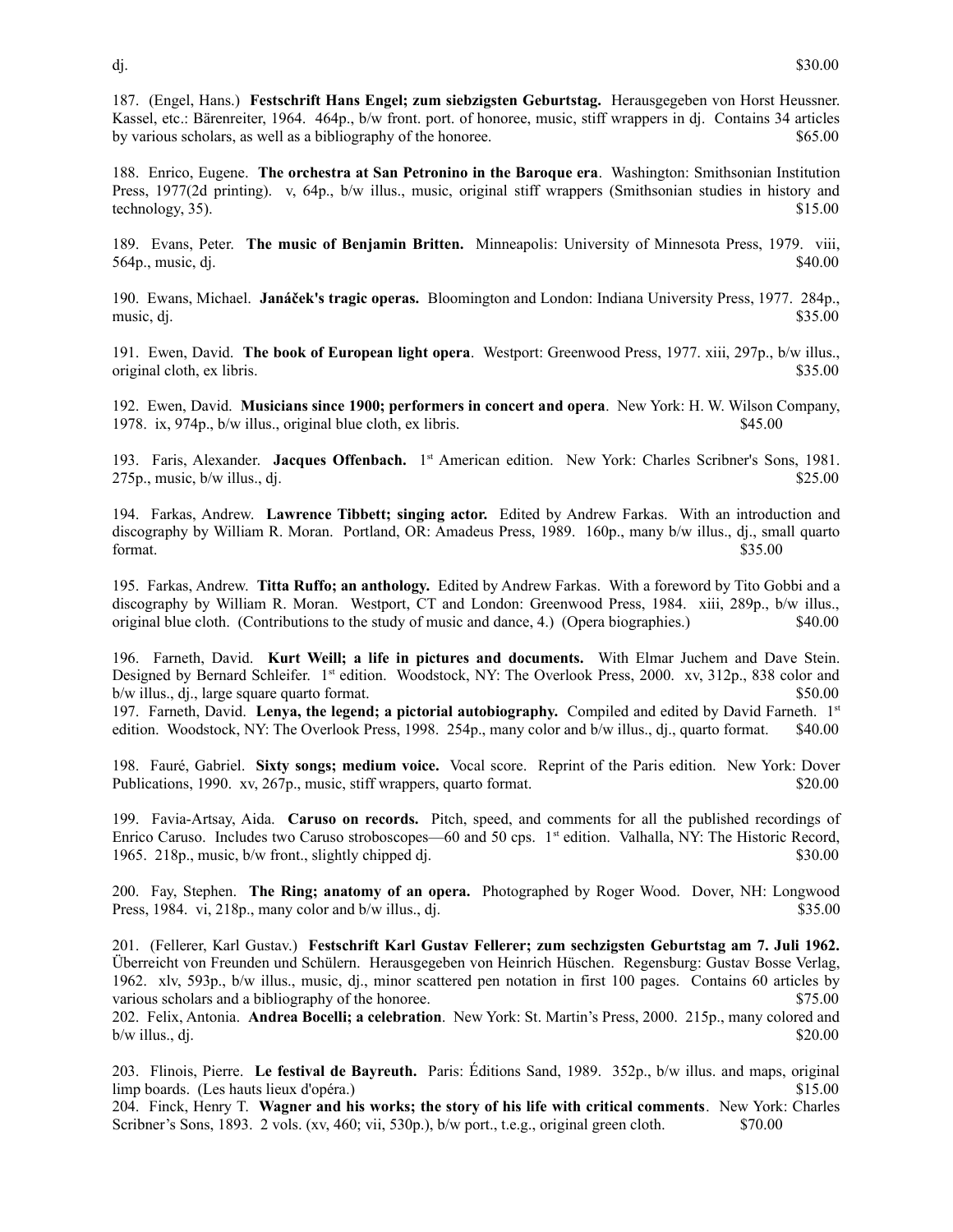205. Fischer-Dieskau, Dietrich. **Reverberations; the memoirs of Dietrich Fischer-Dieskau**. Trans-lated by Ruth Hein. 1st U.S. edition. New York: Fromm International Publishing Corporation, 1990. 376p., b/w illus., stiff wrappers. \$15.00

206. Fitzlyon, April. **Maria Malibran; diva of the romantic age.** London: Souvenir Press, 1987. 330p., b/w illus., dj.  $$30.00$ 

207. **The Frank Sinatra reader**. Edited by Steven Petkov and Leonard Mustazza. Oxford, etc.: Oxford University Press,  $1995.$  [xx]  $297p.$ ,  $16 \text{ b/w}$  illus., dj.  $$25.00$ 

208. Fraser, Andrew. **Essays on music**. London: Oxford University Press, Humphrey Milford, 1930. vii, 121p., b/w front. Port., original brown cloth, ex libris.  $$15.00$ 

209. Friedwald, Will. **Jazz singing; America's great voices from Bessie Smith to bebop and beyond.** New York: Charles Scribner's Sons, 1990. xvi, 478p., b/w illus., di.  $$25.00$ 

210. Furth, George. **Company; a musical comedy.** Book by George Furth. Music and lyrics by Stephen Sondheim. Originally produced and directed on Broadway by Harold Prince. New York: Random House, 1970. [vi] 118p., dj., deckle edges. (Random House plays.) \$15.00

211. Fuszek, Rita M. **Piano music in collections; an index**. Detroit: Information Coordinators, 1982. 895p., original black cloth, ex libris. \$50.00

212. Gänzl, Kurt. **The Blackwell guide to the musical theater on record.** Oxford and Cambridge, MA: Basil Blackwell, 1990. xiv, 547p., dj. (Blackwell guides.) \$45.00

213. Galpin, Francis W. **The music of the Sumerians and their immediate successors, the Baby-lonians and Assyrians**. Described and illustrated from original sources with 12 plates, 6 pages music, cuneiform texts, and figures. Baden-Baden: Verlag Valentin Koerner, 1972. xii, 110p., plus nine b/w plates with facing captions, b/w text illus., music, original stiff wrappers (Collection d'études musico-logiques; Sammlung musikwissenschaftlicher Abhandlungen, 33). \$30.00

214. Gammond, Peter. **The Oxford companion to popular music.** Oxford and New York: Oxford University Press, 1991. ix, 739p., dj. \$50.00

215. Gattey, Charles Neilson. **Luisa Tetrazzini, the Florentine nightingale.** Portland, OR: Amadeus Press, 1995.  $xvi, 379p., b/w$  illus., dj.  $$35.00$ 

216. Gatti-Casazza, Giulio. **Memories of opera.** New York: Charles Scribner's Sons, 1941. xiii, 326p., b/w illus., dj.  $$30.00$ 

217. Geiringer, Karl. **Joseph Haydn; der schöpferische Werdegang eines Meisters der Klassik**. Unter Mitarbeit von Irene Geiringer. Mainz: B. Schoot's Söhne, 1959. 368p., b/w illus., music, lightly chipped dj. \$35.00

218. Gelatt, Roland. The fabulous phonograph, 1877 – 1977. 2<sup>nd</sup> revised edition. New York: Macmillan Publishing Co.; London: Collier Macmillan Publishers, 1977. 350p., b/w illus., dj. \$30.00

219. Gerhard, Anselm. **The urbanization of opera; music theater in Paris in the nineteenth century.** Translated by Mary Whittall. Chicago and London: The University of Chicago Press, 1998. xxi, 503p., b/w illus., stiff wrappers. \$25.00

220. Gerhard, Anselm. **Die Verstädterung der Oper; Paris und das Musiktheater des 19. Jahrhunderts.** Weimar: Verlag J. B. Metzler, 1992. [vi] 491p., b/w illus. and maps, slightly chipped dj., scattered red pencil notation.  $\$40.00$ 

221. Gérold, Théodore. **Histoire de la musique des origines à la fin du XIVe siècle**. Paris: Librairie Renouard, H. Laurens, 1936. 436p., 32 b/w plates, 166 musical examples, original stiff wrappers (lightly chipped) (Manuels d'histoire de l'art). \$40.00

222. Gesellschaft zur Herausgabe von Denkmälern der Tonkunst in Österreich. **Bericht über den Internationalen Musikwissenschaftlichen Kongress Wien Mozartjahr 1956, 3. bis 9. Juni.** Unter dem Ehrenschutz des Herrn Bundespräsident Theodor Körner. Herausgegeben von Erich Schenk. Graz-Köln: Herman Böhlaus, 1958. lxiv,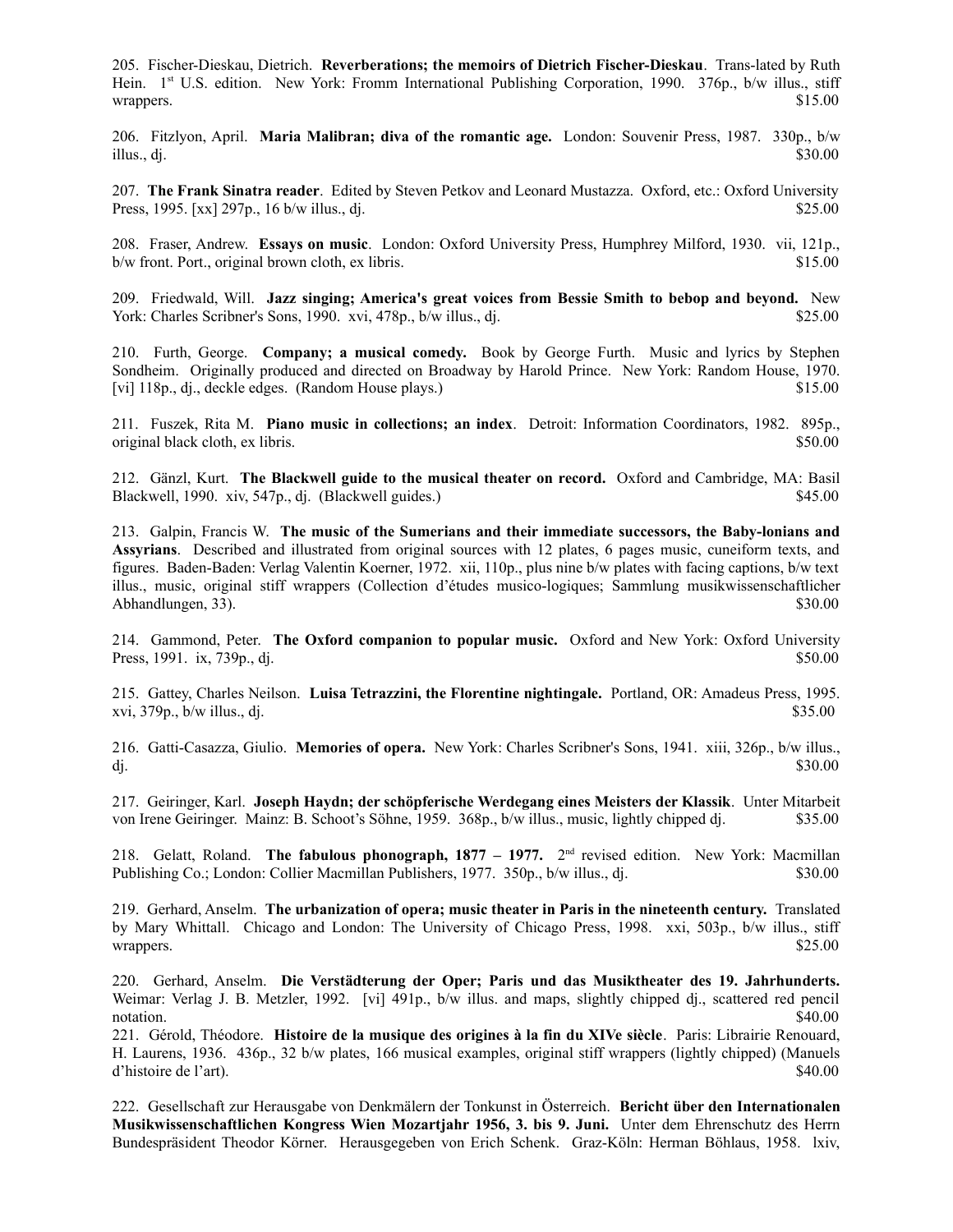223. Gibbon, J. Murray. **Canadian folk songs (old and new)**. Selected and translated by J. Murray Gibbon; harmonizatiaons by Geoffrey O'Hara and Oscar O'Brien. Decorations by Frank H. Johnston. London and Toronto: J. M. Dent & Sons, 1929. xxii, 105p., music, original cloth. Reprinting of the 1927 first edition. \$25.00

224. Gilbert, W. S. and Arthur Sullivan. **The Mikado.** In full score. New edition by Carl Simpson and Ephraim Hammett Jones. Mineola, NY: Dover Publications, 1999. xiv, 350p., music, stiff wrappers, quarto format. \$20.00

225. (Porter, Cole.) Gill, Brendan. **Cole.** Edited by Robert Kimball. Biographical essay by Brendan Gill. Designed by Bea Fettler.  $2<sup>nd</sup>$  printing. New York, etc.: Holt, Rinehart & Winston, 1972. xx, 284p., many b/w illus., dj., front endpaper clipped at top edge, quarto format. \$35.00

226. Gilman, Lawrence. **The music of to-morrow, and other studies**. Freeport: Books for Libraries Press, 1970. 143 [1]p., original blue cloth, ex libris. Reprint of the 1907 edition. (Essay index reprint series). \$15.00

227. Gilman, Lawrence. **Phases of modern music; Strauss-Macdowell-Elgar-Loeffler-Mascagni-Grieg-Cornelius-Verdi-Wagner-"Parsifal" and its significance**. Freeport: Books for Libraries Press, 1968. 165 [1]p., original blue cloth, ex libris. Reprint of the 1904 edition. \$15.00

228. Gioia, Ted. **West Coast jazz; modern jazz in California 1945-1960**. New York, Oxford: Oxford University Press, 1992. xii, 404p., dj. **\$30.00 \$30.00** 

229. Girardi, Michele. **Giacomo Puccini; l'arte internazionale di un musicista italiano.** Prima edizione. Venezia: Marsilio Editori, 1995. 512p., music, stiff wrappers. \$35.00

230. Girdlestone, Cuthbert. **Jean-Philippe Rameau; his life and work.** Revised and enlarged edition. New York: Dover Publications, 1969. xiv, 632p., music, stiff wrappers.  $$15.00$ 

231. Girod, P. L. **Connaissance pratique de la facture des grandes orgues**. Facsimile edition. Buren: Frits Knuf Publishers, 1989. 132p., 4 b/w plates, original golden cloth. Reprint of the 1875 Namur edition. (Bibliotheca organologica, 67). \$40.00

232. Glass, Philip. **Music by Philip Glass**. Edited by Robert T. Jones. 1st edition. New York, etc.: Harper & Row, 1987. [xviii]  $222p$ , colored and b/w illus., dj.  $$25.00$ 

233. Glinka, Mikhail Ivanovich. **A life for the tsar; opera.** Vocal score. Reprint of the 1892 edition. Boston: Elibron Classics, N.D. 387p., music, stiff wrappers, quarto format. \$40.00 234. Glinka, Mikhail Ivanovich. **Ruslan and Lyundmila; opera.** Vocal score. Reprinted edition. Boston: Elibron Classics, N.D. 357p., music, stiff wrappers, quarto format, text in Russian and German. \$40.00

235. Gluck, Christoph Willibald. **Iphigénie en Tauride = Iphigenie auf Tauris.** Partitura. Reprinted edition. Budapest: Könemann Music, 1995. 164p., music, stiff wrappers, quarto format. \$35.00 236. Gobbi, Tito. **My life.** Reprinted edition. London: Macdonald and Jane's, 1979. [iv] 217p., b/w illus., dj. \$25.00

237. Godefroy, Vincent. **The dramatic genius of Verdi: studies of selected operas**. London: Victor Gollancz, 1975-1977. 2 vols. (287p; 348p.), music, dj. The second volume from the 1977 New York edition. Contents: v. 1, Nabucco to La Traviata. v. 2, I vespri siciliani to Falstaff.  $$70.00$ 

238. Goléa, Antoine. **Richard Strauss**. Paris: Flammarion, 1965. 281p., purple buckram, ex libris. \$20.00

239. Gordon, Joanne. **Art isn't easy; the theater of Stephen Sondheim.** Updated edition. New York: Da Capo Press, 1992. xii, 364p., b/w illus., stiff wrappers. \$20.00

240. Gossett, Philip. **The tragic finale of Rossini's Tancredi; il finale tragico del Tancredi di Rossini**. Pesaro: Fondazione Rossini, 1977. 164p., b/w illus., music, original stiff wrappers. \$25.00

241. Gottfried, Martin. **Sondheim.** Photographs by Martha Swope et al. New York: Harry N. Abrams, 1993. 192p., 112 color and b/w illus., dj., quarto format. \$45.00 242. Gounod, Charles. **Faust; a lyric drama in five acts.** Libretto by J. Barbier and M. Carré. Vocal score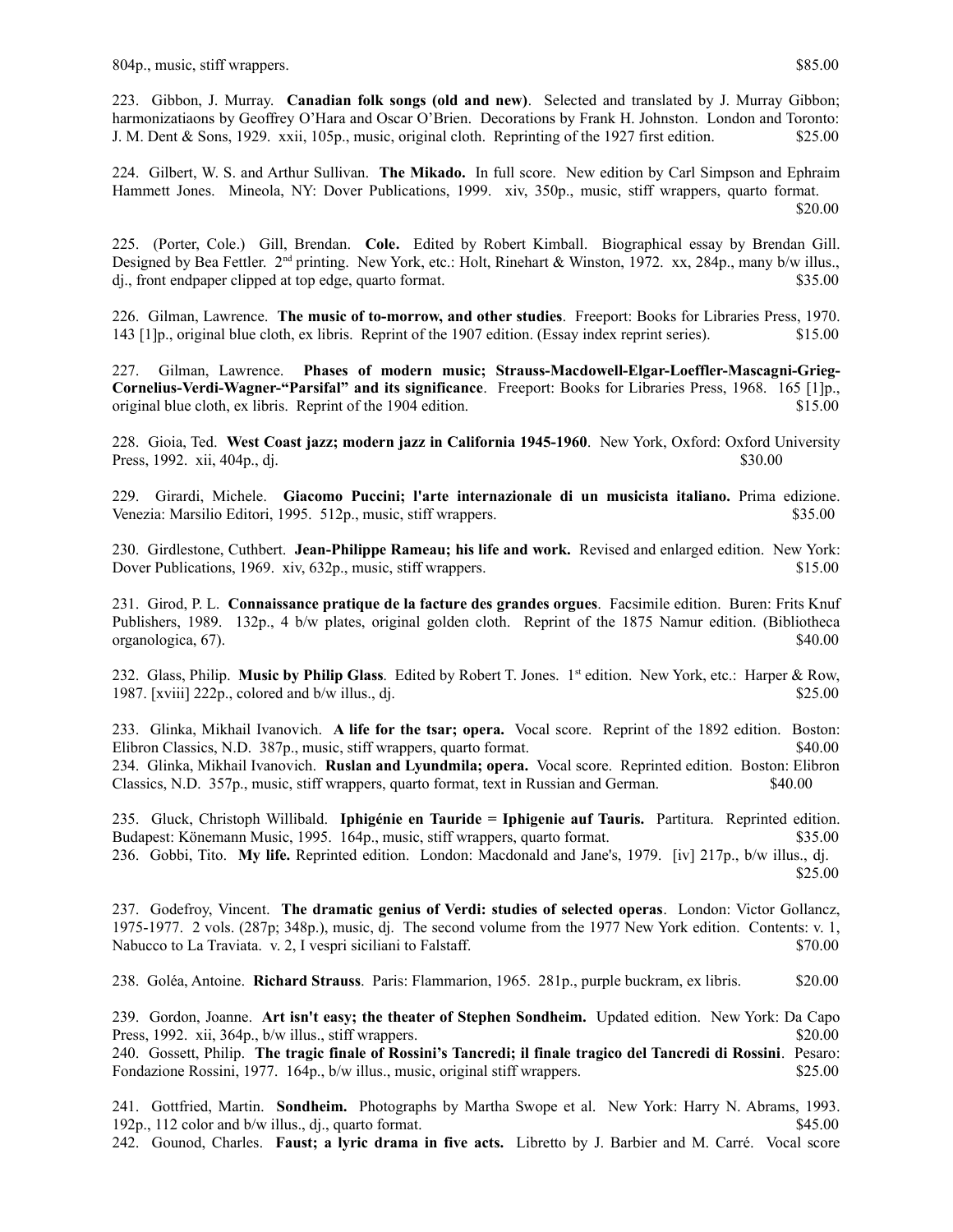containing the complete ballet-music by Leo Delibes. The English version by H. T. Chorley. Revised and completed by Th. Baker. With an essay on the story of the opera by H. E. Krehbiel. Ed. 549. New York: G. Schirmer, 1902. xiv, 323p., b/w front., music, original green cloth, quarto format. \$35.00

243. Gounod, Charles. **Faust; including the romance Si le bonheur, the unabridged Walpurgis night and Bacchanal, and the complete Faust ballet music.** In full score. Reprint of the Berlin, London, and New York editions. New York: Dover Publications, 1994. 549p., music, stiff wrappers, quarto format. \$25.00 244. Grant, Mark N. **The rise and fall of the Broadway musical**. Boston: Northeastern University Press, 2004.  $[xiii] 365p, b/w$  illus., dj.  $\frac{365p}{p}$ 

245. Greenfeld, Howard. **Puccini; a biography.** London: Robert Hale, 1981. 300p., b/w illus., burgundy cloth. \$25.00

246. Grew, Eva and Sydney Grew. **Bach**. London, etc.: J. M. Dent & Sons, 1977. [xiv] 239p., music, b/w illus., dj (The master musicians series).  $$20.00$ 

247. Gruber, Paul. The Metropolitan Opera guide to recorded opera. 1<sup>st</sup> edition. Edited by Paul Gruber. xv,  $782p$ ., dj.  $$35.00$ 

248. Günther, Ursula. **The complete edition of Don Carlos by Giuseppe Verdi = Die vollständige Ausgabe des Don Carlos von Giuseppe Verdi.** Preface to the complete edition of the various versions of the opera (including the unpublished passages reconstructed by Ursula Günther). English translation by Lionel Salter. Roma: BMG Ricordi, 1974. 31p., b/w facsimiles, music, stiff wrappers, quarto format, t.p. and text in English and German. \$15.00

249. Haas, Gerlinde. **Die Syrinx in der griechischen Bildkunst**. Wien, etc.: Verlag Hermann Böhlaus Nachf., 1985. 206p., 137 b/w illus., original stiff printed wrappers (Wiener musikwissenschaftliche Beiträge, 11). \$40.00

250. Hadamowsky, Franz and Leopold Nowak. **Mozart; Werk und Zeit**. Ausstellung im Prunksaal der Österreichischen Nationalbibliothek, 30. Mai-30. September 1956. Katalog. Wien: Österreichische Nationalbibliothek, 1956. 87p., b/w illus., original stiff wrappers, ex libris. \$25.00

251. Haines, John. **Eight centuries of troubadours and trouvères; the changing identity of medieval music**. Cambridgie: Cambridge University Press, 2004. xii, 347p., music, b/w illus., dj (Musical performance and reception). \$75.00

252. Halévy, Fromental. **La juive; opera.** Vocal score. Reprint of the Moscow edition. Boston: Elibron Classics, N.D. 431p., music, stiff wrappers, quarto format, text in Russian and French. \$40.00

253. Handel, George Frideric. **Alcina; an opera.** In full score. Reprint of the Leipzig edition. Melville, NY: Belwin Mills Publishing, N.D. 150p., music, stiff wrappers, small quarto format. (Kalmus miniature score series,  $1255.$ ) \$20.00

254. Handel, George, Frideric. **L'Allegro, il penseroso, ed il moderato; an oratorio.** Reprint of the Leipzig edition. Melville, NY: Belwin Mills, N.D. 12, 180p., music, stiff wrappers. (Kalmus miniature scores, 1298.)

\$30.00

255. Handel, George Frideric. **Complete concerti grossi.** In full score. From the Deutsche Händelgesellschaft edition (Leipzig). Edited by Friedrich Chrysander. New York: Dover Publications, 1981. 258p., music, stiff wrappers, quarto format.  $$15.00$ 

256. Handel, George Frideric. **Giulo Cesare.** In full score. From the Deutsche Händelgesellschaft edition (Leipzig). Edited by Friedrich Chrysander. New York: Dover Publications, 1986. 156p., music, stiff wrappers, quarto format. \$15.00

257. Handel, George Frideric. **Messiah.** In full score. Edited by Alfred Mann. Reprint of the Rutgers University edition. New York: Dover Publications, 1989. x, 226p., music, stiff wrappers, quarto format. \$20.00 258. Handel, George Frideric. **Theodora; an oratorio.** Reprint of the Leipzig edition. New York: Edwin F. Kalmus, Publisher of Music, N.D. 10, 223p., music, stiff wrappers, scattered minor pen notation. (Kalmus miniature score series, 1322.) \$25.00

259. Handel, George Frideric. **Xerxes.** In full score. Reprint of the Bergdorf edition with Italian libretto. Mineola,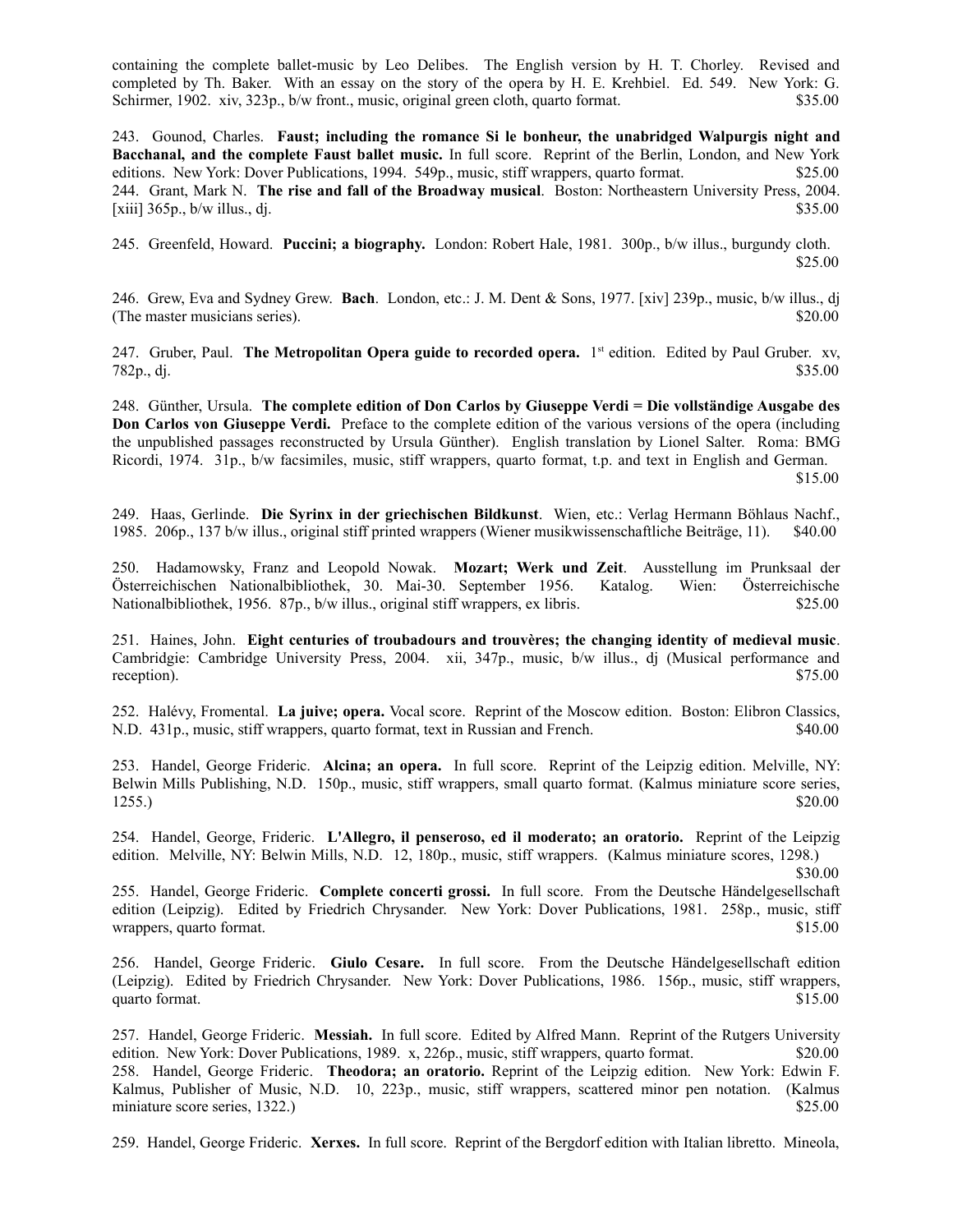NY: Dover Publications, 2006. xxvi, 123p., music, stiff wrappers, quarto format. \$15.00 260. (Handl, Johannes.) **Weihnachtsmesse = Christmas mass. Ostermesse I = Easter mass I. Ostermesse II = Easter mass II.** Herausgegeben von Arthur A. Moorefield. Brooklyn, NY: The Institute of Mediaeval Music, 1975. xii, 27p., 15 b/w facs., music, original blue cloth, quarto format, t.p. and notes in English and German. (Gesamtausgabe der Werke von Johannes Galliculus (Handl), VIII/1.) \$55.00 261. Hansen, Jack Winsor. **The Sibyl Sanderson story; requiem for a diva.** Pompton Plains, NJ and Cambridge, UK: Amadeus Press, 2005. xiv, 503p., b/w illus., dj. (Opera biography series, 16.) \$35.00

262. Harris, Ellen T. **Handel as Orpheus; voice and desire in the chamber cantatas.** Cambridge, MA and London: Harvard University Press, 2001. xii, 430p., music, b/w illus., dj. \$40.00 263. Hart, Philip. **Conductors; a new generation**. New York: Charles Scribner's Sons, 1979. xviii, 302p., b/w illus., dj.  $$30.00$ 

264. Hartford, Robert. **Bayreuth—the early years; an account of the early decades of the Wagner Festival as seen by celebrated visitors & participants.** Compiled, edited, and introduced by Robert Hartford. Cambridge, etc.: Cambridge University Press, 1980. 284p., b/w illus., dj.  $$35.00$ 

265. Haskell, Harry. **The early music revival; a history**. London: Thames and Hudson, 1988. 232p., 46 b/w illus., dj.  $$25.00$ 

266. Havalice, Patricia Pate. **Popular song index**. Metuchen: Scarecrow Press, 1975-1984. 3 vols., original cloth, ex libris. Volume 2 is the First Supplement; volume 3 is the Second Supplement. \$75.00

267. Haydn, Joseph. **The creation.** In full score. Reprint of the Leipzig edition. New York: Dover Publications, 1990. 245p., music, stiff wrappers, quarto format. \$20.00

268. Haydn, Joseph. **Missa brevis Sti Joannis de Deo. "Kleine Orgelmesse"**. Vocal score, Heinz Moehn. Kassel, etc.: Bärenreiter, 1964. [iv] 43p., music, original stiff wrappers, quarto format. (Bärenreiter 4653a).

\$15.00

269. Haydn, Joseph. **"Nelson" mass. Mass in time of war.** In full score. Reprinted edition. New York: Dover Publications, 1994. vii, 197p., music, stiff wrappers, quarto format. \$20.00

270. Haydn, Joseph. **The seasons.** In full score. Reprint of the Leipzig edition. New York: Dover Publications, 1986. 312p., music, stiff wrappers, quarto format. \$20.00

271. Haydn, Joseph. **"Theresa" mass.** In full score. Reprinted edition. Mineola, NY: Dover Publications, 2000. vii, 132p., music, stiff wrappers, quarto format.  $\frac{15.00}{2}$ 

272. Headington, Christopher. **Peter Pears; a biography.** London and Boston: Faber & Faber, 1992. xv, 351p.,  $b/w$  illus., dj.  $$30.00$ 

273. Heartz, Daniel. **Mozart's operas.** Edited, with contributing essays, by Thomas Bauman. Berkeley, etc.: University of California Press, 1990. xvi, 363p., music, b/w illus., dj.  $\qquad\qquad$  \$40.00 274. Henstock, Michael E. **Fernando de Lucia; son of Naples, 1860 – 1925.** Portland, OR: Amadeus Press, 1990. xxii, 506p., b/w illus., dj.  $\frac{1}{35.00}$ 

275. Hefling, Stephen E. **Rhythmic alteration in seventeenth- and eighteenth-century music;** *notes inégales* **and overdotting**. New York, etc.: Schirmer Books, 1993. xvi, 232p., music, dj.  $$35.00$ 

276. Henschel, George. **Personal recollections of Johannes Brahms; some of his letters to and pages from a journal kept by George Henschel**. Boston: Richard G. Badger, Gorham Press, 1907. 95p., b/w illus., original stiff boards (lightly chipped on the edges.  $\qquad$  \$30.000

277. Hepokoski, James A. **Giuseppe Verdi; Falstaff.** Cambridge, etc.: Cambridge University Press, 1983. x, 181p., music, b/w illus., dj. (Cambridge opera handbooks.) \$30.00 278. Hepokoski, James A. **Giuseppe Verdi; Otello.** Cambridge, etc.: Cambridge University Press., 1987. xii, 210p., music, b/w illus., stiff wrappers. (Cambridge opera handbooks.) \$20.00

279. Herbert, David. **The operas of Benjamin Britten. The complete librettos illustrated with designs of the first productions**. Preface by Peter Pears; contributions by Janet Baker, et al. Revised edition. New York: New Amsterdam, 1989. xxxi, 384p., colored and b/w illus., quarto format, dj. \$55.00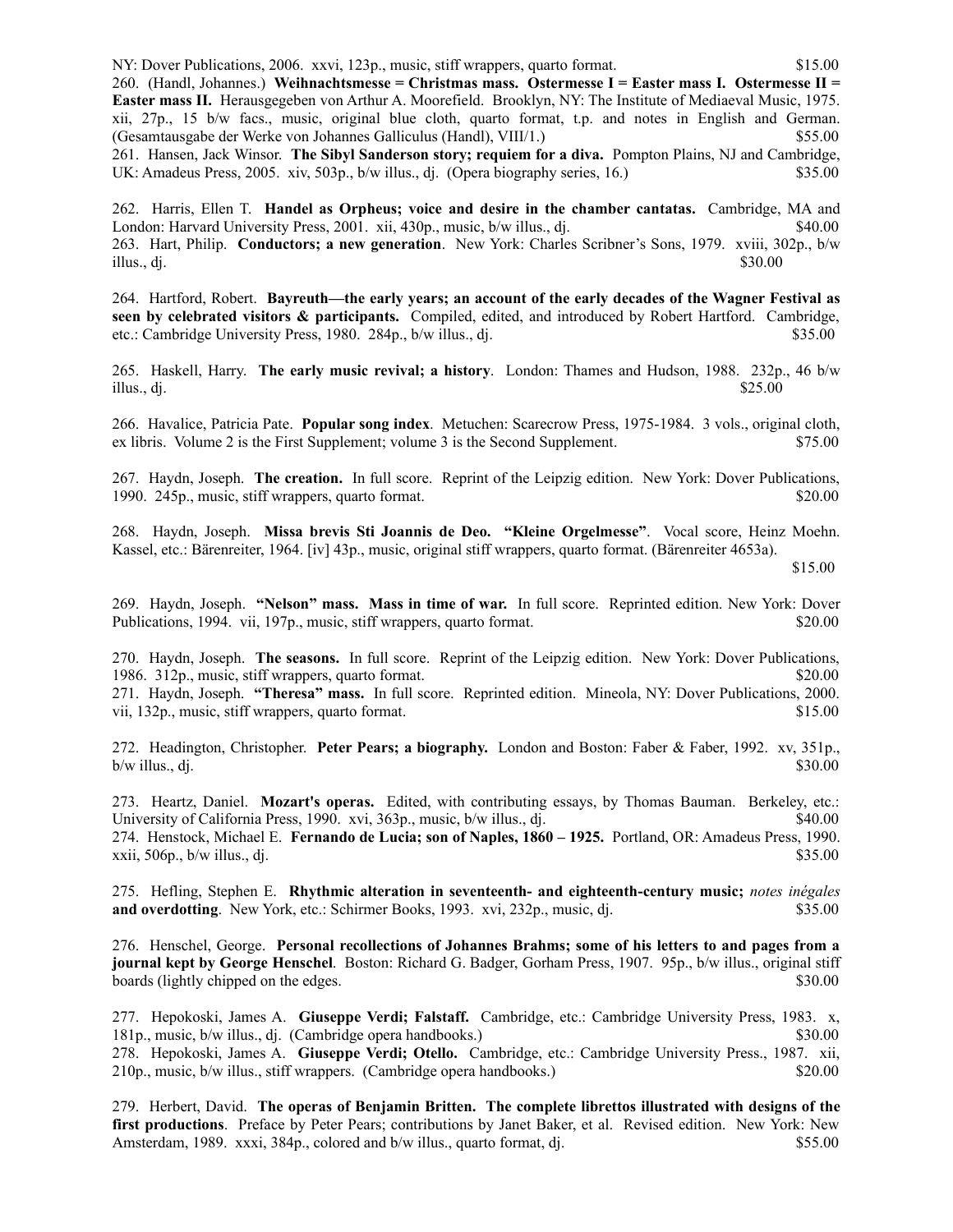280. Heriot, Angus. **The castrati in opera.** New York: Da Capo Press, 1975. 243p., b/w illus., stiff wrappers. \$20.00

281. Hinton, Stephen. **Kurt Weill; The Threepenny Opera.** Cambridge, etc.: Cambridge University Press, 1990. xv, 229p., music, b/w illus., stiff wrappers. (Cambridge opera handbooks.) \$20.00

282. Hirsch, Foster. Kurt Weill on stage; from Berlin to Broadway. 1<sup>st</sup> edition. New York: Alfred A. Knopf, 2002. vi,  $403p$ ,  $b/w$  illus., dj., deckle edges.  $$30.00$ 

283. Hodgson, Antony. **The music of Joseph Haydn; the symphonies**. London: Tantivy Press; Rutherford, etc., Fairleigh Dickinson University Press, 1976. 208p., b/w illus., music, original brown cloth. \$30.00

284. Hogarth, George. **Musical history, biography, and criticism**. New York: Da Capo, 1969. 181p., original blue cloth. Reprint of the 1848 New York edition. (Da Capo Press music reprint series). \$35.00

284a. Holden, Anthony. **Tchaikovsky; a biography.** 1 st U.S. edition.New York: Random House, 1996. xxii,  $490p$ , b/w illus., di.  $$30.00$ 

285. Horowitz, Joseph. **Understanding Toscanini; how he became an American culture-god and helped create a new audience for old music.** 1<sup>st</sup> edition. New York: Alfred A. Knopf, 1987. xi, 492p., b/w illus., dj., deckle edges. \$30.00

286. Horowitz, Joseph. **Wagner nights; an American history.** Berkeley, etc.: University of California Press, 1994. xiv, 390p., b/w illus., dj. (California studies in 19th century music, 9.) \$35.00

287. Hofmann, Rostislav-Michel. **Rimski Korsakov; sa vie, son oeuvre.** Paris: Flammarion, 1958. 236p., stiff wrappers, deckle edges.  $$30.00$ 

288. Howard, Patricia. **Benjamin Britten; The Turn of the Screw.** Cambridge, etc.: Cambridge, University Press, 1985. xi, 164p., music, b/w illus., stiff wrappers. (Cambridge opera handbooks.) \$20.00

289. Howard, Patricia. **C. W. von Gluck; Orfeo.** Compiled by Patricia Howard. Cambridge, etc.: Cambridge University Press, 1981. x, 143p., music, b/w illus., stiff wrappers. \$20.000 \$20.00 290. Howard, Patricia. **The operas of Benjamin Britten; an introduction.** New York and Washington: Praeger Publishers, 1969. x, 236p., music, dj.  $$25.00$ 

291. Hudson, Richard. **Jumping to conclusions; the falling-third cadences in chant, polyphony, and recitative**. Aldershot: Ashgate, 2006. xiii, 205p., music, original black cloth. \$75.00

292. Huebner, Steven. **The operas of Charles Gounod.** Oxford: Clarendon Press, 1992. x, 314p., music, b/w illus., stiff wrappers. (Clarendon paperbacks.) \$25.00 293. Hughes, Andrew. **Medieval music, the sixth liberal art**. Revised edition. Toronto, etc.: University of Toronto Press, 1980. xiii, 360p., dj (Toronto medieval bibliographies, 4). \$45.00

294. Hughes, Rosemary. **Haydn string quartets**. Seattle: University of Washington Press, 1969. 55 [1]p., music, original stiff wrappers (BBC music guides). \$15.00

295. Hughes, Spike. **Famous Verdi operas; an analytical guide for the opera-goer and armchair listener.** London: Robert Hale, 1968. 544p., 469 musical illus., dj. \$30.00 296. Humperdinck, Engelbert. **Hansel and Gretel.** In full score. Reprinted edition. New York: Dover Publications, 1995. 335p., music, stiff wrappers, quarto format. \$25.00

297. Hurst, P. G. **The age of Jean de Reszke; 40 years of opera, 1874 – 1914.** With a foreword by Lady Hamilton Harty (Agnes Nicholls). London: Christopher Johnson, 1958. 256p., b/w illus., dj. \$30.00 298. Hurst, P. G. **The golden age recorded.** New and revised edition. Lingfield, Surrey, UK: The Oakwood Press, 1963.  $187p_x$ , b/w illus., dj.  $$35.00$ 

299. Hurwitz, David. **Shostakovich symphonies and concertos; an owner's manual.** Includes CD recording of Symphony No. 5, Op. 45. Pompton Plains, NJ: Amadeus Press, 2006. [vi] 223p., stiff wrappers, with CD. (Unlocking the masters series, 9.)  $$30.00$ 

300. Hussey, Dyneley. **Verdi.** Revised edition. London, etc.: J. M. Dent & Sons, 1973. xii, 365p., music, b/w illus., stiff wrappers. (The master musicians.) \$20.00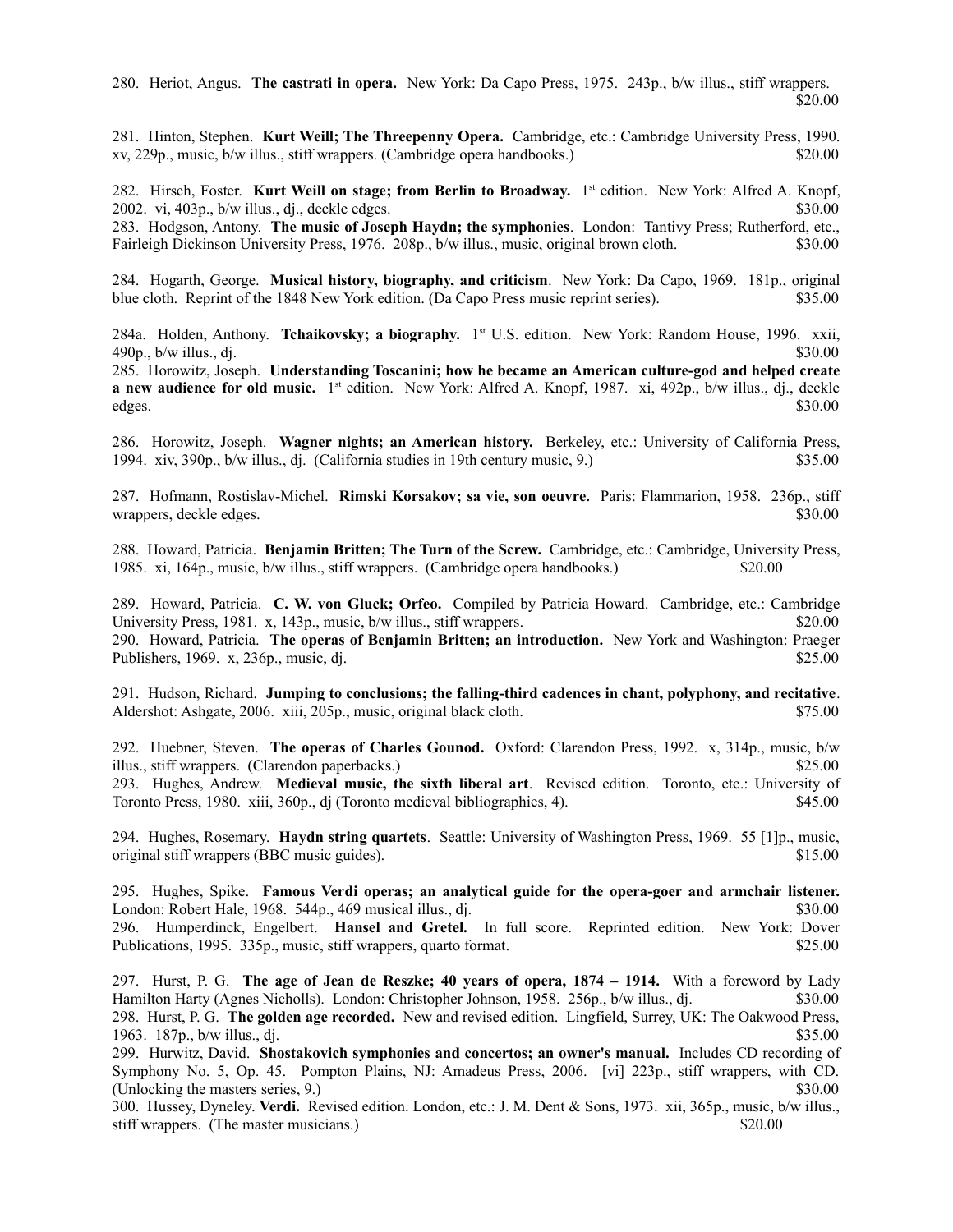301. International Musicological Society, 12<sup>th</sup>. Report of the twelfth congress, Berkeley 1977. Edited by Daniel Heartz and Bonnie Wade. Kassell, etc.: Bärenreiter, 1981. xx, 912p., b/w illus., music, stiff wrappers. Contains 28 articles from various scholars.  $$75.00$ 

302. Internationale Gesellschaft für Musikwissenschaft, 7th. **Bericht über den siebenten Internationalen Musikwissenschaftlichen Kongress Köln 1958.** Herausgegeben vom Gerald Abraham et al. Kassell, etc.: Bärenreiter, 1958. 366p., b/w illus., music, stiff wrappers. Contains 115 articles from various scholars. \$75.00

303. Itzkoff, Seymour W. **Emanuel Feuermann, virtuoso; a biography**. With notes on interpretation by Emanuel Feuermann, and a discography of Feuermann recordings, by Fred Calland and Seymour W. Itzkoff. University, AL: University of Alabama Press, 1981 (2d printing). viii, 247p., b/w illus., lightly chipped dj. \$25.00

304. Jackson, Paul. **Saturday afternoons at the old Met; the Metropolitan Opera broadcasts, 1931 – 1950.** Portland, OR: Amadeus Press, 1992. xvi, 569p., many b/w illus., dj., small quarto format. \$40.00

305. Jackson, Paul. **Sign-off for the old Met; the Metropolitan Opera broadcasts, 1950 – 1966.** Portland, OR: Amadeus Press, 1997. xvi, 644p., many b/w illus., dj., small quarto format. \$45.00

306. Jacobs, Robert. **Wagner**. London, etc.: J. M. Dent & Sons, 1977. [x] 278p., 8 b/w illus., dj (The master musicians series). \$25.00

307. Jackson, Paul. **Start-up at the new Met; the Metropolitan Opera broadcasts, 1966 – 1976.** Portland, OR: Amadeus Press, 2006. xvi, 640p., b/w illus., dj., small quarto format. \$40.00

308. Jammers, Ewald. **Ausgewählte Melodien des Minnesangs**. Einführung, Erläuterungen und Übertragung von Ewald Jammers. Tübingen: Max Niemeyer Verlag, 1963. xii, 289p., music, original stiff wrappers (Altdeutsche Textbibliothek. Ergänzungsreihe, 1). \$30.00

309. Janáček, Leoš. **Jenůfa.** Vocal score. Reprint of the Vienna edition. Mineola, NY: Dover Publications, 2002. xx, 251p., music, stiff wrappers, small quarto format. (Dover vocal scores.) \$15.00

310. Jefferson, Alan. **Elisabeth Schwarzkopf.** Boston: Northeastern University Press, 1996. 285p., b/w illus., dj. \$30.00

311. Jefferson, Alan. **Lotte Lehmann, 1888 – 1976.** London: Julia MacRae Books, a division of Walker Books, 1988. ix, 333p., b/w illus., dj.  $$30.00$ 

312. Jefferson, Alan. **Richard Strauss; Der Rosenkavalier.** Cambridge, etc.: Cambridge University Press, 1985. viii, 152p., music, b/w illus., stiff wrappers. (Cambridge opera handbooks.) \$20.00

313. Jensen, Luke. **Giuseppe Verdi & Giovanni Ricordi with notes on Franceso Lucca from Oberto to La Traviata**. New York and London: Garland Publishing, 1989. ix, 456p., original brown cloth (Garland reference library of the humanities,  $896$ .  $$45.00$ 

314. Jeppesen, Knud. **The style of Palestrina and the dissonance.** With an introduction by Edward J. Dent. 2nd revised and enlarged edition. Copenhagen: Ejnar Munksgaard; London: Geoffrey Cumberlege / Oxford University Press, 1946. [x] 306p., music, stiff wrappers with yapped edges at front, deckle edges, pages unopened latter half. \$50.00

315. Johannes de Muris and Petrus de Sancto Dionysio. **Johannis de Muris notitia artis musicae et compendium musicae practicae. Petrus de Sancto Dionysio tractatus de musica**. Edidit Ulrich Michel. New York: American Institute of Musicology, 1972. 166p., music, original stiff wrappers. Complete critical edition of these 14<sup>th</sup>-century theorists. (Corpus scriptorum de musica, 17).  $$55.00$ 

316. **The Journal of the Donizetti Society**. No. 2. Editor, John Watts. Eynsham: Printed for the Society by the Cotswold Press, 1975. 340p., b/w illus., music, original stiff printed wrappers. No. 357 of 600 copies. \$40.00

317. Julian, John. **A dictionary of hymnology setting forth the origin and history of Christian hymns of all ages and nations**. New York: Dover Publications, 1957. 2 vols. (viii, 1768p.), original burgundy cloth, ex libris. \$80.00

318. Kalyviotes, Aristomenes. **ΣΜΥΝΗ Η ΜΟΥΣΙΚΗ ΖΩΗ 1900-1922**. Athens: Music Corner & Τηνελλα,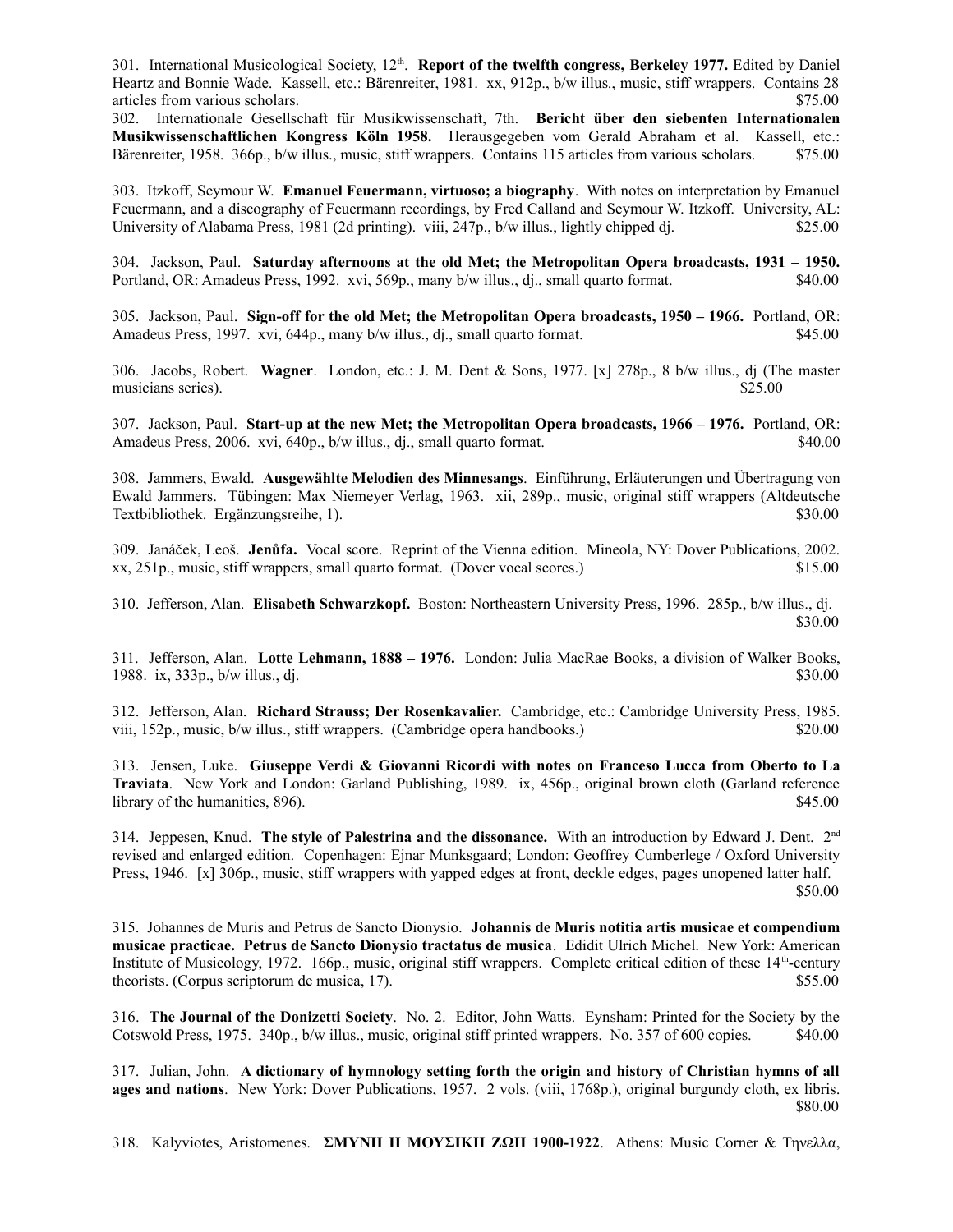2002. 202p., colored and b/w illus., with the CD in the rear pocket. Major study of the early performance and recording activity in Turkish Izmir during the period. \$50.00

319. Kaye, Deena and James Lebrecht. **Sound and music for the theatre**. New York: Back Stage Books, 1992. xi, 196p., music, original stiff wrappers, signed presentation by Lebrecht. \$20.00

320. Kelly, Thomas Forrest. **First nights at the opera.** New Haven and London: Yale University Press, 2004. xvii, 441p., b/w illus., dj., small quarto format. \$45.00

321. Kemp, Ian. **Hector Berlioz; Les Troyens.** Cambridge, etc.: Cambridge University Press, 1988. x, 244p., music, b/w illus., stiff wrappers. (Cambridge opera handbooks.) \$20.00

322. Kennedy, Michael. **Britten.** Revised edition.London: J. M. Dent, 1993. xii, 356p., music, b/w illus., stiff wrappers. (The Dent master musicians series.) \$20.00

323. Kerman, Joseph. **The Elizabethan madrigal; a comparative study**. New York: American Musciological Society, 1962. xxii, 318p., b/w front., folded table, music, original stiff wrappers (American Musicological Society studies and documents, 4).  $$35.00$ 

324. Kesting, Jürgen. **Maria Callas.** Translated by John Hunt. London: Quartet Books, 1992. xvi, 416p., b/w illus., dj.  $$30.00$ 

325. Klein, Hermann. **Herman Klein and the Gramophone; being a series of essays on the Bel canto (1923), the gramophone and the singer (1924 – 1934), and reviews of new classical vocal recordings, and other writings from the Gramophone.** Edited and with a biographical sketch by William R. Moran. Portland, OR: Amadeus Press, 1990. 618p., b/w illus., dj., quarto format. \$45.00 326. Kimball, David. **Italian opera.** Cambridge, etc.: Cambridge University Press, 1994. xviii, 684p., music, b/w illus., stiff wrappers. (National traditions of opera.) \$35.00

327. Kimbell, David R. B. **Verdi in the age of Italian romanticism.** Cambridge, etc.: Cambridge University Press, 1981. ix, 703p., music, stiff wrappers. (Cambridge paperback library.) \$35.00

328. Kimbell, David. **Vincenzo Bellini; Norma.** Cambridge, etc.: Cambridge University Press, 1998. xiii, 141p., music, b/w illus., stiff wrappers. (Cambridge opera handbooks.) \$20.00

329. Kirkpatrick, Ralph. **Domenico Scarlatti**. Princeton: Princeton University Press, 1953. xviii, 481p., b/w illus., music, original cloth, ex libris. \$25.00

330. Kodaly, Zoltan. **Folk music of Hungary**. Enlarged edition revised by Lajos Vargyas. Translated by Ronald Tempest and Cynthia Jolly; translation revised by Laurence Picken. New York, Washington: Praeger Publishers, 1971. 195p., b/w illus., music, lightly chipped dj.  $$30.00$ 

331. Kolodin, Irving. **The Metropolitan Opera, 1883 – 1966; a candid history.** 4 th edition.New York: Alfred A. Knopf, 1968. xxi, 762p., xlvii, b/w illus., dj., deckle edges. \$35.00

332. Koestenbaum, Wayne. **The queen's throat; opera, homosexuality, and the mystery of desire.** New York, etc.: Poseidon Press, 1993.  $271p$ , b/w illus., dj.  $\frac{1}{2}$  \$30.000 \$30.00

333. Kolodin, Irving. **The Metropolitan Opera, 1883 – 1939.** 2 nd edition.New York: Oxford University Press, 1940. xxi, 646p., b/w illus., original green cloth. \$30.00

334. Kowalke, Kim H. **Kurt Weill in Europe.** Ann Arbor: UMI Research Press, 1979. vii, 589p., music, stiff wrappers. (Studies in musicology, 14.) \$35.00 335. Kowalke, Kim H. **A new Orpheus; essays on Kurt Weill.** Edited by Kim H. Kowalke.New Haven and London: Yale University Press, 1986. xvi, 374p., music, b/w front., dj.  $$35.00$ 

336. Kozinn, Allan. **The Beatles**. London: Phaidon Press, 1995. 240p., original stiff wrappers. \$15.00

337. Kretzschmar, Hermann. **Gesammelte Aufsätze aus den Jahrbüchern der Musikbibliothek Peters.** Fotomechanischer Nackdruck der Original Ausgabe Leipzig 1911. Mit einem Nachwort herausgegeben von Karl Heller. Leipzig: Edition Peters 1973. vii, 472, 16p., ix, music, dj. Contains 24 essays. \$45.00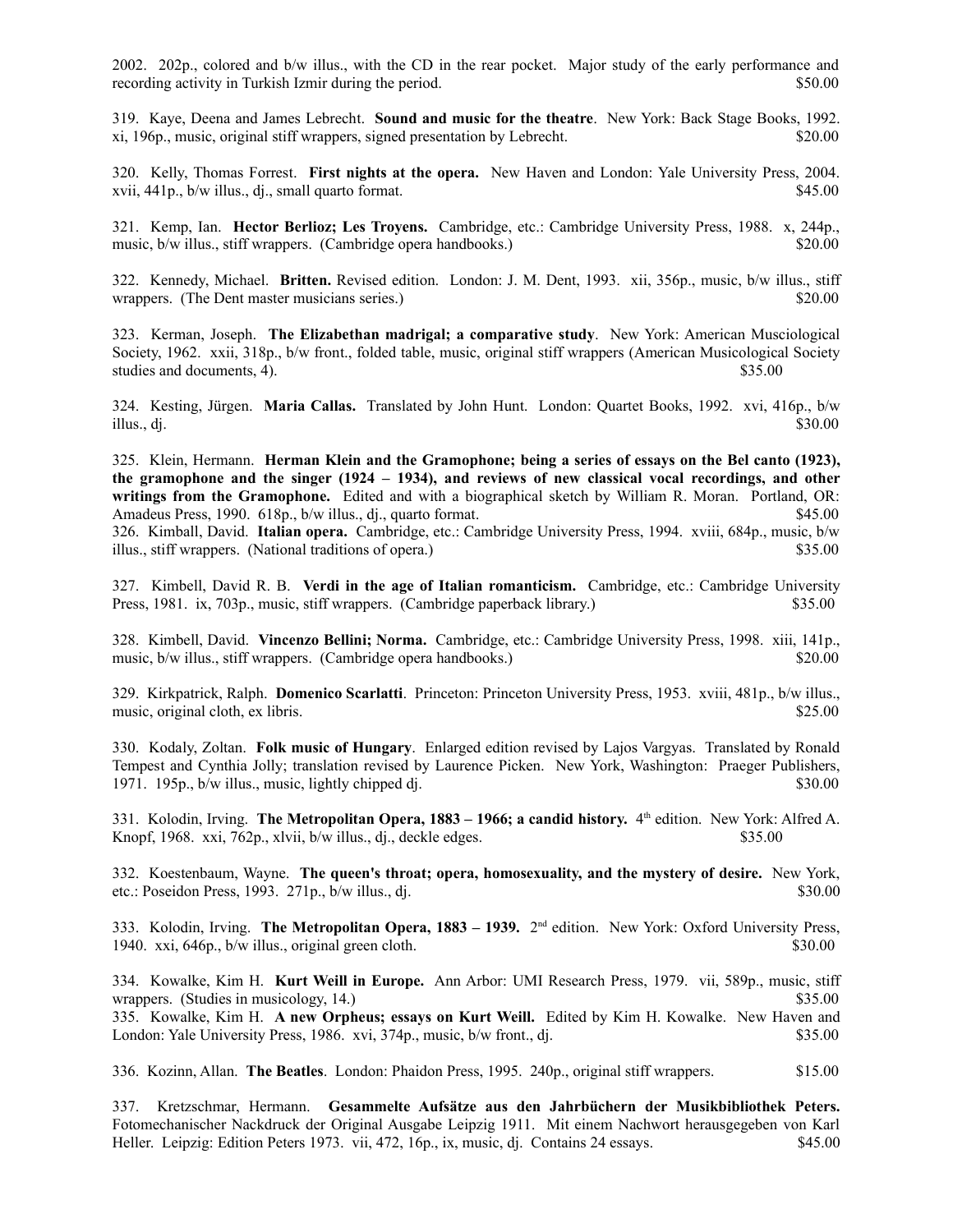338. Kreuger, Miles. **Show Boat; the story of a classic American musical.** Corrected and enlarged reprint of the 1977 edition. New York: Da Capo Press, 1990. x, 246p., many b/w illus., stiff wrappers, quarto format. \$20.00

339. Landon, H. C. Robbins. **1791; Mozart's last year.** New York: Schirmer Books, a division of Macmillan, Inc., 1988.  $240p$ ,  $b/w$  illus., dj.  $$30.00$ 

340. Landon, H. C. Robbins. **Vivaldi; voice of the baroque.** New York: Thames and Hudson, 1993. 208p., music,  $b/w$  illus., dj.  $$30.00$ 

341. Lang, Paul Henry. **George Frideric Handel.** New York and London: W. W. Norton & Co., 1977. xviii, 731p., b/w illus., dj., lower page corners stained. \$25.00

342. Larue, C. Steven. **Handel and his singers; the creation of the Royal Academy operas, 1720 – 1728.** Reprint of 1995 edition.Oxford: Clarendon Press, 2001. xiv, 213p., music, original stiff printed boards. (Oxford monographs on music.) \$45.00

343. Lax, Roger and Frederick Smith. **The great song thesaurus**. New York: Oxford University Press, 1984. xiv, 665p., original blue cloth, ex libris. \$45.00

344. Lebrecht, Norman. **The maestro myth; great conductors in pursuit of power.** New York: Carol Publishing Group, 1992. [iv] 380p., b/w illus., dj.  $\frac{1}{2}$  530.00

345. Leider, Frida. **Playing my part.** Translated by Charles Osborne. New York: Meredith Press, 1966. 217p.,  $b/w$  illus., dj.  $$30.00$ 

346. Leiser, Clara. **Jean de Reszke and the great days of opera.** With a foreword by Amhert Webber. New York: Minton, Balch & Company, 1934. xiv, 337p., b/w illus., original cloth, ex-libris. \$25.00

347. Leoncavallo, Ruggerio. **Pagliacci.** In full score. Reprint of the Milan edition. New York: Dover Publications, 1992. 298p., music, stiff wrappers, quarto format. \$20.00

348. Levarie, Siegmund. **Mozart's** *Le Nozze di Figaro***; a critical analysis**. Chicago: University of Chicago Press, 1952. x, 269 [1]p., music, original black cloth. \$30.00

349. Littlejohn, David. **The ultimate art; essays around and about opera.** Berkeley, etc.: University of California Press, 1992. xvii, 303p., b/w illus., dj. \$35.00

350. Longyear, Rey M. **Nineteenth-century romanticism in music**. 2d edition. Englewood Cliffs: Prentice-Hall, 1973. xiv, 289p., music, original stiff wrappers (Prentice Hall history of music series). \$15.00

350a. Lucas, John. **Reggie; the life of Reginald Goodall.** London, etc.: Julie MacRae Books, 1993. xvi, 254p.,  $b/w$  illus., dj.  $$30.00$ 

351. Lupi, Nita. **Musica e alma da India portuguesa**. Lisboa: Agencia Geral do Ultramar, Divisão de Publicações e Biblioteca, 1956. 191 [2]p., b/w illus., music, original stiff wrappers, author's signed presentation on the half-title. At head ot t.p.: Republica Portuguesa Ministerio do Ultramar. \$35.00

352. Mach, Elyse. **Great pianists speak for themselves**. Introduction by Sir Georg Solti. New York: Dodd, Mead & Company, 1980. xvi, 204p., b/w illus., dj.  $\frac{1}{25.00}$ 

353. Magriel, Paul. **Nijinsky; an illustrated monograph.** Edited by Paul Magriel. 2nd printing. New York: Henry Holt and Company, 1947. viii, 82p., b/w illus., cloth.  $$25.00$ 

354. Mahler, Gustav. **Das Lied von der Erde.** In full score. Reprint of the Vienna edition. New York: Dover Publications, 1988. x,146p., music, stiff wrappers, quarto format. \$15.00

355. Mahler, Gustav. **Songs of a wayfarer and Kindertotenlieder.** In full score. Reprint of the Leipzig editions. New York: Dover Publications, 1990. xiv, 142p., music, stiff wrappers, quarto format. \$20.00

356. Mahler, Gustav. **Symphonies nos. 1 and 2.** In full score. Reprint of the Vienna edition. New York: Dover Publications, 1987. 379p., music, stiff wrappers, quarto format. \$20.00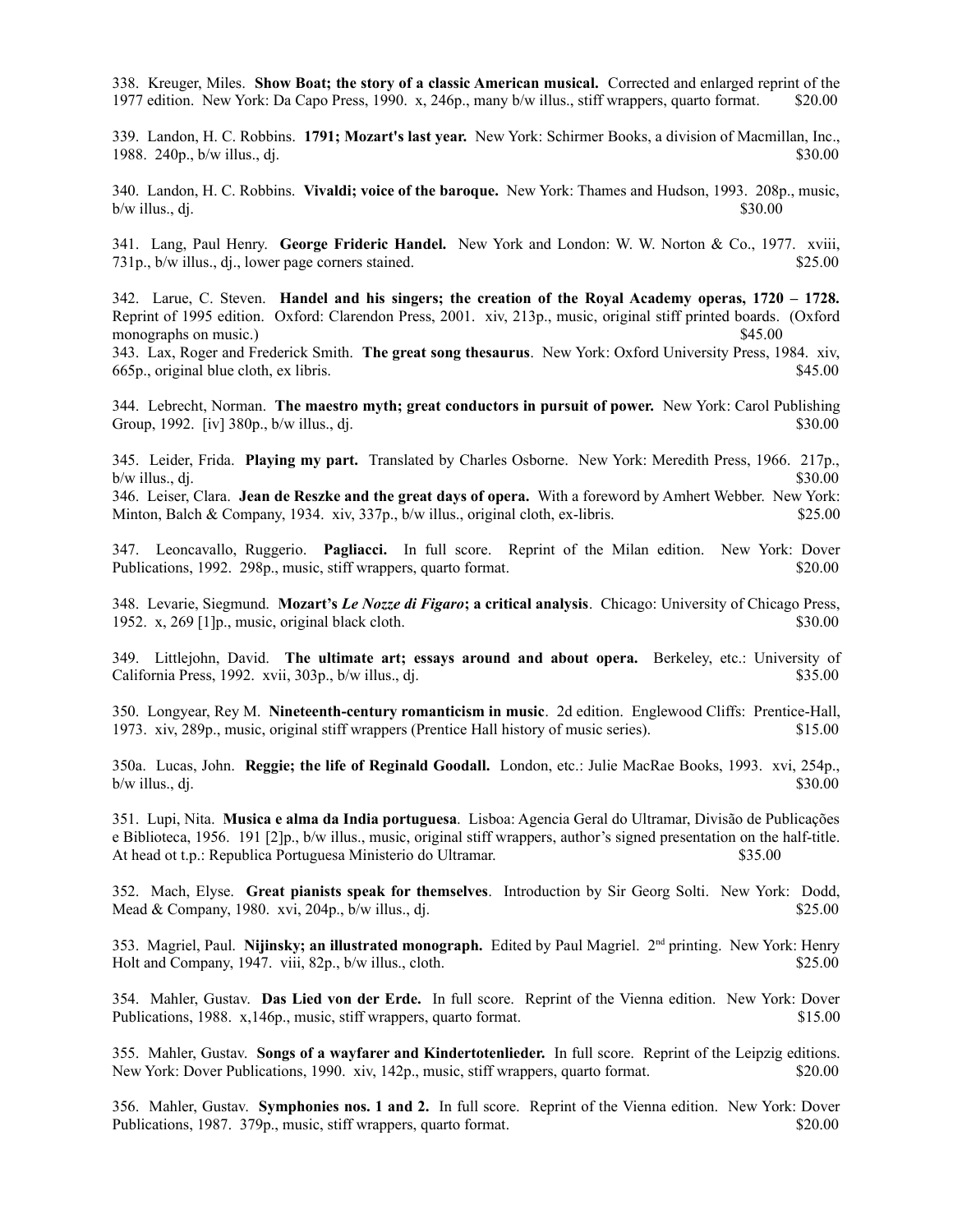357. Mahler, Gustav. **Symphonies nos. 3 and 4.** In full score. Reprint of the Vienna edition. New York: Dover Publications, 1989. 353p., music, stiff wrappers, quarto format. \$25.00

358. Mahler, Gustav. **Symphonies nos. 5 and 6.** In full score. Reprint of the Leipzig edition. New York: Dover Publications, 1991. v, 505p., music, stiff wrappers, quarto format. \$25.00

359. Mahler, Gustav. **Symphony no. 7.** In full score. Reprint of the Berlin edition. New York: Dover Publications, 1992. 257p., music, stiff wrappers, quarto format. \$20.00

360. Mahler, Gustav. **Symphony no. 8.** In full score. Reprint of the Moscow edition. New York: Dover Publications, 1989. 256p., music, stiff wrappers, quarto format. \$20.00

361. Mahler, Gustav. **Symphonies no. 9.** In full score. Reprint of the Vienna edition. New York: Dover Publications, 1993. 180p., music, stiff wrappers, quarto format. \$20.00

362. Mahler, Gustav. **Ten songs from Des Knaben Wunderhorn.** In full score. The composer's original scoring for solo voice with orchestra. Texts in German and English. Reprint of the Vienna editions. Mineola, NY: Dover Publications, 2001. 199p., music, stiff wrappers, quarto format. \$15.00 363. Mahler-Werfel, Alma. **Mein Leben**. Frankfurt am Main: S. Fischer Verlag, 1960. 375 [1]p., b/w illus., lightly chipped dj.  $$20.00$ 

364. Mann, William. **The operas of Mozart.** New York: Oxford University Press, 1977. ix, 656p., music, original black cloth, front edges slightly foxed.  $$35.00$ 

365. Marchetus of Padua. **Marcheti de Padua pomerium**. Edidit Joseph Vecchi. New York: Ameri-can Institute of Musicology, 1961. 218p., 5 b/w facsimile leaves of the various manuscripts of this  $14<sup>th</sup>$ -century musical theorist, music, original stiff wrappers. (Corpus scriptorum de musica, 6).  $$75.00$ 

366. Marissen, Michael. **Lutheranism, anti-Judaism, and Bach's St. John Passion.** With an annotated literal translation of the libretto. New York and Oxford: Oxford University Press, 1998. xiii, 109p., dj. \$35.00 367. Martin, George. **Aspects of Verdi.** 1st edition.New York: Dodd, Mead & Company, 1988. xiv, 304p., music, b/w illus. and maps, dj.  $$25.00$ 

368. Martin, George. **Verdi at the Golden Gate; opera and San Francisco in the Gold Rush years.** With a foreword by Lofti Mansouri. Berkeley, etc.: University of California Press, 1993. xxii, 322p., b/w illus., dj. \$30.00

369. Martin, George. **Verdi; his music, life and times.** Drawings by Everett Raymond Kinstler. New York: Dodd, Mead & Company, 1963. xxii, 634p., music, b/w illus., dj.  $\frac{1}{2}$  \$30.000 \$30.00

370. Marx, Henry. **Kurt Weill and Lotte Lenya.** New York: Goethe House New York, 1976. [86p.], music, b/w illus., stiff wrappers, small quarto format. \$20.00

371. Mascagni, Pietro. **Cavalleria rusticana.** In full score. Reprint of the Berlin edition. New York: Dover Publications, 1993. 178p., music, stiff wrappers, quarto format. \$20.00

372. Massenet, Jules. **Manon.** In full score. Reprint of the Paris edition. Mineola NY: Dover Publications, 1997. vii, 422p., music, stiff wrappers, quarto format.  $\qquad$  \$20.000

373. Massenet, Jules. **Manon.** Opera guide series editor, Nicholas John. Published in association with English National Opera and The Royal Opera. London: John Calder; New York: Riverrun Press, 1984. 112p., music, b/w illus., stiff wrappers. (Opera guide,  $25.$ )  $$15.00$ 

374. Mayer, Martin. **The Met; one hundred years of grand opera.** Picture editor, Gerald Fitzgerald. New York: Simon and Schuster / The Metropolitan Opera Guild, 1983. 368p., 212 color and b/w illus., dj., quarto format. \$45.00

375. Megla, Gerhard K. **Musik im Spiegel der Philatelie**. Tübingen: Verlag Ernst Wasmuth, 1984. 168p., dj, with 401 colored illustrations of stamps depicting national composers, historic and ethnic instruments, operatic performances, etc.  $$60.00$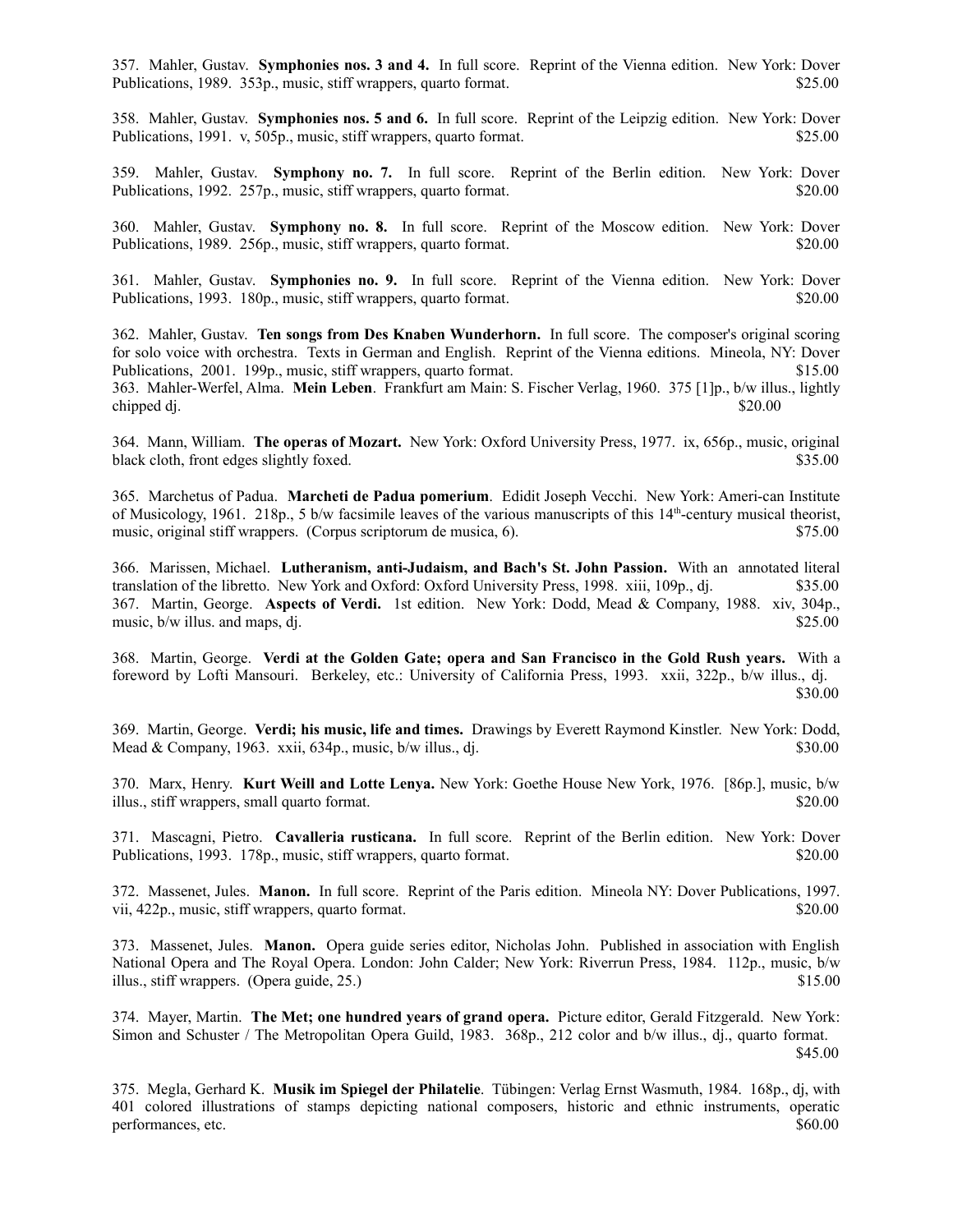376. Melchior, Ib. **Lauritz Melchior; the golden years of Bayreuth.** With text and photographs from the scrapbooks of Lauritz Melchior. 1<sup>st</sup> printing. Fort Worth, TX: Baskerville Publishers, 2003. xii, 273p., many b/w illus., dj., small quarto format, with CD.  $\$45.00$ 

377. Meller, Wilfrid. **Music in a new found land; themes and developments in the history of American music**. New York: Alfred A. Knopf, 1966 (2d printing). xv, 543p., music, lightly chipped dj. \$30.00

378. Merkling, Frank, et al. **The golden horseshoe; the life and times of the Metropolitan Opera House.** By the editors of Opera News: Frank Merkling, John W. Freeman, Gerald Fitzgerald, with Arthur Solin. Prologue by Eleanor R. Belmont. Epilogue by Anthony A. Bliss. New York: The Viking Press, 1965. 320p., many color and  $b/w$  illus., dj., large quarto format.  $$45.00$ 

379. Meyerbeer, Giacomo. **Les Huguenots.** An opera in five acts. With Italian and English text. Vocal score. New York: Edwin F. Kalmus, N.D. 457p., music, original stiff wrappers in black buckram, ex libris. Kalmus vocal  $s$  scores, 6431.)  $$25.00$ 

380. Meyerbeer, Giacomo. **Le prophète.** An opera in five acts. With French text. Vocal score. Melville, NY: Belwin Mills, N.D. 380p., music, original stiff wrappers in buckram, ex libris. Kalmus vocal scores, 6882.)

\$30.00

381. Miles, Barry. **Paul McCartney; many years from now**. 1st American edition. New York: Henry Holt and Company, 1997. xv, 654p., b/w illus., dj.  $\frac{1}{2}$  and  $\frac{1}{2}$  and  $\frac{1}{2}$  and  $\frac{1}{2}$  and  $\frac{1}{2}$  and  $\frac{1}{2}$  and  $\frac{1}{2}$  and  $\frac{1}{2}$  and  $\frac{1}{2}$  and  $\frac{1}{2}$  and  $\frac{1}{2}$  and  $\frac{1}{2}$  and  $\frac{1}{2}$  an

382. Miller, Terry E. **Folk music in America; a reference guide**. New York and London: Garland Publishing, 1986. xx, 424p., original cloth, ex libris (Garland reference library of the humanities, 496). \$30.00

383. Millington, Barry. **Wagner.** Revised edition. Princeton: Princeton University Press, 1992. x, 342p., music, b/w illus., stiff wrappers.  $\frac{1}{20.00}$ 

384. Millington, Barry. **The Wagner compendium; a guide to Wagner's life and music**. 1st American edition. New York: Schirmer Books, 1992. 431p., b/w illus., di.  $\frac{1}{2}$  \$45.00

385. Millington, Barry and Stewart Spencer. **Wagner in performance.** Edited by Barry Millington and Stewart Spencer. New Haven and London: Yale University Press, 1992. x, 214p., b/w illus., original black cloth. \$35.00

386. Milstein, Nathan and Solomon Volkov. **From Russia to the West; the musical memoirs and reminiscences of Nathan Milstein**. Translated from the Russian by Anonina W. Bouis. 1<sup>st</sup> edition. New York: Henry Holt and Company, 1990. vi, 282p., b/w illus., dj.  $\qquad$  820.00

387. Minturn, Neil. **The music of Sergei Prokofiev.** New Haven and London: Yale University Press, 1997. xiii, 241p., music, dj. (Composers of the twentieth century.) \$40.00

388. Mintzer, Charles. **Rosa Raisa; a biography of a diva with selections from her memoirs.** Boston: Northeastern University Press, 2001. xxv, 342p., b/w illus., dj.  $\qquad$  \$30.00

389. Mischakoff, Anne. **Khandoshkin and the beginning of Russian string music**. Ann Arbor: UMI Research Press, 1983. Xx, 197p., music, original cloth (Russian music studies, 9). \$35.00

390. Mitchell, Donald and Hans Keller. **Benjamin Britten; a commentary on his works from a group of specialists**. Westport: Greenwood Press, 1972. xvi, 410p., b/w front., music, b/w text illus., original cloth. Reprint of the 1952 London edition. \$40.00

391. Mitchell, Donald. **Benjamin Britten; Death in Venice.** Compiled and edited by Donald Mitchell. Cambridge, etc.: Cambridge University Press, 1987. xvii, 230p., music, b/w illus., stiff wrappers. (Cambridge opera handbooks.)

\$20.00

392. Mitchell, Donald. **Benjamin Britten, 1913 – 1976; a pictorial biography.** Compiled by Donald Mitchel with the assistance of John Evans. At top of t.p.: pictures from a life. New York: Charles Scribner's Sons, 1978. viii, [192], 16p., 440 color and b/w illus., dj., small quarto format. \$30.00 393. Mocquereau, André. **Le nombre musical grégorien ou rythmique grégorienne; théorie et pratique.** Rome, Tournai: Société de Saint Jean L'Evangéliste, Desclée & Cie, 1908. 2 vols. (429; xxviii, 854 [1]p.), music, some foldouts, black buckram, ex libris.  $$100.00$ 

394. Monteverdi, Claudio. **Madrigals, book VIII = Madrigali guerrieri et amorosi.** Score, for 1 – 8 voices, with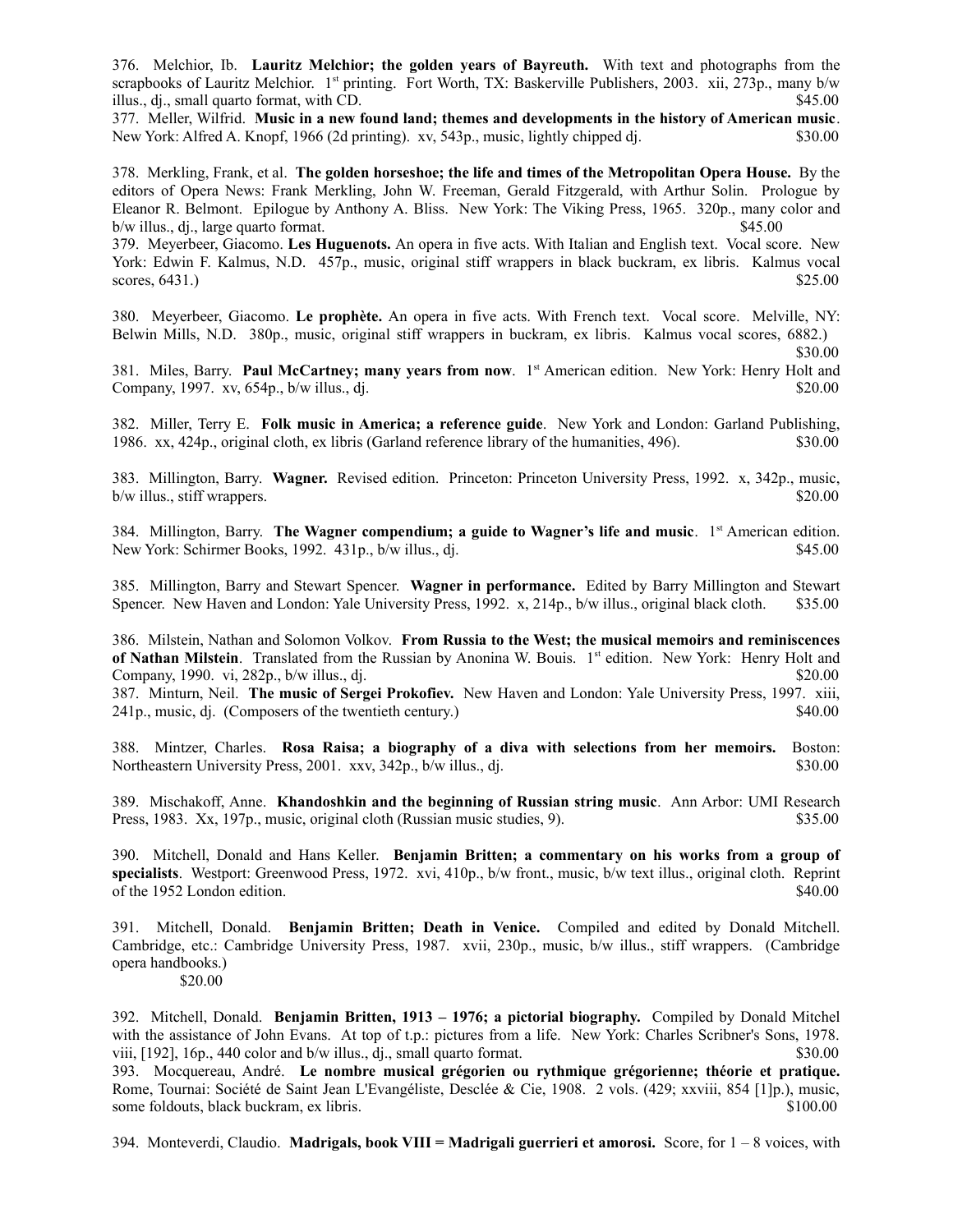instruments. Edited by Gian Francesco Malipiero. With a preface and new literal translations of the texts by Stanley Appelbaum. Reprint of Asolo edition. New York: Dover Publications, 1991. xxxiii, 365p., music, stiff wrappers, quarto format. \$20.00

395. Monteverdi, Claudio. **Orfeo.** Edited by John Whenham. Cambridge, etc.: Cambridge University Press, 1986. xiv, 216p., music, b/w illus., stiff wrappers. (Cambridge opera handbooks.) \$20.00

396. Monteverdi, Claudio. **The operas of Monteverdi.** Opera guide series editor, Nicholas John. Published in association with English National Opera. Paris, etc.: Calder Publications / Riverrun Press, 1992. 208p., music, b/w illus., stiff wrappers. (Opera guide, 45.) \$15.00

397. Moran, William R. **Nellie Melba; a contemporary review.** Compiled with notes and discography by William R. Moran. Westport, CT and London: Greenwood Press, 1985. xxii, 491p., b/w illus., original cloth. (Contributions to the study of music and dance, 5.) (Opera biographies.) \$45.00

398. Mordden, Ethan. **A guide to opera recordings.** New York and Oxford: Oxford University Press, 1987. xii,  $308p_1$ , dj.  $$35.00$ 

399. Mordden, Ethan. **Rodgers & Hammerstein.** New York: Harry N. Abrams, 1992. 224p., music, 233 color and b/w illus., dj., quarto format. \$40.00

400. Morrison, Richard. **Orchestra. The LSO: a century of triumph and turbulence**. London: Faber and Faber, 2004. [xiii] 306p., 38 b/w plates, 20 b/w illus., dj. \$25.00

401. Moser, Hans Joachim. **Christoph Willibald Gluck; die Leistung, der Mann, das Vermächtnis**. Stuttgart: J. G. Cotta'sche Buchhandlung Nachfolger, 1940. [xv] 369p., b/w illus., music, slightly chipped dj. \$35.00

402 Moses, Julian Morton. **Collectors' guide to American recordings, 1895 – 1925.** Foreword by Giuseppe De Luca. Corrected and unabridged reprint of 1949 edition. New York: Dover Publications, 1977. 200p., stiff wrappers. \$10.00

403. Mozart, Wolfgang Amadeus. **The abduction from the Seraglio.** In full score. Reprint of the Leipzig edition. New York: Dover Publications, 1989. [viii] 325p., music, stiff wrappers, quarto format. \$20.00

404. Mozart, Wolfgang Amadeus. **La clemenza di Tito.** In full score. Reprint of the Leipzig Edition. New York: Dover Publications, 1993. 183p., music, stiff wrappers, quarto format. \$20.00

405. Mozart, Wolfgang Amadeus. **Così fan tutte.** In full score. Reprint of the Leipzig edition. New York: Dover Publications, 1983. 436p., music, stiff wrappers, text in German and Italian. \$25.00

406. Mozart, Wolfgang Amadeus. **Cosi fan tutte.** Opera guide series editor, Nicholas John. Published in association with English National Opera. Reprinted edition. Paris, etc.: Calder Publications / Riverrun Press, 1991. 128p., music, b/w illus., stiff wrappers. (Opera guide, 22.) \$15.00

407. Mozart, Wolfgang Amadeus. **Don Giovanni.** Complete orchestral and vocal score. Reprint of the Leipzig edition. New York: Dover Publications, 1974. x, 469p., music, stiff wrappers, quarto format. \$25.00 408. Mozart, Wolfgang Amadeus. **Idomeneo.** In full score. Reprinted from the Breitkopf & Härtel Complete Works edition (Leipzig). New York: Dover Publications, 1992. 379p., music, stiff wrappers, quarto format. \$25.00

409. Mozart, Wolfgang Amadeus. **The letters of Mozart and his family**. Chronologically arranged, translated and edited with an introduction, notes, and indexes by Emily Anderson. 2d edition prepared by A. Hyatt King and Monica Carolan. London, etc.: Macmillan; New York, St. Martin's Press, 1966. 2 vols. (xlv, 1031[1]p.), b/w illus (some folded), music, dj, original publisher's slipcase. \$55.00

410. Mozart, Wolfgang Amadeus. **The magic flute = Die Zauberflöte.** In full score. Reprint of the Leipzig edition. New York: Dover Publications, 1985. 225p., music, stiff wrappers, quarto format. \$20.00 411. Mozart, Wolfgang Amadeus. **The marriage of Figaro = Le nozze di Figaro.** Complete score. Reprint of the Leipzig edition. New York: Dover Publications, 1979. 435p., music, stiff wrappers, quarto format, edges slightly foxed. \$25.00

412. Mozart, Wolfgang Amadeus. **The marriage of Figaro = Le nozze di Figaro.** Opera guide series editor, Nicholas John. Published in association with English National Opera and the Royal Opera. London: John Calder; New York: Riverrun Press, 1983. vi, 128p., music, b/w illus., stiff wrappers. (Opera guide, 17.) \$15.00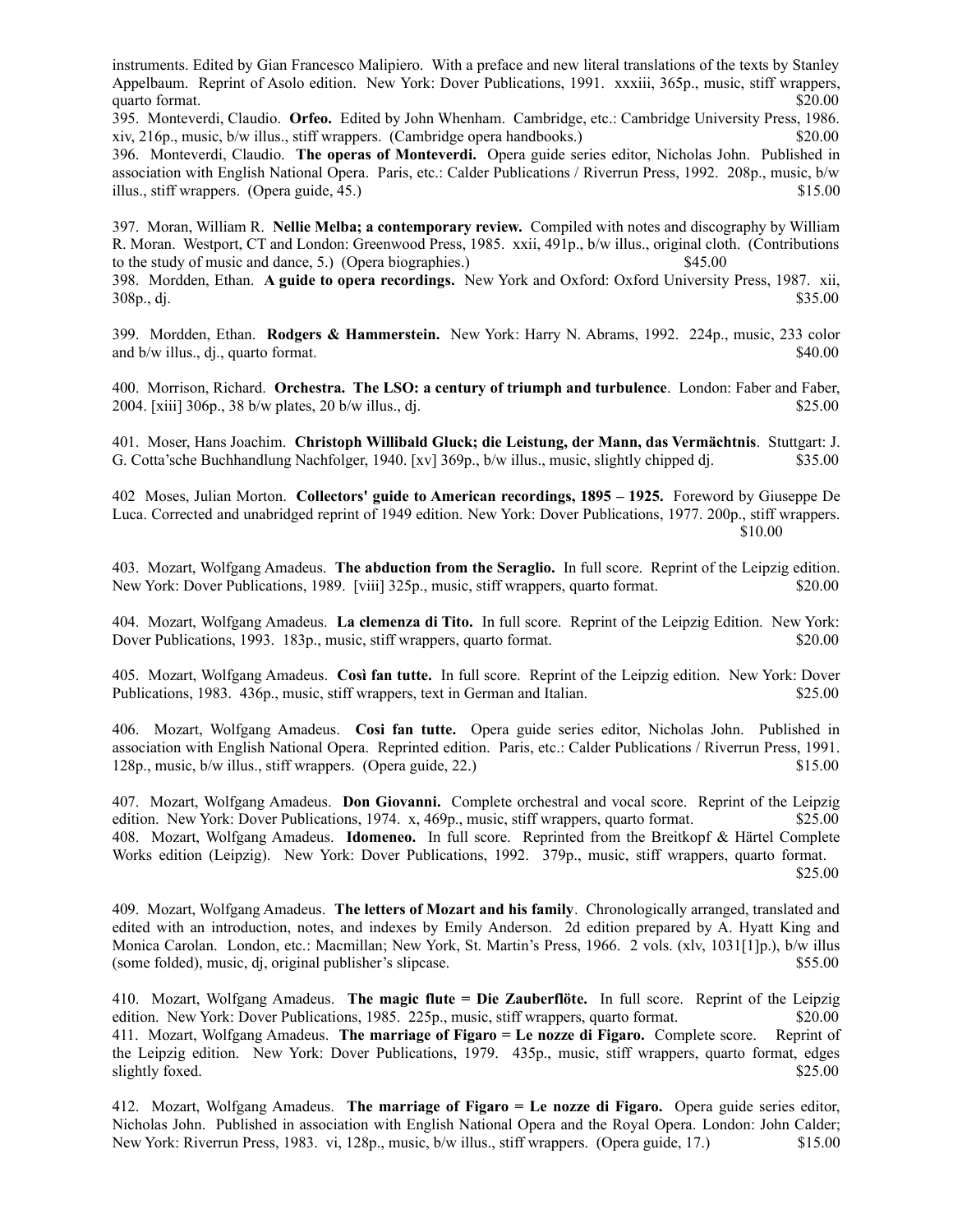413. Mozart, Wolfgang Amadeus. **Requiem.** For four-part chorus of mixed voices and four solo voices with piano accompaniment. Ed. 1882. New York: G. Schirmer, N.D. 80p., music, stiff wrappers. \$15.00

414. Mueller, John. **Astaire dancing; the musical films.** New York: Wings Books, 1985. vii, 440p., many b/w illus., wide quarto format.  $$50.00$ 

415. Müller, Ulrich. **Wagner handbook.** Edited by Ulrich Müller and Peter Wapnewski. Translation edited by John Deathridge. Cambridge, MA and London: Harvard University Press, 1992. xvi, 712p., music, dj. \$45.00

416. Muñoz, Ferran. **Mencia de Mendoza y La Viuda de Mateo Flecha; las Ensaladas de Flecha el Viejo, su relacion con la Corte de Calabria y el Erasmismo**. Valencia: Institucio Alfons el Magnanim, 2001. 199p., original stiff wrappers (Compendium musicae, 2). \$40.00

417. Mussorgsky, Modest. **Boris Godunov; opera in four acts with a prologue**. Libretto by the composer, based on Pushkin's historical tragedy of the same name and Karamzin's "History of the Russian State". The complete original texts of Mussorgsky's "initial" (1869) and "definitive" (1872) versions with additional variants and fragments newly edited from the autograph manuscripts by David Lloyd-Jones. English translation by David Lloyd-Jones. Oxford: Oxford University Press, 1975. 2 vols. (1166p.), music, original green cloth, in the original green publisher's slipcase, thick quarto format. Added t.p. and introduction in German. Contents: v. 1, Full score. v. 2, Critical commentary and musical appendices including the full scores of Act Two and Act Four, Scene 1 (the St. Basil Scene), from the "initial" version of the opera. \$175.00

418. Mussorgsky, Modest Petrovich. **Boris Godunov.** In full score. Rimsky-Korsakov version. Reprint of the Moscow edition. New York: Dover Publications, 1987. x, 773p., music, stiff wrappers, thick quarto format. \$25.00

419. Mussorgsky, Modest Petrovich. **Sorochinskaya fair; opera.** Vocal score. Reprint of the Moscow edition. Boston: Elibron Classics, N.D. 232p., music, stiff wrappers, quarto format. \$35.00

420. **Muzikale documenten uit twee eeuwen (1500-1700) in de Bibliotheek van het Instittu voor Muziekwetenschap der Rijksuniversiteit te Utrecht; catalogue uitgegeven ter gelegenheid van het vijftigjarig besteen**. Musical documents from two centuries (1500 to 1700) in the library of the Utrecht Institute of Musicology; a catalogue edited on the occasion of its fiftieth anniversary. Buren: Uitgeverij Fritz Knuf, 1980. Xiii, plus [129] leaves, 99 full b/w illustrations of rare titlepages and scores in this great collection, original stiff printed wrappers. Important source on some exceedingly rare early edition in musicology. \$40.00

421. Nestyev, Israel. **Sergei Prokofiev; his musical life**. Translated from the Russian by Rose Prokofieva. 1st American edition. New York: Alfred A. Knopf, 1946. xxvii, 193, xiv p., music, lightly chipped dj. \$30.00

422. Nettl, Paul. **Mozart and Masonry**. New York: Philosophical Library, 1957. 150p., b/w illus., original cloth. \$25.00

423. Neupert, Hanns. **Harpsichord manual; a historical and technical discussion**. English translation by F. E. Kirby. 2d edition. Kassel, etc.: Bärenreiter, 1968. 119p., plus 16 b/w plates, original stiff wrappers. \$20.00

424. **The new Franzen opera encyclopaedia. Over 450 composers with discography**. 1. Auflage. Zürich: Carta AG, 1999. 666p., original stiff printed boards. \$50.00

425. **The new Grove dictionary of opera**. Edited by Stanley Sadie. London: Macmillan Press, 1992. 4 volumes complete, b/w illus., original burgundy cloth, t.e.g., quarto format. \$450.00

426. Newman, Ernest. **The Wagner operas.** New York: Alfred A. Knopf, 1981. 8th printing. xiv, 724p., music, slightly chipped dj.  $$35.00$ 

427. Nice, David. **Prokofiev; from Russia to the West, 1891 – 1935.** New Haven and London: Yale University Press, 2003. xviii, 390p., music, b/w illus., di.  $\frac{1}{2}$  and  $\frac{1}{2}$  and  $\frac{1}{2}$  and  $\frac{1}{2}$  and  $\frac{1}{2}$  and  $\frac{1}{2}$  and  $\frac{1}{2}$  and  $\frac{1}{2}$  and  $\frac{1}{2}$  and  $\frac{1}{2}$  and  $\frac{1}{2}$  and  $\frac{1}{2}$  and  $\frac{$ 

428. Nichols, Roger and Richard Langham Smith. **Claude Debussy; Pelléas et Mélisande.** Cambridge, etc.: Cambridge University Press, 1989. viii, 210p., music, b/w illus., stiff wrappers. (Cambridge opera handbooks.) \$20.00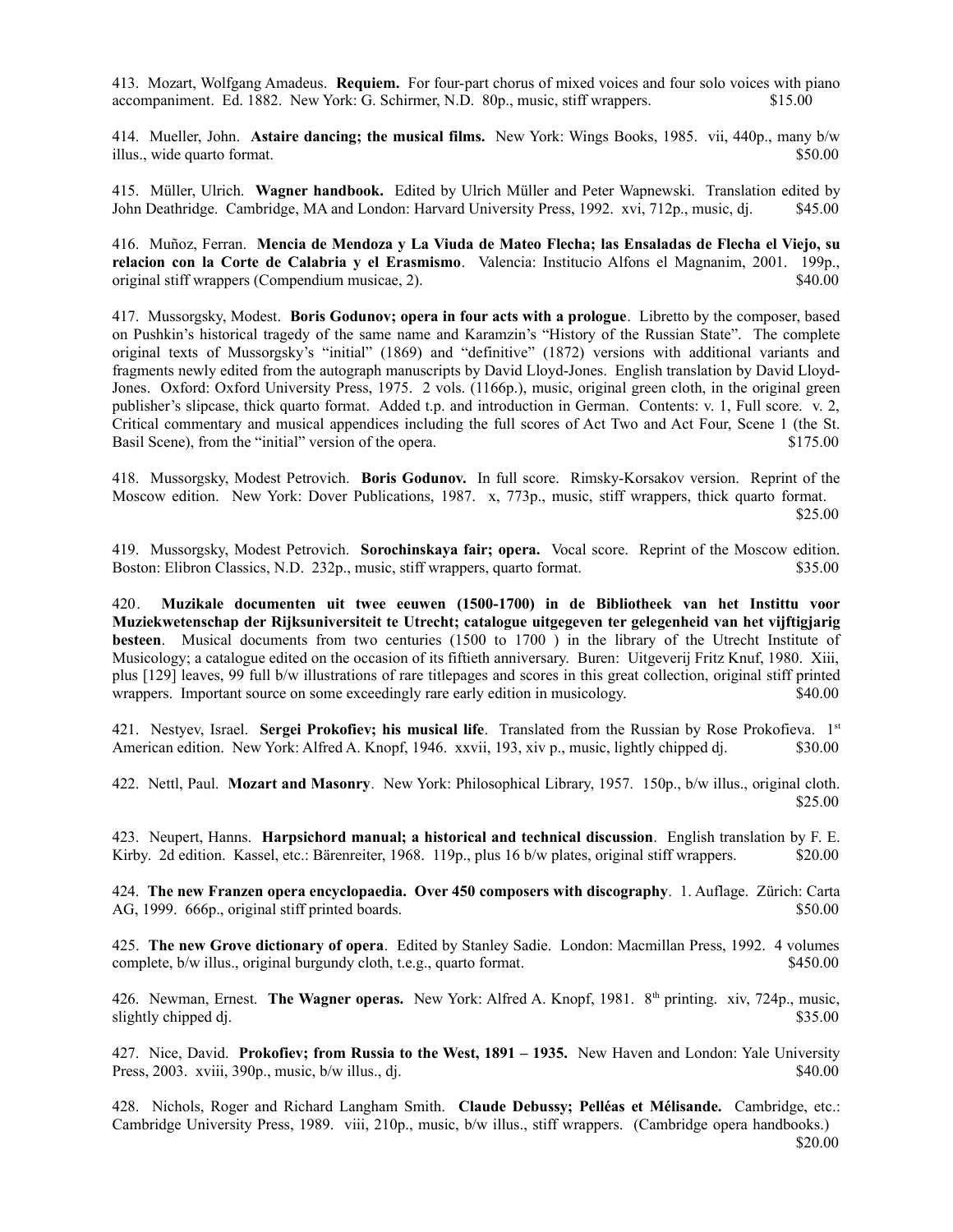429. Niederheitmann, Friedrich. **Cremona; an account of the Italian violin-makers and their in-struments**. Translated from the original, with notes and an appendix by W. H. Quarrell. Buren: Frits Knuf, 1986. xvi, 96p., original green cloth. Reprint of the 1894 London edition. \$30.00

430. Nilsson, Birgit. My memoirs in pictures. Translated from the Swedish by Thomas Teal. 1<sup>st</sup> US edition. Garden City, NY: Doubleday & Company, 1981. 127p., many color and b/w illus., dj., quarto format. \$30.00 431. Nisenson, Eric. **Open sky; Sonny Rollins and his world of improvisation**. 1st edition. New York: St. Martin's Press, 2000. [xvii] 216p., dj.  $$17.50$ 

432. O'Connor, Garry. **The pursuit of perfection; a life of Maggie Teyte.** New York: Atheneum, 1979. 328p., music,  $b/w$  illus., di.  $$30.00$ 

433. Offenbach, Jacques. **Ba-ta-clan.** A musical chinoiserie in one act.Vocal score. Libretto by Ludovic Halévy. English version by Michael Kaye. Vocal score. Based on the 1856 editions. Melville, NY: Belwin Mills, 1983. x, 134p., music, stiff wrappers, text in English, t.p. and libretto in French and English. (Œuvres scéniques d'Offenbach, A.538.)

\$20.00

434. Offenbach, Jacques. **Les bavards = The chatterboxes.** Opera buffa in 2 acts. Vocal score. Libretto by Charles Nuitter. English version by Robert Hess. Based on the 1867 and 1863 editions. Melville, NY: Belwin-Mills, 1982. viii, 200p., b/w front., music, stiff wrappers, t.p. and text in French and English. (Œuvres scéniques d'Offenbach, A.539.) \$20.00

435. Offenbach, Jacques. **La boite au lait = The milk-box.** Opérette-Bouffe en quatre actes. Vocal score. Livret de Eugène Grangé et Jules Noriac. Reprinted edition. Melville, NY: Belwin-Mills, 1985. viii, 220p., music, stiff wrappers, notes in French and English, text in French only. (Œuvres scéniques d'Offenbach, A.544.) \$25.00

436. Offenbach, Jacques. **La bonne d'enfant = The nursemaid.** Opérette-Bouffe en un acte. Vocal score. Livret de Eugène Bercioux. Reprinted edition. Melville, NY: Belwin-Mills, 1985. vii, 54p., music, stiff wrappers, notes in French and English, text in French only. (Œuvres scéniques d'Offenbach, A.545.) \$15.00 437. Offenbach, Jacques. **Mr. Choufleuri restera chez lui le . . . = A musical evening at the Choufleuris.** Operetta buffa in 1 act.Vocal score. Libretto by "M. de St.-Rémy." English version by Edward Mabley. Vocal score. Based on the 1861 edition. Melville, NY: Belwin Mills, 1984. viii, 116p., music, stiff wrappers, text in English, t.p. and libretto in French and English. (Œuvres scéniques d'Offenbach, A.596.) \$20.00 438. Offenbach, Jacques. **Les contes d'Hoffman = The tales of Hoffman.** The book by Jules Barbier. English version by Charles Henry Meltzer. Vocal score. Reprinted edition. New York: G. Schirmer, 1940. viii, 245p., music, original green cloth with gilt lettering, quarto format. (G. Schirmer's collection of operas.) \$50.00

439. Offenbach, Jacques. **Dragonette.** Opérette-bouffe en un acte. Vocal score. Livret de E. Mestépès et A. Jaime fils. Reprinted edition. Melville, NY: Belwin-Mills, 1985. viii, 50p., music, stiff wrappers, notes in French and English, text in French only. (Œuvres scéniques d'Offenbach, A.567.) \$15.00

440. Offenbach, Jacques. **Le Grande Duchesse de Gérolstein; operetta.** Vocal score. Reprint of the Paris edition. Boston: Elibron Classics, N.D. 291p., music, stiff wrappers, quarto format, text in French. \$40.00

441. Offenbach, Jacques. **L'Île de Tulipatan = The island of Tulipatan.** Operetta buffa in one act.Vocal score. Libretto by Henri Chivot et Alfred Duru. English version by Marajean Marvin. Vocal score. Based on the 1858 and 1875 editions. Melville, NY: Belwin Mills, 1982. vii, 89p., music, stiff wrappers, text in English, t.p. and libretto in French and English. (Œuvres scéniques d'Offenbach, A.580.) \$25.00 442. Offenbach, Jacques. **Le mariage aux lanternes = The lantern marriage.** Operetta in one act.Vocal score. Libretto by Michel Carré et Léon Battu. English version by Varonica Reed. Vocal score. Based on the 1868 editions. Melville, NY: Belwin Mills, 1984. viii, 120p., music, stiff wrappers, text in English, t.p. and libretto in French and English. (Œuvres scéniques d'Offenbach, A.593.) \$20.00

443. Offenbach, J[acques]. **Orphée aux enfers.** Opéra-féerie en 4 actes. Partition chant et piano. Reprint of the original edition. Paris: Heugel & Cie, 1986. xxxvii, 301p., b/w illus., music, stiff wrappers. \$40.00

444. Offenbach, Jacques. **Pierrette et Jacquot.** Opérette-Bouffe en un acte. Vocal score. Livret de Jules Noriac et Philippe Gille. Reprinted edition. Melville, NY: Belwin-Mills, 1985. vii, 49p., music, stiff wrappers, notes in French and English, text in French only. (Œuvres scéniques d'Offenbach, A.607.) \$15.00

445. Offenbach, Jacques. **La romance de la rose = The romance of the rose.** Opérette-Bouffe en un acte. Vocal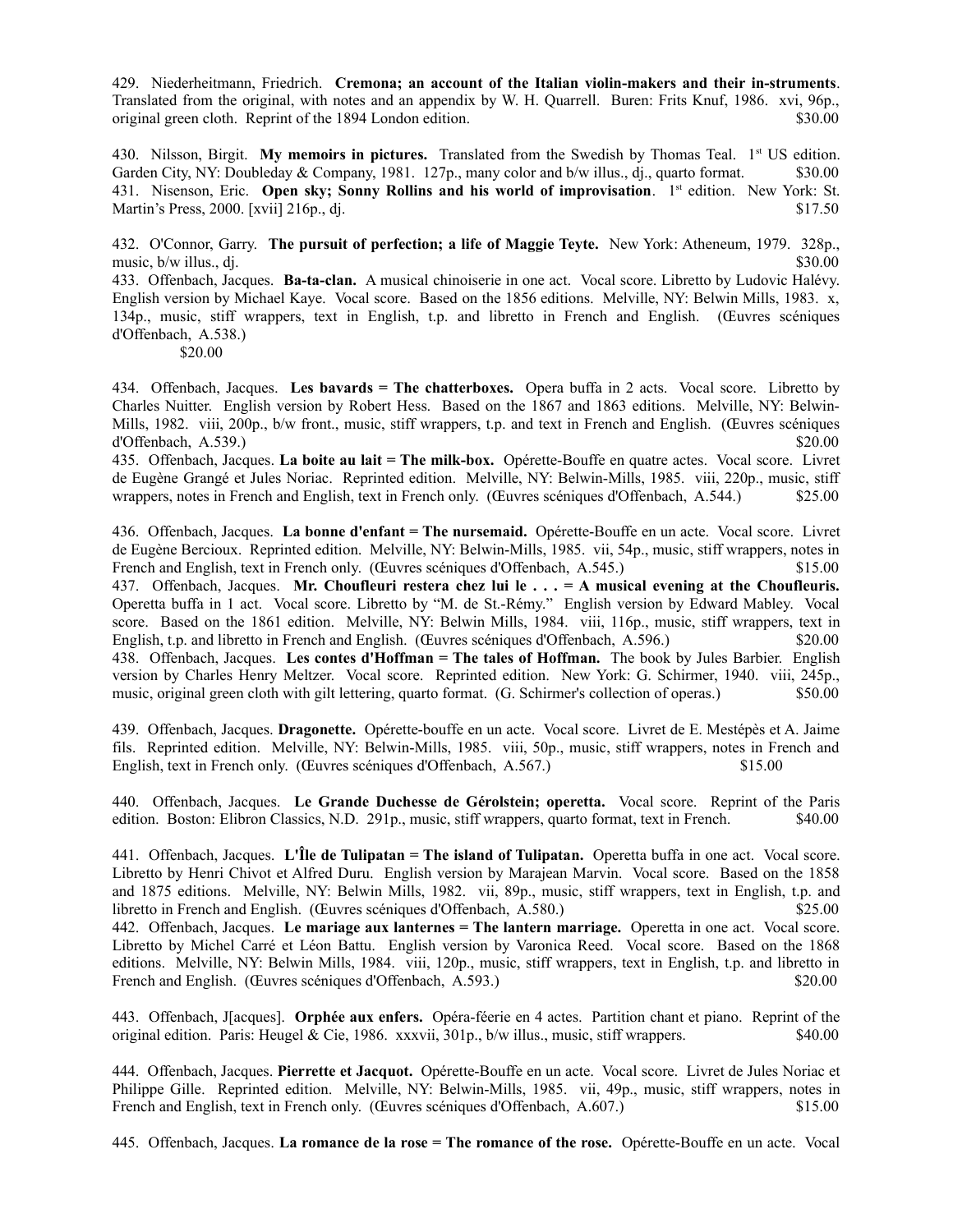score. Livret de Etienne Tréfeu et Jules Prével. Reprinted edition. Melville, NY: Belwin-Mills, 1985. vii, 51p., music, stiff wrappers, notes in French and English, text in French only. (Œuvres scéniques d'Offenbach, A.618.) \$15.00

446. Offenbach, Jacques. **La vie parisienne; operetta.** Vocal score. Reprint of the Paris edition. Boston: Elibron Classics, N.D. 300p., music, stiff wrappers, quarto format, text in French. \$40.00

447. Orrey, Leslie. **Bellini**. London: J. M. Dent and Sons; New York, Farrar, Straus and Giroux, 1969. xi, 176p., b/w illus., music, dj. (The master musicians series). \$25.00

448. Osborne, Charles. **The bel canto operas of Rossini, Donizetti and Bellini.** Portland, OR: Amadeus Press, 1994. 378p., di. \$35.00

449. Osborne, Charles. **The complete operas of Mozart; a critical guide**. New York: Atheneum, 1978. 349p., music,  $b/w$  illus., dj.  $$30.00$ 

450. Osborne, Charles. **The complete operas of Mozart; a critical guide**. New York: Da Capo Press, 1983. 349p., b/w illus., music, stiff wrappers. \$12.50

451. Osborne, Charles. **The complete operas of Verdi.** Reprint of 1969 Alfred A. Knopf edition. New York: Da Capo Press, 1977. 472p., xiii, music, stiff wrappers. (A Da Capo paperback.) \$20.00 452. Osborne, Charles. Verdi; a life in the theatre. 1<sup>st</sup> American edition. New York: Alfred A. Knopf, 1987. xiii, 360p., b/w illus., dj., deckle edges. \$30.00

453. Osborne, Charles. **The world theatre of Wagner; a celebration of 150 years of Wagner productions.** Preface by Colin Davis. 1<sup>st</sup> American edition. New York: Macmillan Publishing, 1982. 224p., many color and b/w illus., dj., quarto format.  $\$40.00$ 

454. Osborne, Richard. **Rossini.** London and Melbourne: J. M. Dent & Sons, 1987. xv, 330p., music, b/w illus., stiff wrappers. (The master musicians.)  $$15.00$ 

455. O'Shea, John. **Was Mozart poisoned? Medical investigations into the lives of the great composers**. 1st American edition. New York: St. Martin's Press, 1991. xiii, 247p., dj.  $$20.00$ 

456. Padoan, Paolo. **Iris Adami Corradetti; fra storia e critica.** Bologna: Bongiovanni Editore, N.D. 103p., b/w illus., stiff wrappers. \$30.00

457. Palmer, Christopher. **The Britten companion**. Cambridge, etc: Cambridge University Press, 1984. 485p., b/w illus., music, stiff wrappers.  $\frac{1}{25.00}$ 

458. Parker, Roger. **Leonora's last act; essays in Verdian discourse.** Princeton: Princeton University Press, 1997. xii, 188p., music, b/w illus., dj. \$35.00

459. **Parterre box, the queer opera zine; vol. 38, "I felt the hand of death."** New York: Parterre Box, N.D. [34p.], b/w illus., original stapled pamphlet, wrappers, cover title. \$10.00

460. **Parterre box, the queer opera zine; vol. 39, drama queen.** New York: Parterre Box, N.D. [44p.], b/w illus., original stapled pamphlet, wrappers, cover title. \$10.00

461. **Parterre box, the queer opera zine; vol. 40, on with the motley.** New York: Parterre Box, N.D. [38p.], b/w illus., stapled pamphlet, wrappers, cover title.  $$10.00$ 

462. Peltz, Mary Ellis. **The magic of the opera; a picture memoir of the Metropolitan.** With a series of photographs by Gjon Mili. Text by Mary Ellis Peltz. Design by Tina S. Fredericks. New York: Frederick A. Praeger, in cooperation with the Metropolitan Opera Association, 1960. 172p., many tipped-in color and b/w illus., dj., quarto format. \$40.00

463. Perle, George. **The operas of Alban Berg; volume two, Lulu.** Berkeley, etc.: University of California Press, 1985. x, 315p., music, b/w illus., original half black cloth with stiff boards. \$40.00

464. Perle, George. **The operas of Alban Berg; volume two, Lulu.** Berkeley, etc.: University of California Press,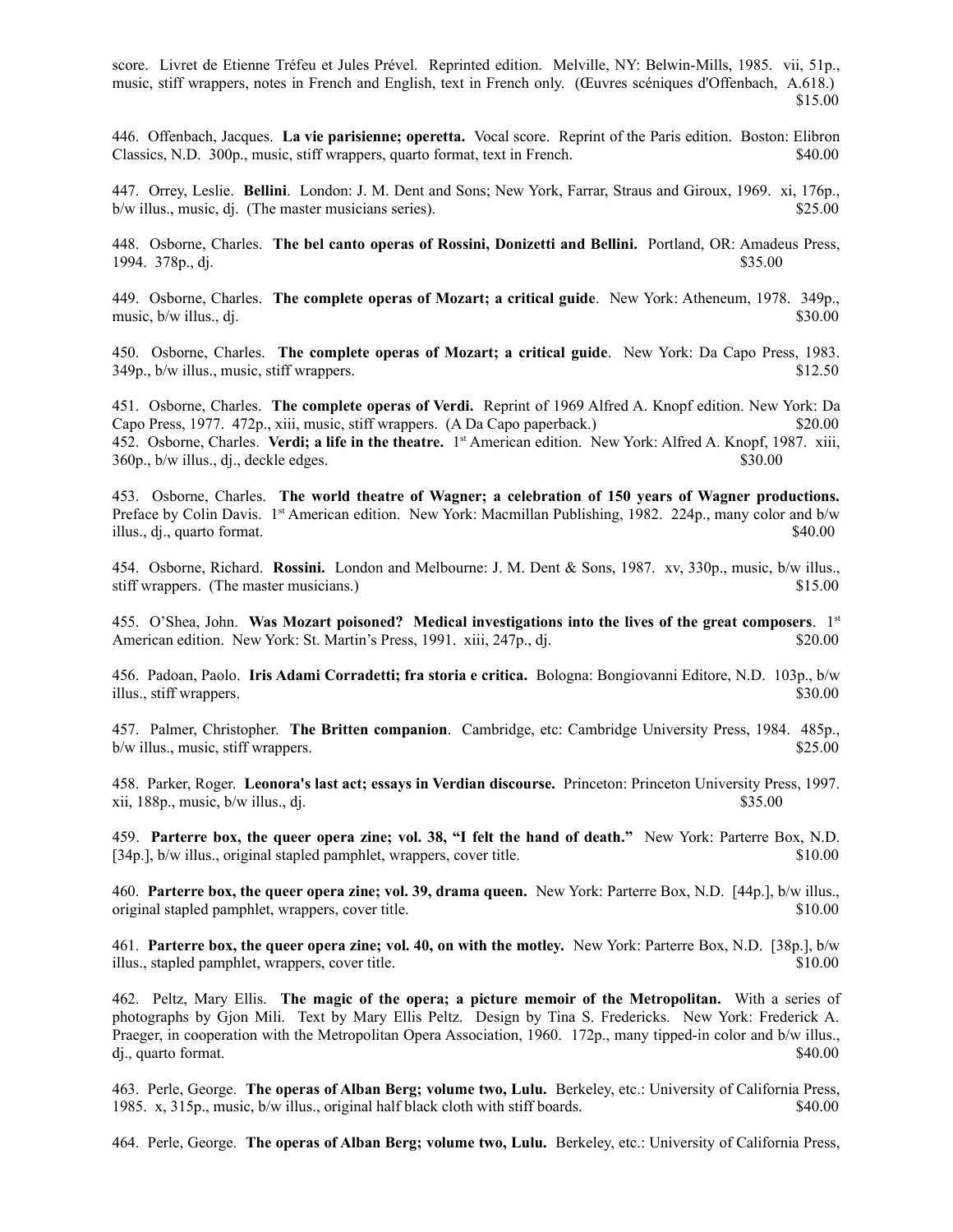465. Petrobelli, Pierluigi. **Music in the theater; essays on Verdi and other composers.** With translations by Roger Parker. 3rd printing. Princeton: Princeton University Press, 1994. ix, 192p., music, stiff wrappers. (Princeton studies in opera.) \$20.00

466. Peyser, Joan. **Bernstein; a biography.** 1 st edition. New York: Beech Tree Books / William Morrow, 1987.  $482p$ , b/w illus., dj.  $$25.00$ 

467. Philips-Matz, Mary Jane. **Leonard Warren; American baritone.** Foreword by Tony Randall. Chronology and discography by Barrett Crawford. Portland, OR: Amadeus Press, 2000. 471p., b/w illus., dj. (Opera biography series, 13.)  $$35.00$ 

468. Phillips-Matz, Mary Jane. **Verdi; a biography**. Oxford, New York: Oxford University Press, 1993. xxx, 941p.,  $b/w$  illus., di.  $$50.00$ 

469. Picenardi, Giorgio Sommi. **Dizionario biografico dei musicisti e fabbricatori di strumenti musicali cremonese**. Edizione annotata da Cesare Zambelloni. Turnhout: Brepols, 1997. viii, 300p., b/w illus., dj, quarto format (Studi sulla storia della musica in Lombardia, 1). \$80.00

470. Pilkington, Michael. **Campion, Dowland and the lutenist songwriters**. Bloomington and Indianapolis: Indiana University Press, 1989. x, 179p., dj (English solo song; guides to the repertoire). \$25.00

471. Pirro, André. **L'Esthétique de Jean-Sébastien Bach**. Paris: Librairie Fischbacher, 1907. 538 [1]p., music, green buckram, ex libris J. J. Nin.  $$70.00$ 

472. Pitou, Spire. **The Paris Opéra. An encyclopedia of operas, ballets, composers, and performers. Genesis and glory, 1671-1715**. Westport and London: Greenwood Press, 1983. xii, 364p., original grey cloth. \$50.00

473. Pleasants, Henry. **The great American popular singers.** New York: Simon and Schuster, 1974. 384p., many  $b/w$  illus., dj.  $$25.00$ 

474. Pleasants, Henry. **The great singers from the dawn of opera to our own time**. London: Victor Gollancz, 1974.  $382p$ ., b/w illus., dj.  $$30.00$ 

475. Pleasants, Henry. **The great singers from the dawn of opera to our own time**. 3rd impression. New York: Simon and Schuster, 1966.  $382p$ , b/w illus., dj.  $$25.00$ 

476. Ponchielli, Amilcare. **La gioconda.** Opera in four acts. After Victor Hugo's play, "Angelo, Tyrant of Padua." Libretto by Tobia Gorrio. Vocal score. Ed. 2257. New York: G. Schirmer, N.D. v, 353p., music, original green cloth with gilt lettering. \$40.00

477. Ponselle, Rosa and James A. Drake. **Ponselle; a singer's life.** Foreword by Luciano Pavarotti. 1st edition. Garden City, NY: Doubleday & Company, 1982. xxv, 328p., b/w illus., dj., deckle edges. \$25.00

478. Poznansky, Alexander. **Tchaikovsky; the quest for the inner man.** New York: Schirmer Books; Toronto: Maxwell Macmillan Canada; New York, etc.: Maxwell Macmillan International, 1991. xiv, 679p., many b/w illus., stiff wrappers. \$20.00

479. Prawy, Marcel. **The Vienna Opera.** Photographs by Erick Lessing, et al.New York and Washington: Praeger Publishers, 1970. 224p., many color and b/w illus., slightly chipped dj., publisher's original slipcase.

\$45.00

480. Prieto, Carlos. **The adventures of a cello**. Translated by Elena C. Murray. Austin: University of Texas Press, 2006. xv,  $350p$ ,  $59 b/w$  illus., CD in the rear pocket, dj.  $$20.00$ 

481. Prokofiev, Sergei. **L'amour des trais oranges = The love for three oranges; op. 33.** Piano vocal score. With Russian/French text. Reprinted edition. Melville, NY: Belwin Mills, N.D. 252p., music, stiff wrapper, quarto format. (Collected works of Sergei Prokoviev.) \$35.00

482. Prokofiev, Sergei. **Four orchestral works.** In full score. Selected and edited by Lewis Roth. Reprint of the Moscow editions. New York: Dover Publications, 1974. 444p., music, stiff wrappers, quarto format. Contents: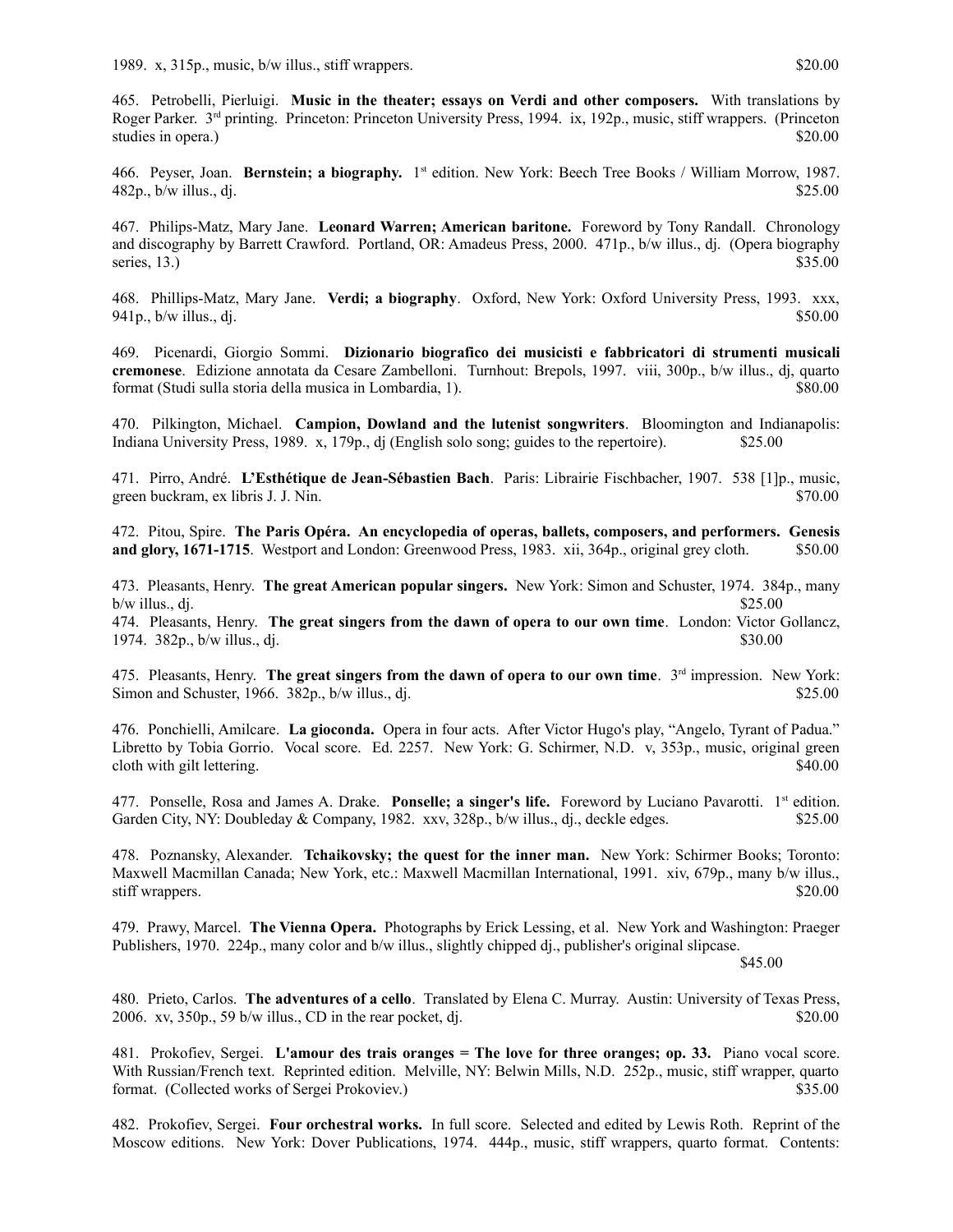483. Prokofieff, Sergei. **Romeo and Juliet.** Orchestra score. Reprinted edition. New York: Edwin F. Kalmus, N.D. 3 vols. (139; 111; 81p.), b/w front., music, stiff wrappers. Contents: suite no. 1—op. 64-bis, suite no. 2—op. 64-ter, suite no.  $3$ —op. 101. (Kalmus miniature orchestra scores,  $112 - 114$ .) \$75.00 484. Prokofiev, Sergei. **Summer night; suite from the opera "The Duenna."** Conductor's score. Op. 123. Reprinted from an earlier edition. Melville, NY: Belwin Mills Publishing, [1970]. 103p., music, stiff wrappers, quarto format. (Collected works of Sergei Prokofiev.) \$30.00

485. Prokofieff, Serg. **Symphony no. 5, opus 100.** Orchestra score. New York: Edwin F. Kalmus, N.D. 191p., music, stiff wrappers. (Kalmus miniature orchestra scores, 263.) \$20.00

486. Puccini, Giacomo. **La Bohème.** In full score. Reprint of the Milan edition. New York: Dover Publications, 1987. 408p., music, stiff wrappers, quarto format. \$25.00

487. Puccini, Giacomo. **La Bohème.** Opera guide series editor, Nicholas John. Published in association with English National Opera. 2<sup>nd</sup> impression. London: John Calder; New York: Riverrun Press, 1990. 112p., music, b/w illus., stiff wrappers. (Opera guide, 14.) \$15.00

488. Puccini, Giacomo. **La fanciulla del West.** In full score. Reprinted edition. Mineola, NY: Dover Publications, 1997. viii, 440p., music, stiff wrappers, quarto format. \$25.00

489. Puccini, Giacomo. **Madama Butterfly.** In full score. Reprint of the Milan edition. New York: Dover Publications, 1990. 481p., music, stiff wrappers, quarto format. \$25.00 490. Puccini, Giacomo. **Madam Butterfly = Madama Butterfly.** Opera guide series editor, Nicholas John. Published in association with English National Opera and the Royal Opera. London: John Calder; New York: Riverrun Press, 1984. vi, 128p., music, b/w illus., stiff wrappers. (Opera guide, 25.) \$15.00 491. Puccini, Giacomo. **Manon Lescaut.** In full score. Reprint of the 1915 edition. New York: Dover Publications, 1995. 483p., music, stiff wrappers, quarto format. \$25.00

492. Puccini, Giacomo. **Tosca.** In full score. Reprint of the Milan edition. New York: Dover Publications, 1991. 436p., music, stiff wrappers, quarto format. \$25.00

493. Puccini, Giacomo. **Il trittico: "Il tabbarro," "Suor Angelica," "Gianni Schicchi."** In full score. Reprinted edition. Mineola, NY: Dover Publications, 1996. 407p., music, stiff wrappers, quarto format. \$25.00

494. Puccini, Giacomo. **Turandot.** Dramma lirico in tre atti e cinque quadri. Libretto di G. Adami e R. Simoni. L'ultimo duetto e il finale dell'opera sono stati completati da Franco Alfano. Prima rappresentazione Milano, Teatro alla Scala, 25 Aprile 1926. Partitura (nuovo edizione riveduta e correcta). Reprint of the Milan edition. Milano: Casa Ricordi, 2000. 461p., music, stiff wrappers, quarto format. \$40.00 495. Puffett, Derrick. **Richard Strauss; Elektra.** Edited by Derrick Puffett. Cambridge, etc.: Cambridge University Press, 1989. vii, 179p., music, b/w illus., stiff wrappers. (Cambridge opera handbooks.) \$20.00

496. Puritz, Gerd. **Elisabeth Schumann; a biography.** Edited and translated by Joy Puritz. London: André Deutsch, 1993. vii, 375p., b/w illus., original black cloth. \$35.00

497. **Queering the pitch; the new gay and lesbian musicology**. Edited by Philip Brett, et al. New York and London: Routledge, 1994. ix, 357p., music, stiff wrappers.  $$15.00$ 

498. Railsback, Thomas C. and John P. Langellier. **The drums would roll; a pictorial history of US Army bands on the American frontier 1866-1900**. Poole: Arms & Armour Press, 1987. 63p., b/w illus., dj.  $$25.00$ 

499. Rameau, Jean-Philippe. **Platée; comedy-ballet.** Full score. Reprint of the Paris edition. Boston: Elibron Classics, N.D. 433p., music, stiff wrappers, quarto format, text in French. \$45.00

500. Rasponi, Lanfranco. The last prima donnas. 1<sup>st</sup> edition. New York: Alfred A. Knopf, 1982. xviii, 633p.,  $b/w$  illus., dj.  $$25.00$ 

501. **La rationalisation du temps au XIIIe siècle; musiqe et mentalités**. Sous la direction de Marcel Pérès. Textes édités par Catherine Homo-Lechner. Actes du Colloque de Royaumont, 1991. Grane: Centre Européen pour la Recherche et l'Interprétation des Musiques Médiévales, Fondation Royaumont, 1998. 164 [1]p., music, original stiff wrappers. Contains eight paper by various scholars. \$35.00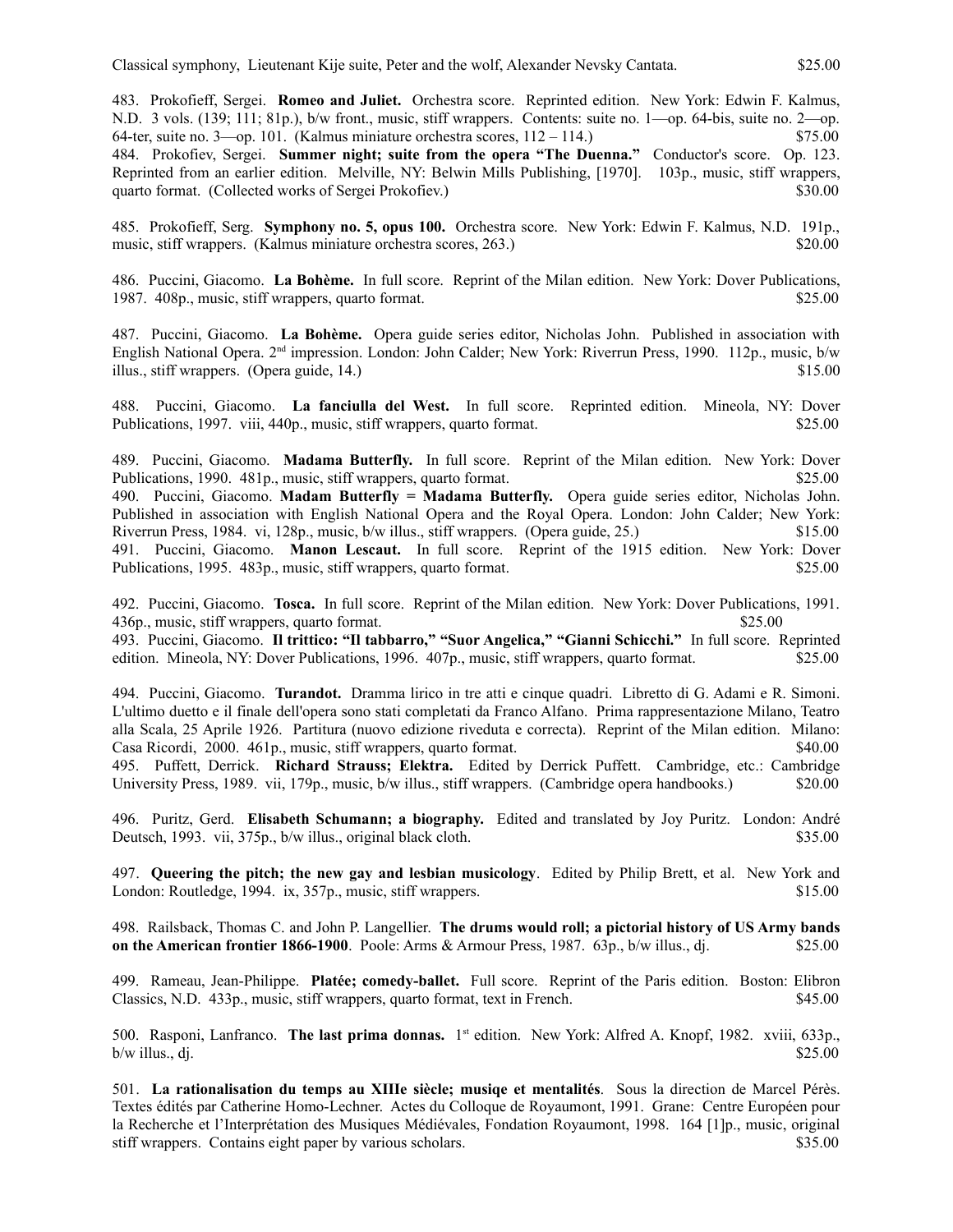502. Reese, Gustave. **Music in the Renaissance.** Revised edition. New York: W. W. Norton & Company, 1959. xviii, 1022p., music, original black cloth. \$30.00

503. Rémy, Pierre-Jean. **Covent Garden.** Paris: Éditions Sand, 1989. 250p., b/w illus., original limp cloth, text in French. (Les hauts lieux de l'opéra.)  $$15.00$ 

504. **Rendition of musical compositions on coin-operated machines**. Hearings before a Subcommittee of the Committee on the Judiciary, United States Senate, Eighty-third Congress, First Session, on S. 1106 relating to the rendition of musical compositions on coin-operated machines, July 15, 1953, and October 26, 1953. Washington: GPO, 1954. iv, 212p., brown limp cloth. \$45.00

505. Rice, John A. **W. A. Mozart; La clemenza di Tito.** Cambridge, etc.: Cambridge University Press, 1991. xii, 182p., music, b/w illus., stiff wrappers. (Cambridge opera handbooks.) \$20.00

506. Richardson, John. **Singing archaeology; Philip Glass's Akhnaten.** Hanover and London: Wesleyan University Press / University Press of New England, 1999. xiv, 294p., music, b/w illus., stiff wrappers. (Music / culture.) \$20.00

507. Riemenschneider, Albert. **Some aspects of the use of the flutes in the sacred choral and vocal works of Johann Sebastian Bach**. Washington: Music Division, Library of Congress, 1950. [iii] 23p., original stiff wrappers. \$15.00

508. Rimsky-Korsakov, Nikolai Andreievich. **Christmas Eve; opera.** Vocal score. Reprint of the Leipzig edition. Boston: Elibron Classics, N.D. 292p., music, stiff wrappers, quarto format. \$40.00

509. Rimsky-Korsakov, N. **Le coq d'or, conte-fable; opéra in trois actes.** Partition pour chant et piano. Paroles russes (d'après Pouchkine) de V. Bielsky. Paroles françaises de M. C. Calvocoressi. New York: G. Schirmer, 1907. 206p., music, stiff wrappers, quarto format. \$35.00

510. Rimsky-Korsakov, Nicolai. **The golden cockerel; an opera in three acts.** Conductor's score. Reprinted edition. Melville, NY: Belwin Mills, 1981. 3 vols. (279; 151; 229p.), music, stiff wrappers, quarto format. (The complete works of Nicolai Rimsky-Korsakov, K 5215). \$90.00

511. Rimsky-Korsakov, Nikolai Andreievich. **The legend of the invisible city of Kitezh and Maiden Fevronia.** Opera. Vocal score. Text in Russian. Reprint of the Leipzig edition. Boston: Elibron Classics, N.D. 326p., music, stiff wrappers, quarto format.  $\$45.00$ 

512. Rimsky-Korsakov, Nicolai. **The maid of Pskov; an opera in four acts.** Conductor's score. Reprint of the 1st edition. Melville, NY: Belwin Millss, 1982. 2 vols. ([xii] 302; 260p.), music, stiff wrappers, quarto format, Russian text. (The complete works of Nicolai Rimsky-Korsakov, K 5201.) \$60.00

513. Rimsky-Korsakov, Nikolai Andreievich. **May night; opera**. Vocal score. Text in Russian, German, and French. Reprint of the Leipzig edition. Boston: Elibron Classics, N.D. 258p., music, stiff wrappers, quarto format.  $$40.00$ 

514. Rimsky-Korsakov, Nikolai Andreievich. **Mlada; opera-ballet.** Vocal score. Reprint of the Leipzig edition. Boston: Elibron Classics, N.D. 260p., music, stiff wrappers, quarto format, text in Russian and French. \$35.00 515. Rimsky-Korsakov, Nikolai Andreievich. **Sadko; opera.** Vocal score. Reprinted edition. Boston: Elibron Classics, N.D. 428p., music, stiff wrappers, quarto format. \$40.00

516. Rimsky-Korsakov, Nikolay. **Scheherazade.** In full score. Reprint of the Leipzig edition. New York: Dover Publications, 1984. 227p., music, stiff wrappers, quarto format. \$20.00

517. Rimsky-Korsakov, Nikolai Andreievich. **Snow maiden; opera.** Vocal score. Reprint of the Moscow edition. Boston: Elibron Classics, N.D. 401p., music, stiff wrappers, quarto format. \$40.00

518. Rimsky-Korsakov, Nikolai Andreievich. **The tale of Tsar Saltan; opera.** Vocal score. Reprinted edition. Boston: Elibron Classics, N.D. 280p., music, stiff wrappers, quarto format. \$45.00 519. Rimsky-Korsakov, Nikolai Andreievich. **The tsar's bride; opera.** Vocal score. Reprint of the Leipzig edition. Boston: Elibron Classics, N.D. 264p., music, stiff wrappers, quarto format. \$45.00

520. Robinson, Francis. **Caruso; his life in pictures.** With Caruso discography by John Secrist. New York: Bramhall House, 1957. 160p., many b/w illus., dj., quarto format. \$25.00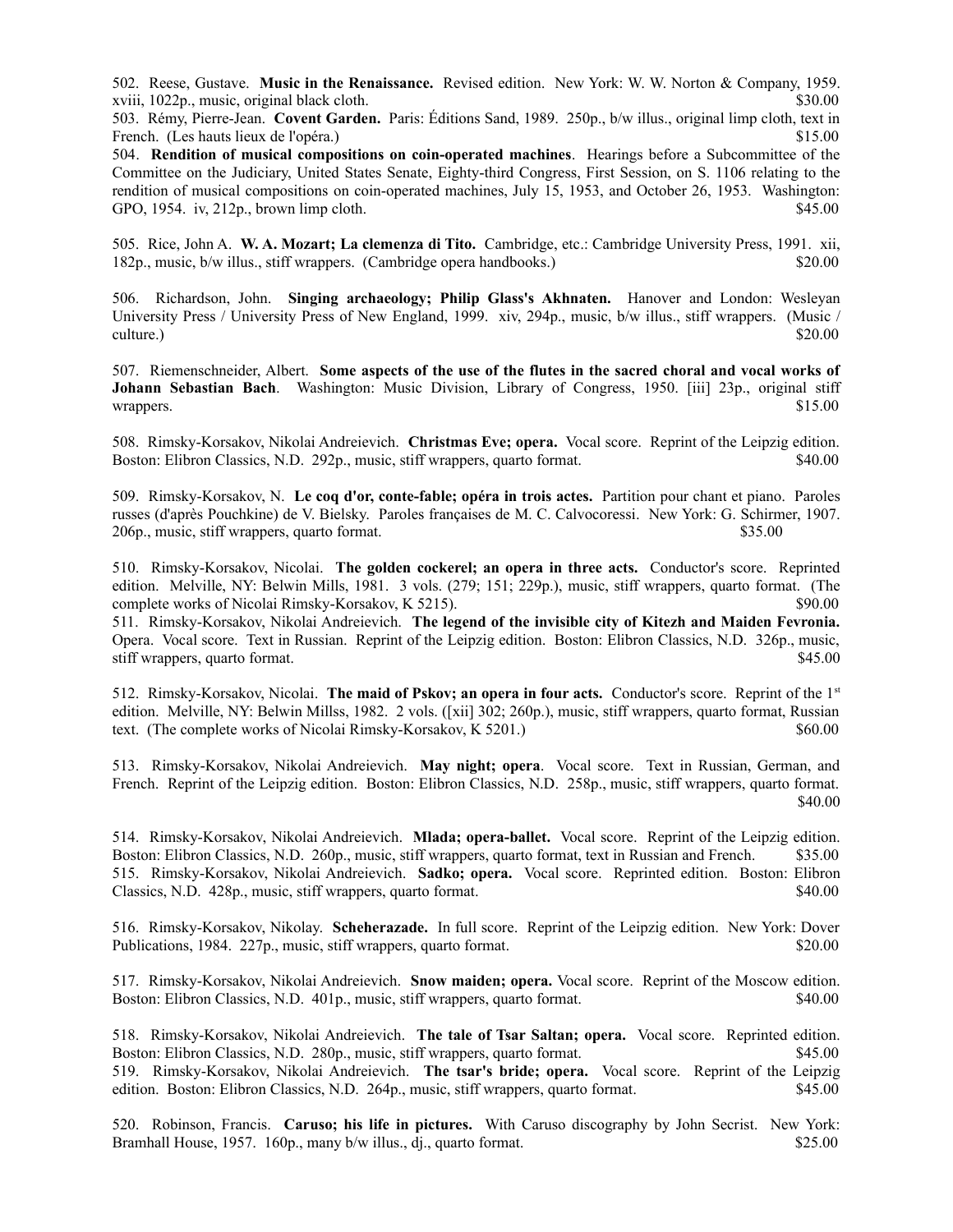521. Robertson, Alec. **The church cantatas of J. S. Bach.** New York and Washington: Praeger Publishers, 1972. xvi, 356p., dj. \$30.00

522. Robertson, Alec. **The interpretation of plainchant; a preliminary study**. London: Humphrey Milford, Oxford University Press, 1937. xi, 116p., music, original blue cloth. \$25.00

523. Rognoni, Luigi. **Gioacchino Rossini.** Torino: ERI - Editione Rai Radiotelevisione Italiana, 1968. 510p., music, b/w illus., gold cloth with original printed mylar dj. \$45.00

524. Rollins, Cyril and R. John Witts. **The D'Oyly Carte Opera Company in Gilbert and Sullivan operas; a record of productions, 1875 – 1961.** Compiled by Cyril Rollins and R. John Witts.  $2^{nd}$  impression. London: Michael Joseph, 1962. xii, 186p., xxvi, b/w illus., original blue cloth with gilt lettering on spine, cloth slightly wrinkled at top of spine, quarto format.  $\overline{\phantom{a}}$  \$45.00

525. Romanelli, Giandomenico, et al. **Gran teatro La Fenice.** Photographs by Graziano Arici. Köln: Evergreen / Benedikt Taschen Verlag, 1997. 337p., many color and b/w illus., dj., large quarto format, text in English.

\$70.00

526. Rorem, Ned. **Knowing when to stop; a memoir.** New York: Simon & Schuster, 1994. 608p., b/w illus., dj. \$25.00

527. Rose, Paul Lawrence. **Wagner; race and revolution.** New Haven and London: Yale University Press, 1992.  $x, 246p, d$ j.  $$30.00$ 

528. Rosen, David. **Verdi's Macbeth; a sourcebook**. Edited by David Rosen and Andrew Porter. 1st edition. New York and London: W. W. Norton & Company, 1984. xvi, 527p., music, b/w illus., dj. \$30.00

529. Rosenthal, Harold. **The Mapleson memoirs; the career of an operatic impressario, 1858 – 1888.** Edited and annotated by Harold Rosenthal. New York: Appleton-Century, 1966. 346p., b/w illus., dj. \$35.00

530. Rosenthal, Harold. **Two centuries of opera at Covent Garden.** With a foreword by the Earl of Harewood. London: Putnam, 1958. xvi, 849p., b/w illus., dj.  $\frac{1}{2}$  by the state of the state of the state state state state state state state state state state state state state state state state state state state state state sta 531. Rosselli, John. **The life of Verdi**. Cambridge: Cambridge University Press, 2000. [xi] 204p., b/w illus., stiff wrappers (Musical lives).  $$20.00$ 

532. Rosselli, John. **Singers of Italian opera; the history of a profession.** Cambridge, etc.: Cambridge University Press, 1995. xvi, 272p., b/w illus., stiff wrappers. \$25.00

533. Rossini, Gioachino. **Armida.** Dramma per musica in tre atti di Giovanni Schmidt. Prima rappresentazione: Napoli – Teatro San Carlo, 9 novembre 1817. A cura di Charles S. Brauner e Patricia B. Brauner. Partitura. Pesaro: Fondazione Rossini, 1997. 3 vols. (l, 578; vi, 579 – 1235; 181p.), music, first two volumes bound in original brown cloth in quarto format, third volume in original stiff wrappers. (Edizione critica delle opere di Gioachino Rossini, opere teatrali, 22.) Contents: vol. 1, partitura, atto prima; vol. 2, partitura, atto secondo, atto terza, appendice I; vol. 3, commento critico. \$250.00

534. Rossini, [Gioachino]. **L'assedio di Corinto = The siege of Corinth.** An opera in three acts. Vocal score. New York: Edwin F. Kalmus, Publisher of Music, N.D. 340p., music, stiff wrappers. (Kalmus vocal scores, 6415.) \$25.00

535. Rossini, Gioacchino. **The barber of Seville.** In full score. Reprint of the Milan edition. New York: Dover Publications, 1989. 432p., music, stiff wrappers, quarto format. \$20.00

536. Rossini, Gioachino. **Bianca e Falliero o sia Il consiglio dei tre = Bianca and Falliero or The council of three.** Melodramma in two acts by Felice Romani. First performance Milano, Teatro alla Scala, 26 dicembre 1819. Reduction for voice and piano based on the critical edition of the orchestral score published by the Fondazione Rossini of Pesaro edited by Gabriele Dotto. San Giuliano: BMG Ricordi, 2005. lxiv, 474p., music, stiff wrappers, quarto format, t.p. and notes in English and Italian, text in Italian only. (Ricordi opera vocal score series.) \$55.00

537. Rossini, [Gioachino]. **La Cenerentola = Cinderella.** A comedy in two acts with Italian-English text. Vocal score. New York: Edwin P. Kalmus, Publisher of Music, 1969. 354p., music, stiff wrappers. (Kalmus vocal  $$25.00$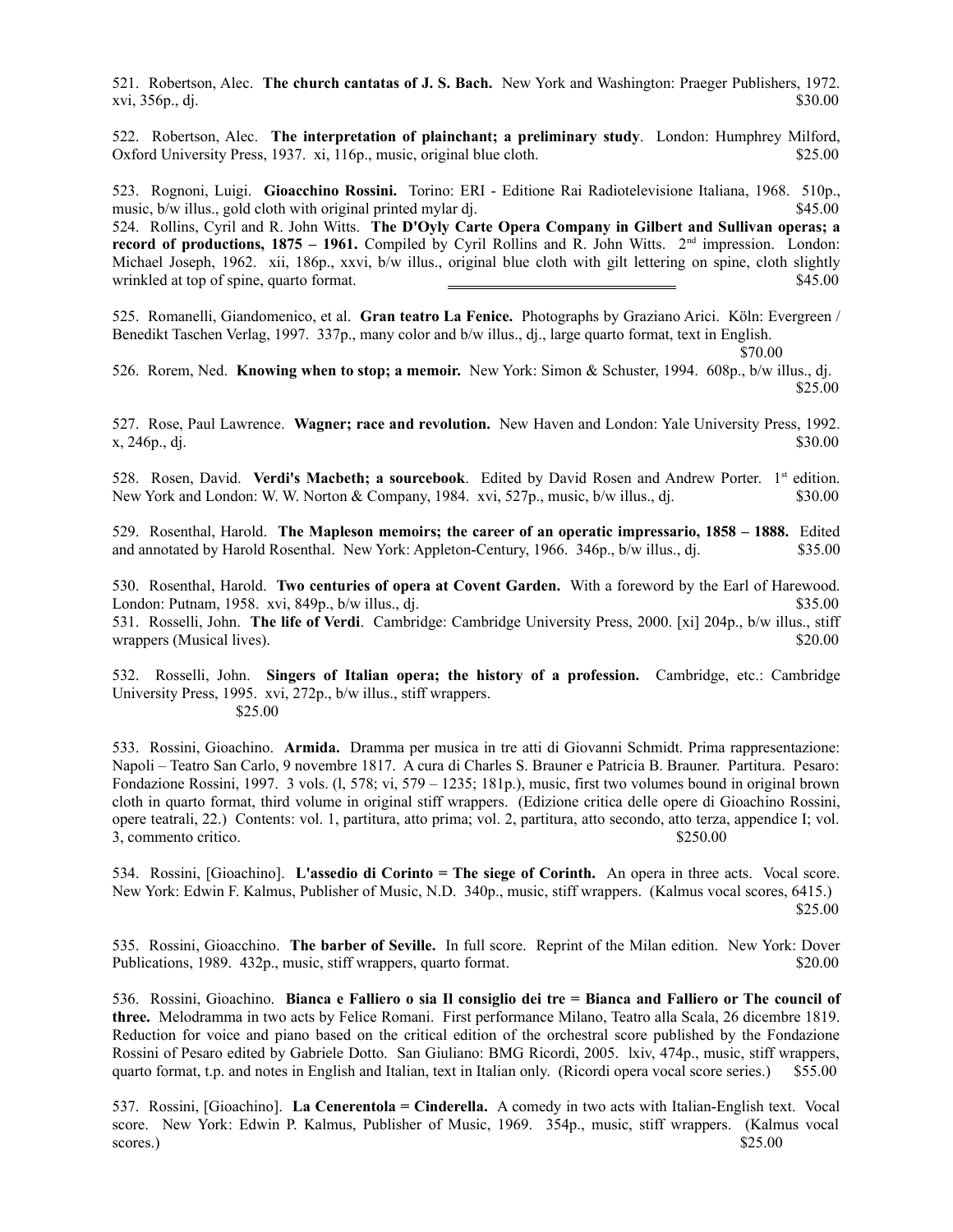538. Rossini, Gioachino. **Il Conte Ory; melodrama giocoso in due atti.** Di E. Scribe e Delestre-Poirson. Opere complete per canto e pianoforte. Rappresentato per la prima volta al Grand Opéra di Parigi al 20 Agosto 1828. Milano, etc.: Regio Stabilimento Ricordi, [1870]. 286p., music, original wrappers affixed to stiff boards with binder's tape along spine, quarto format, deckle edges, scattered foxing. (Biblioteca musicale populare.) \$55.00

539. Rossini, Gioacchino. **La dona del lago; an opera in two acts.** Vocal score. Reprinted edition. A Kalmus classic edition. Miami: Belwin Inc., N.D. 188p., music, stiff wrappers with comb binding, oblong quarto format, with Italian and German text. (Kalmus 09138.) \$35.00

540. Rossini, Gioacchino. **La dona del lago.** Vocal score. Reprinted edition. Melville, NY: Belwin Mills Publishing, N.D. 188p., music, stiff wrappers, oblong quarto format. (Kalmus vocal scores, 9138.) \$30.00 541. Rossini, Gioachino. **Edipo Coloneo.** Tragedia de Sofocle recata in versi italiani da Giambattista Giusti. A cura di Lorenzo Tozzi e Piero Weiss. Pesaro: Fondazione Rossini, 1985. xxxiii, 175p., music, original brown cloth, quarto format. (Edizione critica delle opere di Gioachino Rossini, musiche di scena e cantate, 1.) \$75.00

542. Rossini, Gioachino. **Ermione.** Azione tragica in due atti di Andrea Leone Tottola. Prima rappresentazione: Napoli – Teatro San Carlo, 27 marzo 1819. A cura di Patricia B. Brauner e Philip Gossett. Partitura. Pesaro: Fondazione Rossini, 1995. 3 vols. (xlvii, 540; vii, 541 – 846; 119p.), music, first two volumes bound in original brown cloth in quarto format, third volume in original stiff wrappers. (Edizione critica delle opere di Gioachino Rossini, opere teatrali, 27.) Contents: vol. 1, partitura, atto prima; vol. 2, partitura, atto secondo, appendici; vol. 3, commento critico.  $$250.00$ 

543. Rossini, Gioachino. **La gazza ladra.** Melodramma in due atti di Giovanni Gherardini. Prima rappresentazione: Milano – Teatro alla Scala, 31 maggio 1817. A cura di Alberto Zeddo. Prima edizione. Partitura. Pesaro: Fondazione Rossini, 1979. 3 vols. (xlix, 600; vi, 601 – 1197; 220p.), music, first two volumes bound in original brown cloth in quarto format, third volume in original stiff wrappers, small cloth nick on front board of second volume. (Edizione critica delle opere di Gioachino Rossini, opere teatrali, 21.) Contents: vol. 1, partitura, atto prima; vol. 2, partitura, atto secondo, appendici; vol. 3, commento critico. \$250.00

544. Rossini, Gioacchino. **L'inganno felice.** Vocal score. Reprinted edition. Melville, NY: Belwin Mills Publishing, N.D. 99p., music, stiff wrappers, quarto format. (Kalmus vocal scores, 9134.) \$25.00 545. Rossini, Gioachino. **L'Italiana in Algeri.** Dramma giocoso per musica in due atti di Angelo Anelli. Prima rappresentazione: Venezia – Teatro a S. Benedetto, 22 maggio 1813. A cura di Azio Corghi. Partitura. Pesaro: Fondazione Rossini, 1981. 3 vols. (xlv, 304; vi, 305 – 781; 191p.), music, first two volumes bound in original brown cloth in quarto format, third volume in original stiff wrappers. (Edizione critica delle opere di Gioachino Rossini, opere teatrali, 11.) Contents: vol. 1, partitura, atto prima; vol. 2, partitura, atto secondo, appendici; vol. 3, commento critico.  $$250.00$ 

546. Rossini, Gioacchino. **L'Italiana in Algeri = The Italian girl in Algiers.** Dramma giocoso for music in two acts by Angelo Anelli. First performance Venezia, Teatro a S. Benedetto, 22 maggio 1813. New English version by Arthur Jacobs. Reduction for voice and piano by Azio Corghi based on the critical edition of the orchestral score published by the Fondazione Rossini of Pesaro edited by Azio Corghi. Milano: BMG Ricordi Music Publishing, 1982. xciv, 529p., music, stiff wrappers, small quarto format, t.p. notes and text in Italian and English. (Ricordi opera vocal score series.) \$45.00

547. Rossini, Gioacchino. **Maometto secondo.** Vocal score. Reprinted edition. Melville, NY: Belwin Mills Publishing, N.D. 268p., music, stiff wrappers, quarto format. (Kalmus vocal scores, 9132.) \$30.00 548. Rossini, Gioacchino. **Matilde di Shabran.** Vocal score. Reprinted edition. Melville, NY: Belwin Mills, N.D 312p., music, stiff wrappers, quarto format. (Kalmus vocal scores, 9140.) \$35.00

549. Rossini, Gioacchino. **Mosè.** Vocal score. Melville, NY: Belwin Mills, N.D. 353p., music, stiff wrappers.  $(K\text{almus vocal scores}, 9136.)$  \$30.00

550. Rossini, Gioachino. **Mosè in Egitto.** Azione tragico-sacra di Andrea Leone Tottola. Musica di Gioachino Rossini. Prima rappresentazione: Napoli – Teatro San Carlo, 5 Marzo 1818. A cura di Charles S. Brauner. Partitura. Pesaro: Fondazione Rossini, 2004. 3 vols. (lvii, 380; vi, 381 – 842; 248p.), music, first two volumes bound in original brown cloth in quarto format, third volume in original stiff wrappers. (Edizione critica delle opere di Gioachino Rossini, opere teatrali, 24.) Contents: vol. 1, partitura, atto prima; vol. 2, partitura, atto secondo, atto terzo, appendici; vol. 3, commento critico. \$250.00

551. Rossini, Gioachino. **Mosè in Egitto.** Azione tragico-sacra in three acts. Libretto by Andrea Leone Tottola.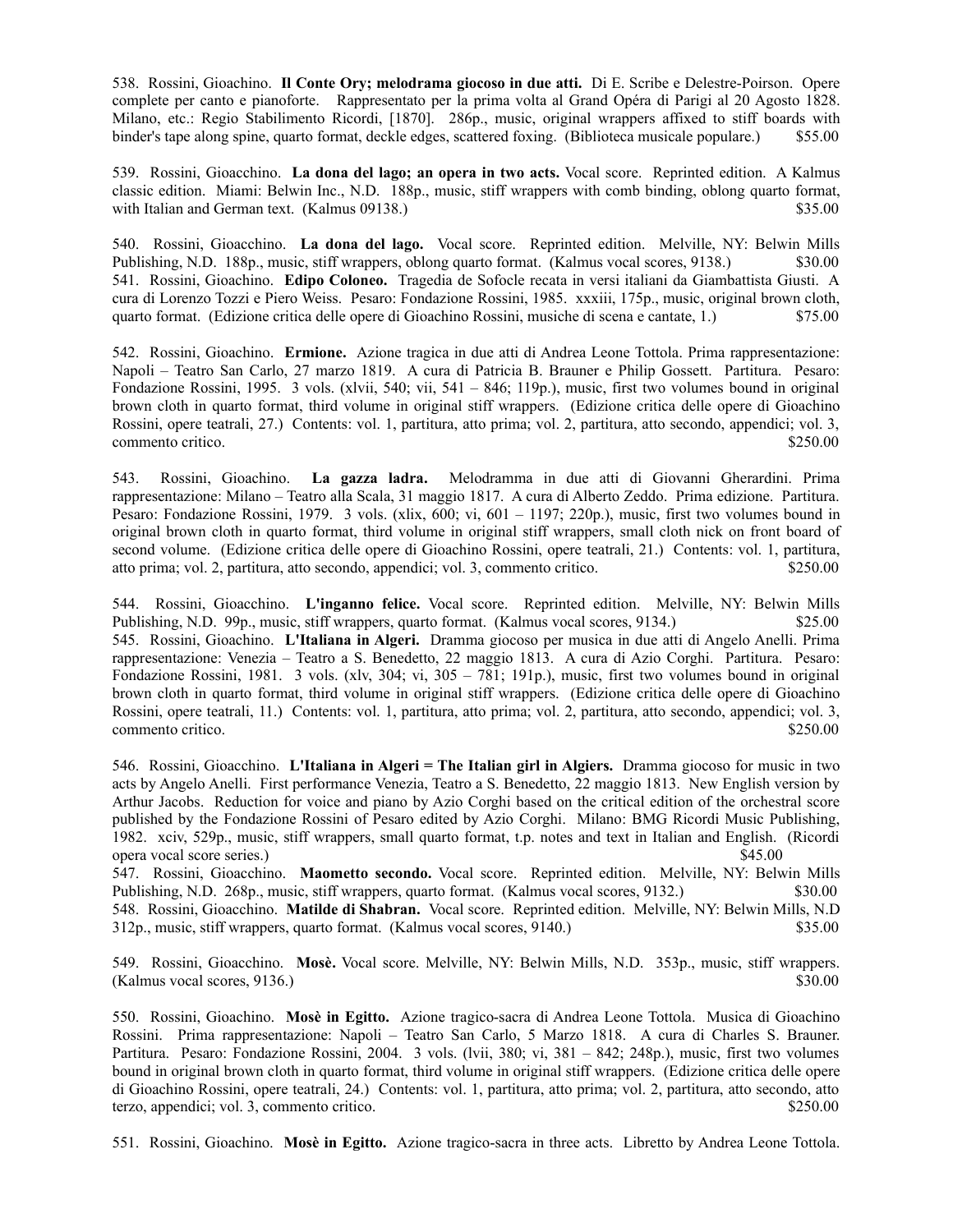First performance: Naples, Teatro San Carlo, March 5, 1818. A facsimile edition of Rossini's original autograph manuscript. Edited with an introduction by Philip Gossett. New York and London: Garland Publishing, 1979. 2 vols. ([278]; [336]p.), b/w facsimiles, music, original red cloth, oblong quarto format. \$125.00

552. Rossini, Gioacchino. **Mosè in Egitto; azione tragico-sacra. = Moïse et pharaon; opéra en quatre actes. = Mosè; melodramma sacro in quattro atti.** A cura di Paolo Isotta. Torino: Unione Tipografico-Editrice Torinese, 1974. viii, 350p., b/w illus., music, stiff wrappers. (Opera, collana di guide musicali, serie prima, 4.) \$25.00 553. Rossini, Gioachino. **Otello, ossia Il moro di Venezia.** Dramma per musica in tre atti di Francesco Berio di Salsa. Prima rappresentazione: Napoli – Teatro del Fondo, 4 dicembre 1816. A cura di Michael Collins. Partitura. Pesaro: Fondazione Rossini, 1994. 3 vols. (liii, 470; vii, 471 – 961; 169p.), music, first two volumes bound in original brown cloth in quarto format, third volume in original stiff wrappers. (Edizione critica delle opere di Gioachino Rossini, opere teatrali, 19.) Contents: vol. 1, partitura, atto prima; vol. 2, partitura, atto secondo, atto terzo, appendici; vol. 3, commento critico. \$250.00

554. Rossini, Gioacchino. **Otello; an opera in three acts.** Vocal score.Reprinted edition. Melville, NY: Belwin Mills Publishing, N.D. 202p., music, stiff wrappers, small quarto format. (Kalmus vocal scores, 9877.) \$20.00

555. Rossini, Gioacchino. **Ricciardo e Zoraide.** Vocal score. Reprinted edition. Melville, NY: Belwin Mills Publishing, N.D. 261p., music, stiff wrappers, quarto format. (Kalmus vocal scores, 9130.) \$30.00 556. Rossini, [Gioacchino]. **Semiramide; an opera in two acts.** Vocal score. Reprinted edition. Melville, NY: Belwin Mills, N.D. 402p., music, stiff wrappers, with Italian and English text. (Kalmus vocal scores, 6394.) \$30.00

557. Rossini, Gioacchino. **Stabat mater.** In full score. Reprint of the Mayence edition. New York: Dover Publications, 1994. 109p., music, stiff wrappers, quarto format. \$15.00

558. Rossini, Gioacchino. **Tancredi.** Vocal score. Reprinted edition. [Melville, NY]: Belwin Mills Publishing, N.D. 271p., music, stiff wrappers with comb binding, oblong quarto format, minimal ink notation on title page and index at front, with Italian text. (Kalmus 09137.) \$35.00

559. Rossini, Gioachino. **Il viaggio a Reims ossia L'albergia del giglio d'oro.** Dramma giocoso in un atto di Luigi Balochi. Composto per l'incorazione di S. M. Carlo X, Re di Francia. Prima rappresentazione: Parigi – Théâtre Royal Italien, 19 guigno 1825. A cura di Janet L. Johnson. Partitura. Pesaro: Fondazione Rossini, 1999. 3 vols. (lxxiv, 444; vi, 445 – 942; 220p.), music, first two volumes bound in original brown cloth in quarto format, third volume in original stiff wrappers. (Edizione critica delle opere di Gioachino Rossini, opere teatrali, 35.) Contents: vol. 1, partitura, parte prima; vol. 2, partitura, parte seconda; vol. 3, commento critico. \$250.00

560. Rossini, [Gioacchino]. **William Tell.** An opera in four acts with French and English text. Vocal score. New York: Edwin F. Kalmus, Publisher of Music, N.D. 420p., music, stiff wrappers. (Kalmus vocal scores, 6393.)

561. Rossini, Gioacchino. **William Tell and other overtures.** In full score. Reprinted from the Breitkopf & Härtl editions. New York: Dover Publications, 1994. 216p., music, stiff wrappers, quarto format. \$20.00 562. Rossini, Gioacchino. **Zelmira.** Vocal score. Reprinted edition. Melville, NY: Belwin Mills Publishing, N.D. 211p., music, stiff wrappers, quarto format. (Kalmus vocal scores, 9139.) \$25.00 563. Rossotto, Anna Maria Gasparri. **La Tebaldi; raccolta critica.** Roma: Editoriale Viesse, 1989. 407p., many

color and b/w illus., dj., large quarto format, signed copy. \$85.00 564. Rothschild, Fritz. **The lost tradition in music; rhythm and tempo in J. S. Bach's time**. New York: Oxford

University Press, 1953. xi, 325p., music, original red cloth slightly faded. \$35.00

565. Roussel, Jean-Jacques Hanine. **Giulietta Simionato; how Cinderella became queen.** Translated by Samuel Chase, et al. Chronology and discography by Jean-Jacques Hanine Roussel. Compact disc compiled by Bill Park. 1 st printing. Dallas: Baskerville Publishers, 1997. xviii, 316p., b/w illus., dj., includes audio CD. (Great voices, 4.) \$35.00

566. Ruffo, Titta. **Ruffo: my parabola = La mia parabola; the autobiography of Titta Ruffo.** Translated by Connie Mandracchia DeCaro. Epilogue and chronology by Ruffo Titta, Jr. Notes by Ruffo Titta, Jr. and Giorgio Gualerzi. Discography by William R. Moran. Compact disk prepared by Syd Gray. 1<sup>st</sup> printing. Dallas: Baskerville Publishers, 1995. x, 490p., many b/w illus., dj., with audio CD. (Great voices, 1.)

\$35.00

567. Ruiz de Ribayaz, Lucas. **Luz y norte musical para caminar por las cifras de la guitarra española, y arpa, a tañer, y cantar a compas por canto de organo**. Genève: Minkoff Reprint, 1976. [18] 144 [6]p., tablature,

 <sup>\$30.00</sup>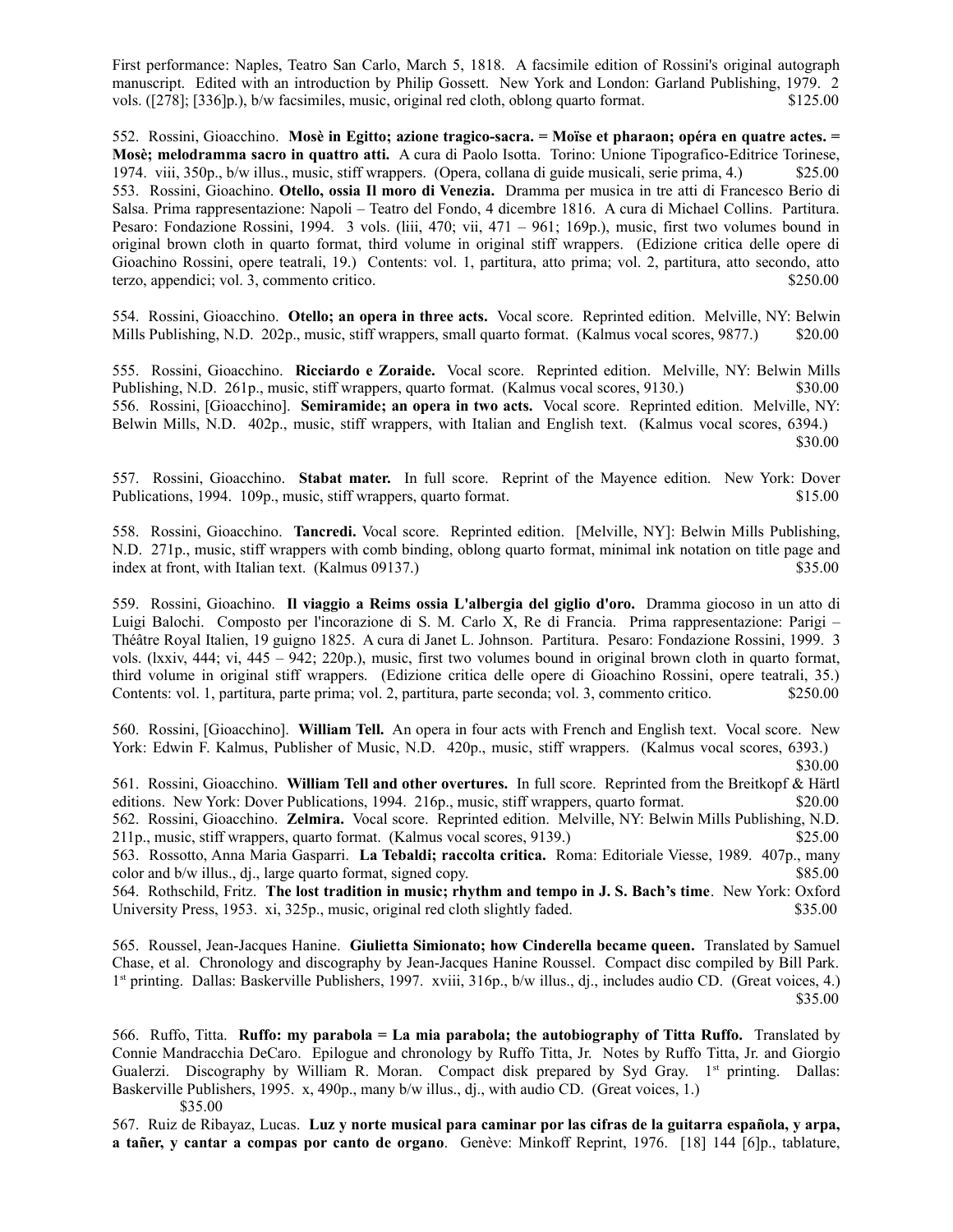568. Rushton, Julian. **W. A. Mozart; Idomeneo.** Cambridge, etc.: Cambridge University Press, 1993. x, 187p., music, b/w illus., stiff wrappers. (Cambridge opera handbooks.) \$20.00

569. Rust, Brian. **The complete entertainment discography; from the mid-1890s to 1942.** With Allen G. Debus. New Rochelle, NY: Arlington House, 1973. 677p., di.  $\frac{1}{2}$  \$35.00 570. Sachs, Curt. **The commonwealth of art; style in the fine arts, music and the dance**. 1st edition. New York: W. W. Norton & Company, 1946. 404p., b/w illus., music, original grey cloth. \$25.00

571. Sachs, Harvey. **Toscanini.** Philadelphia and New York: J. B. Lippincott and Company, 1978. [xii] 380p., b/w illus., dj.  $$25.00$ 

572. Sadie, Stanley. Mozart. 1st printing. New York: Grossman Publishers, 1965. Distributed by Vienna House, New York. 192p., music, b/w illus., stiff wrappers. (Library of composers, 1.) \$15.00 573. Saint-Saëns, Camille. **Samson et Dalila.** In full score. Reprint of Paris edition. Mineola, NY: Dover Publications, 1998. viii, 497p., music, stiff wrappers, quarto format. \$20.00 574. Salzman, Eric. **Twentieth-century music: an introduction**. 2d edition. Englewood Cliffs: Prentice-Hall, 1974. xiii, 242p., b/w illus., stiff wrappers (Prentice Hall history of musical series). \$15.00

575. Samuel, Claude. **Prokofiev**. Translated by Miriam John. New York: Grossman Publishers, 1971. 192p., b/w illus., dj (Illustrated library of composers, 4). \$15.00

576. Sandberg, Larry and Dick Weissman. **The folk music sourcebook**. New York: Alfred A. Knopf, 1976. x, 260, xiv p., b/w illus., green buckram, ex libris, quarto format. \$30.00

577. Sanders, Alan and J. B. Steane. **Elisabeth Schwarzkopf; a career on record.** Discography with commentary by Alan Sanders. Elisabeth Schwarzkopf in a discussion of her records with J. B. Steane. Portland, OR: Amadeus Press, 1995. vii,  $184p$ ,  $b/w$  illus., dj.  $$30.00$ 

578. Sanders, Ronald. The days grow short; the life and music of Kurt Weill. 1<sup>st</sup> edition. New York: Holt, Rinehart and Winston, 1980. viii, 469p., b/w illus., dj. \$20.00

579. Sapoznik, Henry. **Klezmer** ཀ **Jewish music from Old World to our world.** New York, etc.: Schirmer Trade Books, 1999. xviii, 340p., music,  $b/w$  illus., dj.

580. Schebera, Jürgen. **Kurt Weill; an illustrated life.** Translated by Caroline Murphy. New Haven and London: Yale University Press, 1995. xi, 381p., many b/w illus., dj. \$40.00

581. Schipa, Tito, Jr. **Tito Schipa; a biography.** With a critical appreciation by Franco Serpa. Translated by Brian Williams. Edited and revised by Samuel Chase with notes by Thomas G. Kaufman. Chronology updates by Thomas G. Kaufman. Discography by William Shaman with William R. Moran and Alan Kelly. Compact disc prepared by William Shaman and Peter Adamson. 1<sup>st</sup> printing. Dallas: Baskerville Publishers, 1996. xi, 360p., many b/w illus., dj., includes audio CD. (Great voices, 3.) \$35.00

582. Schmidgall, Gary. **Literature as opera.** New York: Oxford University Press, 1977. xi, 431p., music, b/w illus., dj., very slight foxing on top and front edges. \$30.000 \$30.000 \$30.000 \$30.000 \$30.000 \$30.000 \$30.00

583. Schmidgall, Gary. **Shakespeare & opera**. New York, Oxford: Oxford University Press, 1990. xxii, 394p., dj, errata slip. \$35.00

584. (Schneider, Max.) **Festschrift Max Schneider zum achtzigsten Geburtstage.** In Verbindung mit Franz von Glasenapp, Ursula Schneider, und Walther Siegmund-Schultze. Herausgegeben von Walther Vetter. Leipzig: Deutscher Verlag für Musik, 1955. 364p., b/w tipped-in front. port. of honoree, music, original tan cloth, quarto format, minor scattered ink underlining pp.  $87 - 103$ . Contains 39 articles by various scholars. \$85.00 585. Scholes, Percy A. **The Oxford companion to music**. 10<sup>th</sup> edition revised and reset. Edited by John Owen Ward. London, etc.: Oxford University Press, 1970. lx, 1189p., colored front., b/w illus., music, dj.  $$40.00$ 

586. Schubert, Franz. **Leider für eine Singstamme mit Pianofortebegleitung; Band 1.** Nach den ersten Drucken revidiert von Max Friedlaender. Ausgabe für hohe Stimme. Sopran oder tenor. Frankfurt: C. F. Peters, N.D. 260p., b/w front., music, stiff wrappers, small quarto format. (Edition Peters, 20a.) \$20.00

587. Schütz, Heinrich. **A German requiem = Musicalische Exquien.** For solo voices, mixed chorus, organ, and bass viol. Edited in an attempt to clarify the composer's rhythmic intentions and with an introduction by Arthur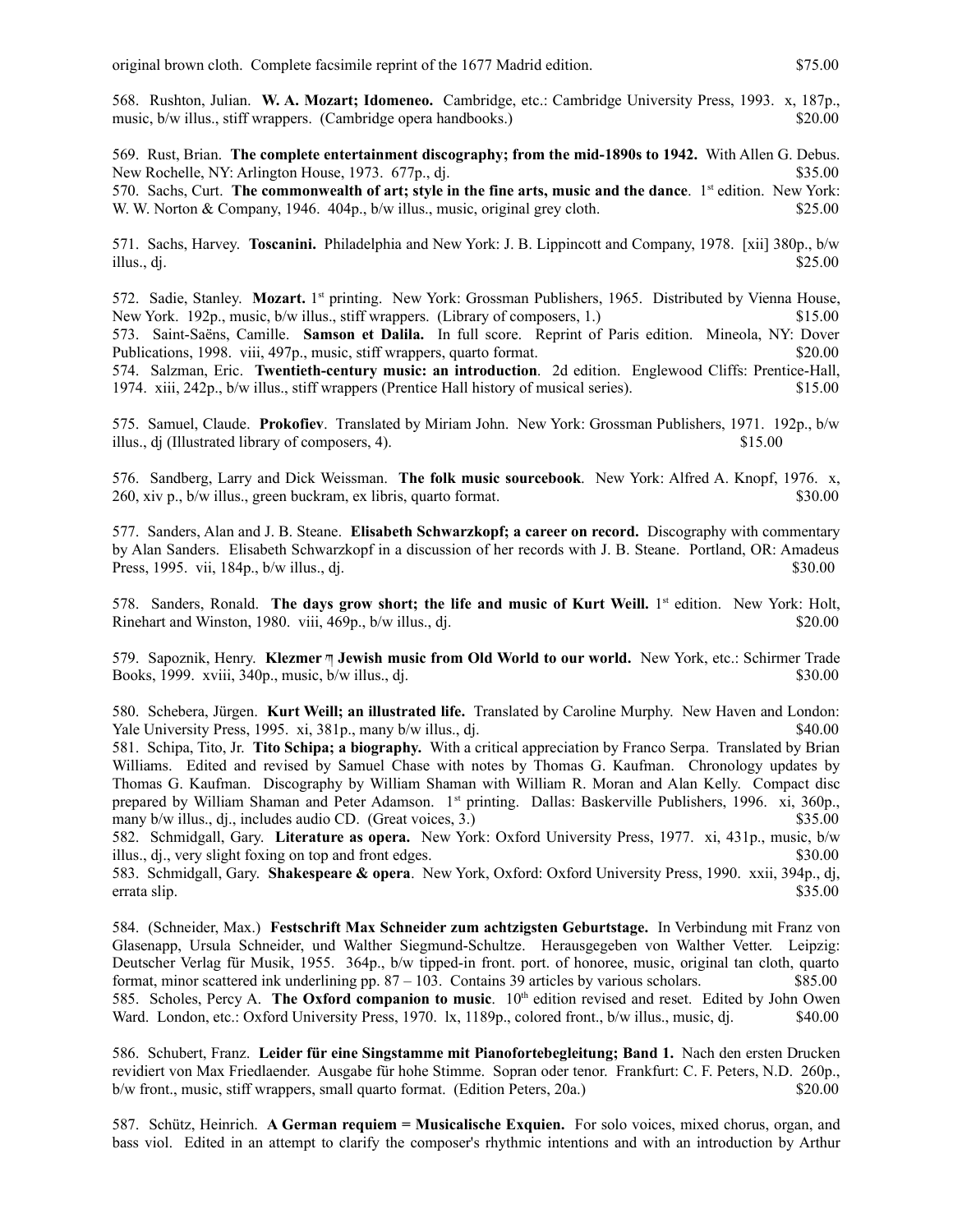Mendel. Ed. 2270. New York: G. Schirmer, 1957. xx, 106p., music, stiff wrappers, German and English text. (G. Schirmer's collection of masses and vespers.)  $$15.00$ 

588. Schumann, Robert. **Selected songs for solo voice and piano.** Reprinted from the Leipzig complete works edition. Edited by Clara Schumann. With a new prose translation of the texts by Stanley Applebaum. New York: Dover Publications, 1981. viii, 248p., music, stiff wrappers, quarto format. \$20.00

589. **Schwann Opus; Vol. 7, No. 3, Summer 1996.** 34, 875p., b/w illus., stiff wrappers. Features: music for a golden age, by Tony Thomas; Miklós Rózsa: a composer for all seasons, by David Raksin; Miklós Rózsa: a last waltz, by John Mauceri; Bernard Hermann and the politics of film music, by Steven C. Smith; Toru Takemitsu, by Mark Swed. A reference guide to classical music. \$25.00

590. Scott, Cyril. **Music; its secret influence throughout the ages**. New York: Samuel Weiser Inc., 1973 (3d impression). 208p., original red cloth. \$20.00

591. Scott, Michael. The great Caruso. 1<sup>st</sup> American edition. New York: Alfred A. Knopf, 1988. 322p., b/w illus., dj., deckle edges. \$30.00

592. Scott, Michael. **Maria Meneghini Callas.** Boston: Northeastern University Press, 1992. viii, 312p., b/w illus., dj.  $$35.00$ 

593. Scott, Michael. **The record of singing.** With illustrations from the Stuart-Liff Collection. New York: Charles Scribner's Sons, 1977 – 1979. 2 vols. (xii, 243; x, 262p.); quarto format; vol. 1, 209 b/w illus., dj.; vol. 2, 191 b/w illus., stiff wrappers, published by Duckworth. Contents: vol. 1, to  $1914$ ; vol. 2,  $1914 - 1925$ . \$60.00

594. Segalini, Sergio. **La Scala.** Paris: Éditions Sand, 1989. 286p., many b/w illus., original limp boards, text in French. (Les hauts lieux d l'opéra.)\$15.00

595.. Seltsam, William H. **Metropolitan Opera annals; a chronicle of artists and performances.** Compiled by William H. Seltsam. With an introduction by Edward Johnson. New York: The H. W. Wilson Company in association with the Metropolitan Opera Guild, 1947 ( $2<sup>nd</sup>$  printing) – 1968. 3 vols. (xvi, 752; xiv, 116; xiv, 126p.), b/w illus., original blue cloth. Contents: Vol. 2, 1<sup>st</sup> supplement  $1947 - 1957$ ; Vol. 3, 2<sup>nd</sup> supplement, 1957 – 1966. \$125.00

596. Senici, Emanuele. **The Cambridge companion to Rossini.** Edited by Emanuele Senici. Cambridge, etc.: Cambridge University Press, 2004. xv, 264p., music, wrappers. (Cambridge companions to music.) \$20.00

597. Seroff, Victor. **Renalta Tebaldi; the woman and the diva.** New York: Appleton-Century-Crofts, Inc., 1961. viii,  $214p$ , b/w illus., dj.  $$25.00$ 

598. Shaw, George Bernard. **The great composers; reviews and bombardments**. Edited with an introduction by Louis Crompton. Berkeley, etc.: University of California Press, 1978. xxvii, 378p., b/w front., dj.  $\qquad$  \$30.00

599. Shirakawa, Sam H. **The devil's music master; the controversial life and career of Wilhelm Furtwängler.** New York and Oxford: Oxford University Press, 1992. xvi, 506p., b/w illus., dj. \$45.00

600. Shostakovich, Dmitri. **Symphonies nos. 1 and 5.** In full score. Reprinted edition. New York: Dover Publications, 1994. 252p., music, stiff wrappers, quarto format.  $$25.00$ 

601. Shostakovich, Dmitri. **Symphonies nos. 9 and 10.** In full score. Reprinted edition. New York: Dover Publications, 1995. vi, 297p., music, stiff wrappers, quarto format. \$20.00

602. Shostakovich, Dmitri. **Testimony; the memoirs of Dmitri Shostakovich**. As related to and edited by Solomon Volkov, translated from the Russian by Antonina W. Bouis. London: Hamish Hamilton, 1979. xxxiv,  $238p_{1}$ , b/w illus., dj.  $$30.00$ 

603. Shultz, Gladys Denny. **Jenny Lind; the Swedish nightingale.** 1 st edition.Philadelphia and New York: J. B. Lippincott Co., 1962.  $346p$ , b/w front., dj., deckle edges.  $$25.00$ 

604. Simpson, Harold. **Singers to remember.** Lingfield, Surrey, UK: The Oakwood Press, 1972. 223p., dj. \$30.00

605. Smith, Rollin. **Toward an authentic interpretation of the organ works of César Franck**. New York: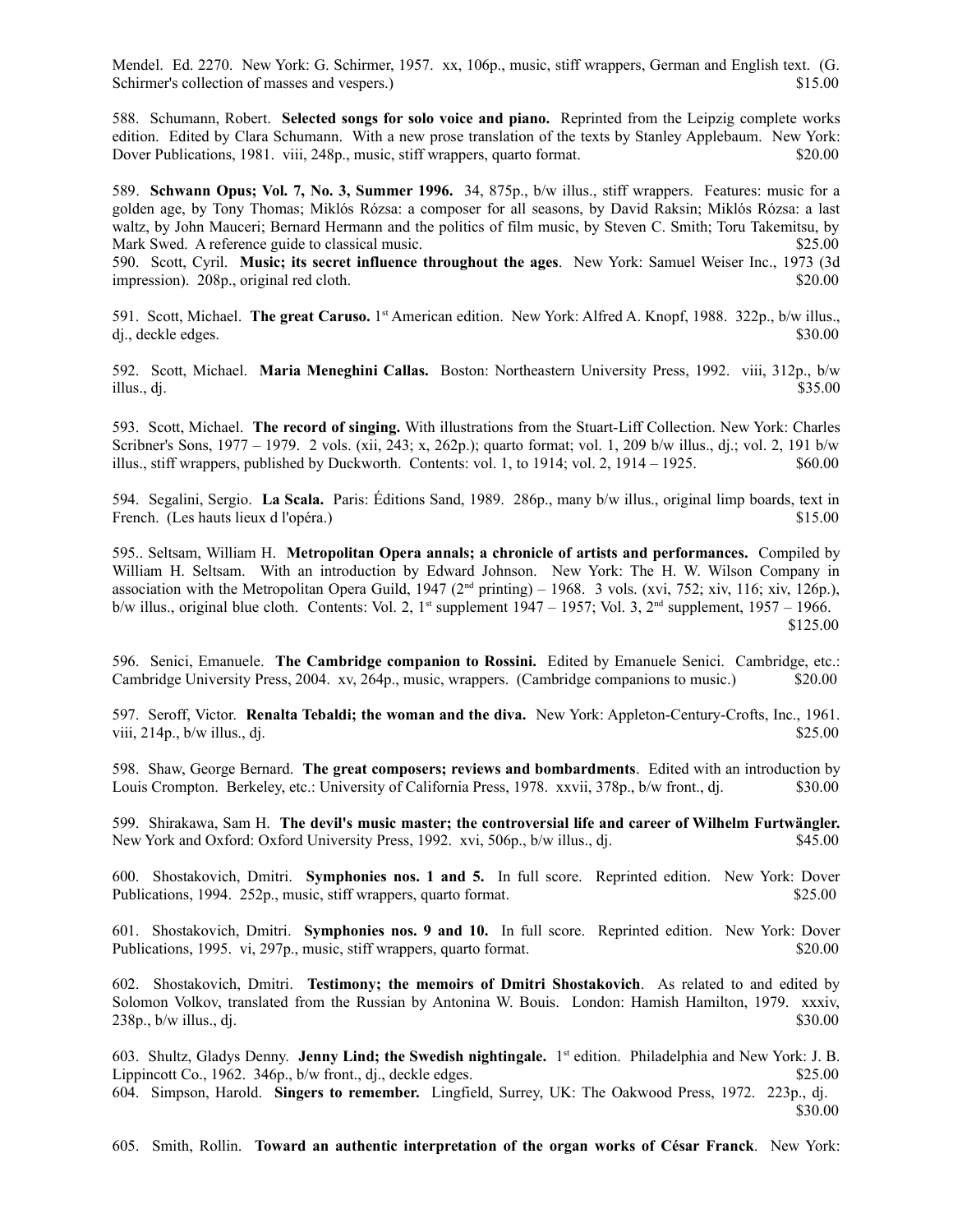Pendragon Press, 1983. x, 191p., b/w illus., music, original red cloth, ex libris (Juilliard performance guide, 1).  $$25.00$ 

606. Sokol, Martin L. **The New York City Opera; an American adventure.** With complete annals. New York: Macmillan Publishing; London: Collier Macmillan Publishers, 1981. xiv, 562p., b/w illus., dj. \$30.00

607. Sollitt, Edna Richolson. **Mengelberg and the symphonic epoch**. New York: Ives Washburn Publishers, 1930. 165p., b/w illus., original burgundy cloth. \$30.00

608. Solomon, Maynard. **Beethoven**. New York: Schirmer Books, 1977. xvi, 400p., b/w illus., stiff wrappers. \$20.00

609. Sonneck, Oscar George Theodore. **A bibliography of early secular American music (18th century)**. Revised and enlarged by William Treat Upton. New York: Da Capo Press, 1964. xvi, 616 [1]p., original half-cloth with printed boards, ex libris.  $\frac{1}{2}$  subsets and the set of the set of the set of the set of the set of the set of the set of the set of the set of the set of the set of the set of the set of the set of the set of the

610. Spiess, Lincoln Bunce. **Historical musicology; a reference manual for research in music**. With articles by Ernst C. Krohn, et al. Brooklyn: Institute of Mediaeval Music, 1963. xiii, 294p., original stiff wrappers. No. 824 of 2000 copies. (Wissenschaftliche Abhandlungen; musicological studies, 4). \$30.00

611. Stasov, Vladimir Vasilevich. **Selected essays on music**. Translated by Florence Jonas; introduced by Gerald Abraham. London: Barrie & Rockliff, Cresset Press, 1968. 202p., b/w front. port., original black cloth. \$20.00

612. Stassinopoulos, Arianna. **Maria Callas; the woman behind the legend.** New York; Simon and Schuster, 1981.  $384p$ ,  $b/w$  illus., dj.  $$25.00$ 

613. Steane, J. B. **The grand tradition; seventy years of singing on record.** New York: Charles Scribner's Sons, 1974. xii, 628p., b/w illus., dj. \$40.00 614. Steane, J. B. **Singers of the century.** Portland, OR: Amadeus Press, 1996 – 2000. 3 vols. (xii, 272; viii, 280; x,  $276p$ .), many b/w illus., dj.  $$125.00$ 

615. Steane, J. B. **Voices; singers & critics.** Portland, OR: Amadeus Press, 1992. x, 294p., b/w illus., dj. \$35.00

616. Steane, John. **The gramophone and the voice.** Foreword by Graham Johnson. 1st edition. Middlesex: Gramophone Productions, 1999. 288p., b/w illus., stiff boards. \$25.00

617. Stendhal. **Life of Rossini.** New and revised edition. Translated and annotated by Richard N. Coe. 1st printing. New York: The Orion Press, 1970. xxiv, 566p., dj.  $$25.00$ 

618. Steiger, Karsten. **Opern; ein Verzeichnis aller Aufnahmen.** Alle Komponisten und deren Werke auf Schallplatte, CD und Laserdisk. München: Cormoren Verlag, 2000. 621p., original stiff printed boards. \$45.00

619. Steinhardt, Arnold. **Indivisible by four; a string quartet in pursuit of harmony**. New York: Farrar Straus Giroux, 1998. 308p., dj, author's lengthy signed presentation on the half-title to Rudy Crew, the former chancellor of the New York City school system. Nice history of the Quarneri Quartet. \$35.00

620. Stradling, Boert and Meirion Hughes. **The English musical renaissance 1860-1940; construction and deconstruction**. London and New York: Routledge, 1993. xii, 270p., b/w illus., original black cloth, ex libris. \$35.00

621. Strait, Raymond and Terry Robinson. **Lanza; his tragic life**. Englewood Cliffs: Prentice-Hall, 1980. 181p.,  $b/w$  illus., dj.  $$25.00$ 

622. Strauss, Richard. **Arabella.** Opera guide series editor, Nicholas John. Published in association with English National Opera and the Royal Opera. London: John Calder; New York: Riverrun Press, 1985. vi, 112p., music, b/w illus., stiff wrappers. (Opera guide, 30.) \$15.00

623. Strauss, Richard. **Ariadne auf Naxos.** In full score. Reprint of the Berlin edition. New York: Dover Publications, 1993. xv, 299p., music, stiff wrappers, quarto format. \$20.00

624. Strauss, Richard. **Elektra.** In full score. Reprint of the Berlin edition. New York: Dover Publications, 1990. 370p., music, stiff wrappers, quarto format. \$20.00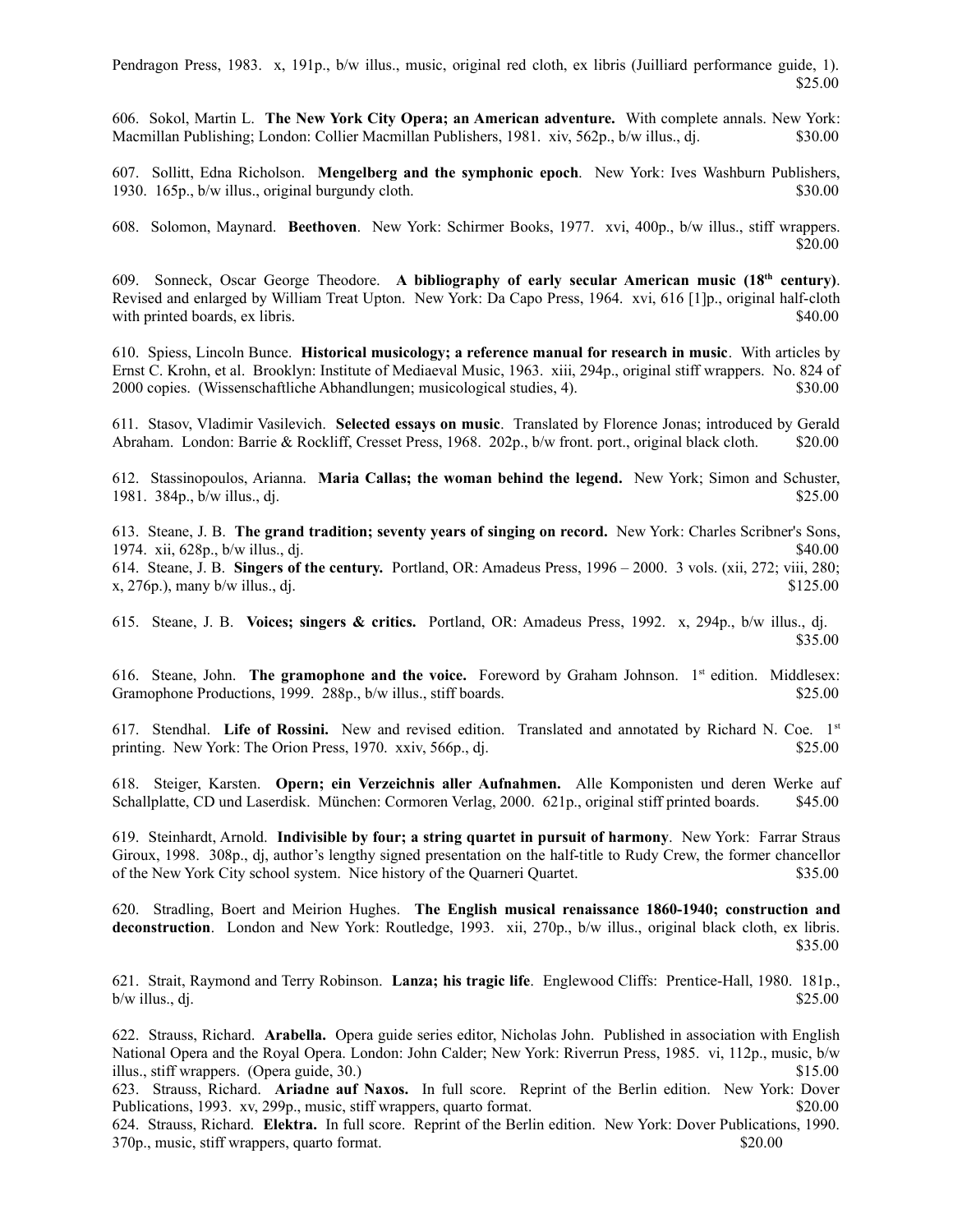625. Strauss, Richard. **Die Frau ohne Schatten.** Vocal score. Reprint of the Berlin edition. Mineola, NY: Dover Publications, 2003. iv, 412p., music, stiff wrappers, small quarto format. (Dover vocal scores.) \$20.00

626. Strauss, Richard. **Salome.** Edited by Derrick Puffet. Cambridge: Cambridge University Press, 1989. x, 212p., music, b/w illus., stiff wrappers. (Cambridge opera handbooks.) \$20.00 627. Strauss, Richard. **Salome. Elektra.** Opera guide series editor, Nicholas John. Published in association with English National Opera and the Royal Opera. London: John Calder; New York: Riverrun Press, 1988. vi, 144p., music, b/w illus., stiff wrappers. (Opera guide, 37.) \$15.00 628. Strauss, Richard. **Tone poems; series I: Don Juan, Tod und Verklärung, Don Quixote.** In full score.

Reprint of the Munich editions. New York: Dover Publications, 1979. 286p., music, stiff wrappers, quarto format, slightly chipped at spine. \$20.00

629. Strauss, Richard. **Tone poems; series II: Till Eulenspiegels lustige Streiche, Also sprach Zarathustra, Ein Heldenleben.** In full score. Reprinted from the Munich and Leipzig editions. New York: Dover Publications, 1979. 315p., music, stiff wrappers, quarto format. \$20.00

630. Strauss, Richard. **Vier letzte Leider = Four last songs = Quatre dernières mélodies.** London, etc.: Boosey & Hawkes, 1950. 55p., music, stiff wrappers, notes in German and English and French, text in German. \$15.00

631. Stravinsky, Igor. **The firebird.** In full score. Reprint of the original 1910 Moscow edition. New York: Dover Publications, 1987. 172p., music, stiff wrappers, quarto format. \$20.00

632. Stravinsky, Igor. **Oedipus Rex. The rake's progress.** Opera guide series editor, Nicholas John. Published in association with English National Opera. London: John Calder; New York: Riverrun Press, 1991. 112p., music, b/w illus., stiff wrappers. (Opera guide, 43.) \$15.00

633. Stravinsky, Igor. **Petrushka.** In full score. Reprint of the original edition (Berlin). New York: Dover Publications, 1988. 157p., music, stiff wrappers, quarto format. \$20.00

634. Stravinsky, Igor. **Poetics of music in the form of six lessons**. English translation by Arthur Knodel and Ingolf Dahl. Cambridge: Harvard University Press, 1970. [xi] 187p., b/w front., dj. (The Charles Eliot Norton Lectures, 1939-40). \$25.00

635. Stravinsky, Igor. **The rite of spring; pictures from pagan Russia in two parts.** By Igor Stravinsky and Nicolas Roerich. London, etc.: Boosey & Hawkes, 1921. 139p., music, stiff wrappers, t.p. in English and French. (Hawkes pocket scores, 638.)  $$25.00$ 

636. Strunk, Oliver. **Source readings in music history from classical antiquity through the Romantic era**. New York: W. W. Norton & Company, 1950. xxi, 919p., music, original black cloth. \$25.00

637. Stuckenschmidt; H. H. **Ferruccio Busoni; Zeittafel eines Europäers**. Zürich: Atlantis Verlag, 1967. 179 [1]p., b/w illus., dj (small dj chip on upper left corner of the front panel). Nice study of this Italian pianist. \$25.00

638. Studwell, William E. and David A. Hamilton. **Opera plot index; a guide to locating plots and descriptions of operas, operettas, and other works of the musical theater, and associated material**. New York and London: Garland Publishing, 1990. xxi, 466p., original grey cloth (Garland reference library of the humanities, 1099). \$45.00

639. Sutherland, Joan. **The Joan Sutherland album.** Compiled by Joan Sutherland with Richard Bonynge. Tribute by Luciano Pavarotti. New York: Simon and Schuster, 1986. 191p., many b/w illus., dj., quarto format. \$35.00

640. Sutherland, Joan. **A prima donna's progress; the autobiography of Joan Sutherland.** Washington, DC: Regnery Publishing, 1997.  $x$ , 486p., b/w illus., dj.  $$30.00$ 

641. Swain, Joseph P. **The Broadway musical; a critical and musical survey.** New York and Oxford: Oxford University Press, 1992. xii, 384p., music, stiff wrappers. \$25.00

642. Sylvester, Richard D. **Tchaikovsky's complete songs; a companion with texts and translations.** Includes CD with recordings of 22 songs. Bloomington and Indianapolis: Indiana University Press, 2002. xvi, 349p., b/w front., with CD, dj.  $$30.00$ 

643. Talbot, Michael. **Vivaldi.** London, etc.: J. M. Dent & Sons, 1978. xii, 275p., music, b/w illus., dj. (The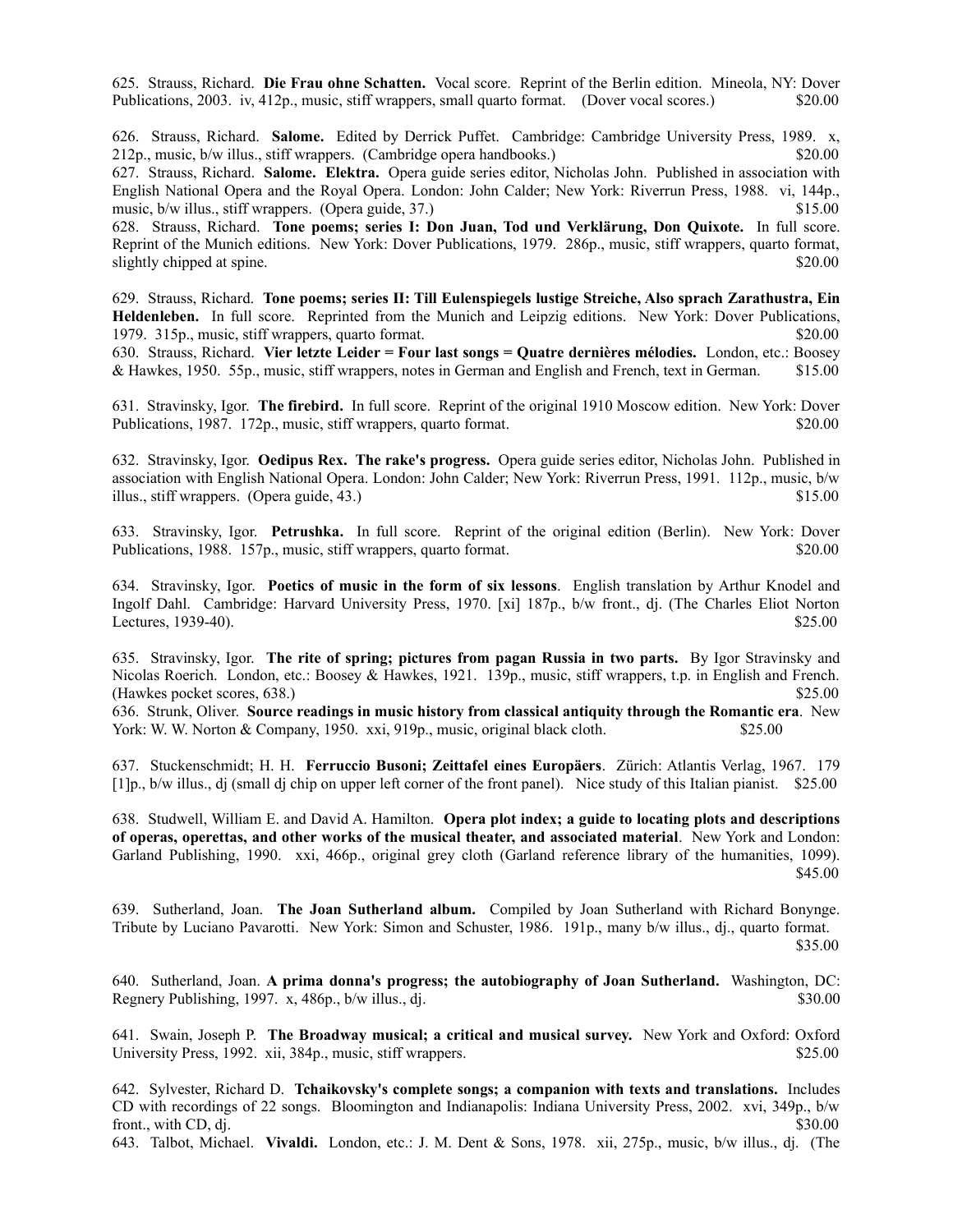645. Taruskin, Richard. **Stravinsky and the Russian traditions; a biography of the works through Mavra.** Berkeley and Los Angeles: University of California Press, 1996. 2vols. (xxiii, 966; vi, pp. 967 – 1757), color front.,  $b/w$  illus., music, dj.  $$125.00$ 

646. Tchaikovsky, [Pyotr]. **La belle au bois dormant = The sleeping beauty, op. 66.** Ballet in three acts, preceded by a prologue. Piano score. Arranged by Alexander Siloti. Edited and annotated by Peter March. New York: The Tschaikovsky Foundation, 1950. 214p., music, stiff wrappers, quarto format. \$35.00 647. Tschaikovsky, Peter Ilyitch. **Eugene Onegin.** In full score. Reprinted edition. Mineola, NY: Dover Publications, 1997. ix, 496p., music, stiff wrappers, quarto format. \$25.00

648. Tchaikovsky, Pyotr. **Eugene Onegin.** Opera guide series editor, Nicholas John. Published in association with English National Opera and The Royal Opera. London: John Calder; New York: Riverrun Press, 1988. 96p., music,  $b/w$  illus., stiff wrappers. (Opera guide, 38.)  $$15.00$ 

649. Tchaikovsky, Peter Ilyitch. **Fourth, fifth, and sixth symphonies.** In full score. Reprint of the Wiesbaden, Leipzig, and New York editions. New York: Dover Publications, 1979. 470p., music, stiff wrappers, quarto format. \$25.00

650. Tchaikovsky, Piotr Il'ych. **The maid of Orleans; opera.** Vocal score. Reprint of the Moscow version. Boston: Elibron Classics, N.D. 423p., music, stiff wrappers, quarto format, text in Russian and German. \$40.00

651. Tchaikovsky, Peter Ilyich. **The nutcracker; op. 71.** Orchestra score. Reprinted edition. New York: Edwin F. Kalmus, Publisher of Music, N.D. 2 vols. (308; 292p.), b/w front., music, stiff wrappers. (Kalmus orchestra scores, 555.)  $$45.00$ 

652. Tchaikovsky, Piotr Il'ych. **Oprichnik; opera.** Vocal score. Reprint of the Moscow edition. Boston: Elibron Classics, N.D. 327p., music, stiff wrappers, quarto format, text in Russian and German. \$40.00 653. Tchaikovsky, Peter Ilyitch. **The queen of spades, op. 68.** In full score. Reprinted edition. Mineola, NY: Dover Publications, 1999. xii, 784p., music, stiff wrappers, thick quarto format. \$25.00 654. Tchaikovsky, Piotr Il'ych. **The slippers opera.** Vocal score. Reprint of the Moscow edition. Boston: Elibron Classics, N.D. 299p., music, stiff wrappers, quarto format, libretto in Russian and German. \$35.00

655. Tchaikovsky, Peter Ilich. **The swan lake ballet = Le lac des cygnes; grand ballet in 4 actes, op. 20.** Orchestra score. New York: Broude Brothers, 1951. vi, 685p., music, original blue cloth with gilt lettering on spine, quarto format, text in Russian and French.  $$55.00$ 

656. Tchaikovsky, Peter Ilyitch. **Symphonies nos. 1, 2, and 3.** In full score. Reprint of the Moscow edition. New York: Dover Publications, 1992. 489p., music, stiff wrappers, quarto format. \$30.00

657. Tchaikovsky, Peter. **Violin concerto in D major, op. 35.** Reprinted edition.Melville, NY: Belwin Mills, N.D. 170p., music, stiff wrappers. (Kalmus miniature scores, 595.) \$15.00

658. Tchaikovsky, Piotr Il'ych. **Yolanta; opera.** Vocal score. Reprint of the Moscow edition. Boston: Elibron Classics, N.D. 188p., music, stiff wrappers, quarto format, text in Russian and German. \$35.00

659. Telemann, Georg Philipp. **Fortsetzung des Harmonischen Gottesdienstes**. Albany: PRB Productions, 1996. A series of sacred cantatas for seventy -two Sundays and Holy Days throughout the year for one voice, two instruments and basso continuo. Edited by Jeanne Swack. Volume I: Cantatas No. 3, 5-6, 12, 22, 26, 35-36. Original stiff boards, music, quarto format. Plus the five part scores in the original stiff wrappers: Vocal score, First instrument, Second instrument, Viola (ripieno), and Basso continuo. (Baroque music series, 3). \$72.00

660. Telemann, Georg Philipp. **Fortsetzung des Harmonischen Gottesdienstes**. Albany: PRB Productions, 1996. A series of sacred cantatas for seventy-two Sundays and Holy Days throughout the year for one voice, two instruments and basso continuo. Edited by Jeanne Swack. Volume II: Cantatas No. 37, 45, 47-48, 52-53, 58, 67, 72. Original stiff boards, music, quarto format. Plus the five part scores in the original stiff wrappers: Vocal score, First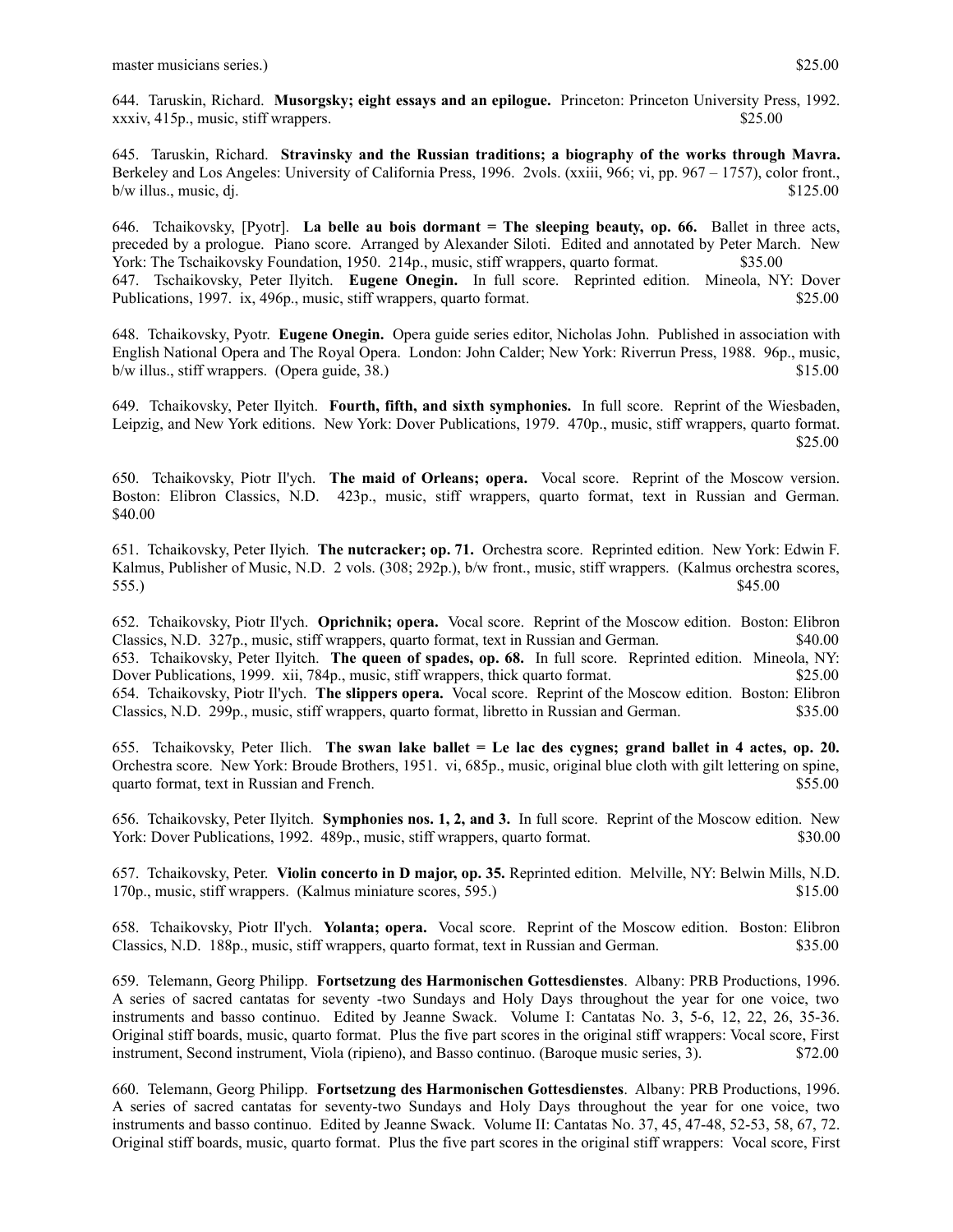661. Telemann, Georg Philipp. **Fortsetzung des Harmonischen Gottesdienstes**. Albany: PRB Productions, 1998. A series of sacred cantatas for seventy-two Sundays and Holy Days throughout the year for one voice, two instruments and basso continuo. Edited by Jeanne Swack. Volume III: Cantatas No. 1, 7, 21, 24, 28-29, 31, 38-39, 54, 59, 69. Original stiff boards, music, quarto format. Plus the five part scores in original stiff wrappers: Vocal score, First instrument, Second instrument, Viola (ripieno), and Basso continuo. (Baroque music series, 3). \$95.00

662. Telemann, Georg Philipp. **Fortsetzung des Harmonischen Gottesdienstes**. Albany: PRB Productions, 1999. A series of sacred cantatas for seventy-two Sundays and Holy Days throughout the year for one voice, two instruments and basso continuo. Edited by Jeanne Swack. Volume IV: Cantatas No. 17, 19, 32, 42, 43, 50, 56, 61, 66, 70. Original stiff boards, music, quarto format. Plus the five part scores in original stiff wrappers: Vocal score, First instrument, Second instrument, Viola (ripieno), and Basso continuo. (Baroque music series, 3). \$90.00

663. Thibaut, Jean-Baptiste. **Origine byzantine de la notation neumatique de l'église latine**. Hildesheim, New York: Georg Olms Verlag, 1975. viii,105 [2]p., 28 folded plates in the rear pocket, original cloth. Reprint of the 1907 Paris edition. (Bibliothèque musicologique, 3). \$50.00

664. Thomas, Ambroise. **Hamlet; opéra in cinq actes.** Paroles de MM. Michel Carré et Jules Barbier. Partition piano et chant. Réduction par M. Vauthrot. Partition piano solo & a quatre mains transcrite par G. Bizet. Paris: Au Ménestrel, N.D. 351p., music, stiff wrappers, slightly chipped on spine and on edges, deckle edges, small quarto format. S50.00

665. Thomas, Ambroise. **Mignon; opera in three and five tableaux.** Libretto by Michel Carré and Jules Barbier. The English version by Th. Baker. With an essay on the story of the opera by H. E. Krehbiel. New York: G. Schirmer, 1901. xi, 354p., music, original cloth with gilt lettering, small quarto format, t.e.g. (G. Schirmer's collection of operas.) \$45.00

666. **Tosca's prism; three moments of Western cultural history**. Edited by Deborah Burton, et al. Boston: Northeastern University Press, 2004. xviii, 326p., b/w illus., dj.  $$40.00$ 

667. Toye, Francis. **Giuseppe Verdi; his life and works.** Introduction by Herbert Weinstock. New York: Alfred A. Knopf, 1946. xxi, 414p., xiv, music, b/w illus., original burgundy cloth, deckle edges. \$30.00 668. Traubel, Helen. **St. Louis woman.** In collaboration with Richard G. Hubler. With an introduction by Vincent Sheea. 1<sup>st</sup> edition. New York: Duell, Sloan and Pearce, 1959. xiv, 296p., dj. \$25.00

669. Traubner, Richard. **Operetta; a theatrical history.** 1 st edition.Garden City, NY: Doubleday & Company, 1983. xvii, 461p., many b/w illus., dj.  $\frac{1}{2}$   $\frac{1}{2}$   $\frac{1}{2}$   $\frac{30.00}{2}$ 

670. Trotter, Wiliam R. **Priest of music; the life of Dimitri Mitropoulos.** Portland, OR: Amadeus Press, 1995.  $495p$ , b/w illus., dj.  $$40.00$ 

671. Tubeuf, André. **Le Festival de Salzbourg.** Paris: Éditions Sand, 1989. 236p., b/w illus., original limp cloth. (Les hauts lieux de l'opéra.) \$15.00

672. Tuggle, Robert. **The golden age of opera.** With the photographs of Herman Mishkin. Foreword by Anthony A. Bliss. 1st edition. New York: Holt, Rinehart and Winston, 1983. x, 246p., b/w illus., dj., quarto format, slight damp stain on pp.243 – 246.  $$35.00$ 

673. Turing, Penelope. **Hans Hotter; man and artist.** London: John Calder; New York: Riverrun Press, 1983. 280p., b/w illus., stiff wrappers. (Opera library.) \$20.00

674. Turing, Penelope. **New Beyreuth.** Jersey: Jersey Artists, 1969. xxiii, 165p., many b/w illus., dj. \$35.00 675. Van, Gilles de. **Verdi's theater; creating drama through music.** Translated from the French by Gilda Roberts. Chicago and London: The University of Chicago Press, 1998. ix, 424p., music, stiff wrappers. \$20.00

676. Varnay, Astrid. **Fifty-five years in five acts; my life in opera.** With Donald Arthur. Foreword by Lawrence Lueck. Preface by Wolfgang Wagner. Boston: Northeastern University Press, 2000. xx, 363p., b/w illus., stiff wrappers. \$30.00

677. Vazsonyi, Nicholas. **Wagner's Meistersinger; performance, history, representation.** Edited by Nicholas Vazsonyi. Rochester, NY: Rochester University Press, 2004. vii, 248p., music, b/w illus., stiff wrappers.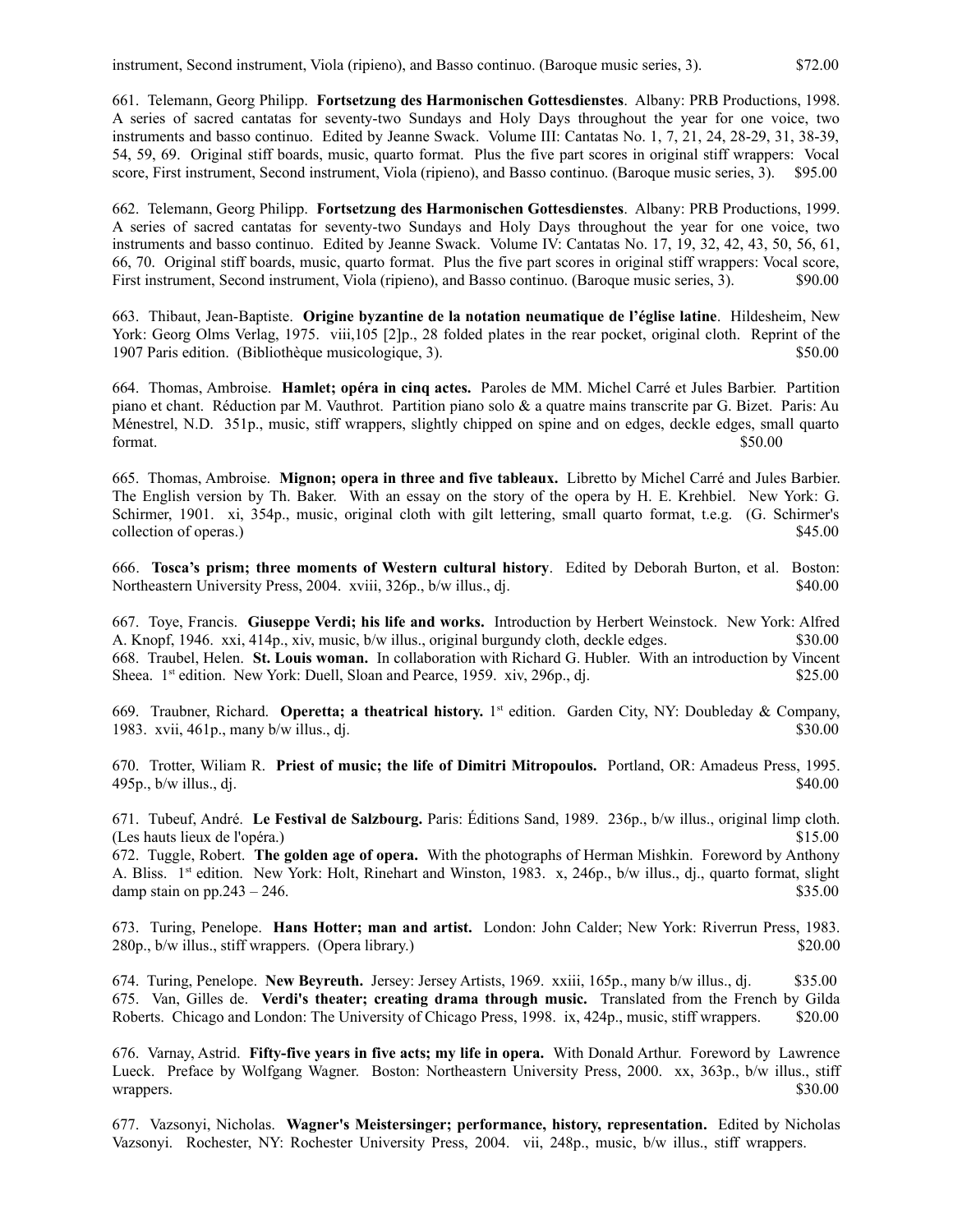678. **Verdi; Agosto 1960.** Parma and Busseto: Istituto di Studi Verdiana, 1960. xcviii, pp. 631 – 1099, b/w illus., music, stiff wrappers with slightly chipped dj. (Bolletino quadrimestrale dell'Istituto di Studi Verdiani, 1;2.)

\$35.00

679. Verdi, Giuseppe. **Aïda.** In full score. Reprint of Milan/New York edition. New York: Dover Publications, 1989. 435p., music, stiff wrappers, quarto format. \$25.00

680. Verdi, Giuseppe. **Aida.** Published in association with English National Opera. Opera guide series editor, Nicholas John. 2<sup>nd</sup> impression. London: John Calder; New York: Riverrun Press, 1986. vi, 96p., music, b/w illus., stiff wrappers. (English National Opera guides, 2.) \$15.00

681. Verdi, Giuseppe. **Aroldo.** Canto e pianoforte. Opera in 4 atti di Francesco Maria Piave. Prima rappresentazione: Teatro Nuovo di Rimini, 16 agosto 1857. Riduzione per canto e pianoforte di Luigi Truzzi. Ripristino. Milano: G. Ricordi, 1951. 240p., music, stiff wrappers, quarto format. \$35.00

682. Verdi, Giuseppe. **Un ballo in maschera = A masked ball; opera in three acts.** Vocal score. Libretto by Antonio Somma. Freely adapted after Eugene Scribe's Gustave ou le bal masque. English version by Peter Paul Fuchs. Ed. 2233. New York: G. Schirmer, 1957. vi, 258p., music, original green cloth with gilt lettering. \$40.00

683. Verdi, Giuseppe. **Un ballo in maschera.** In full score. Reprinted edition. Mineola, NY: Dover Publications, 1996. 527p., music, stiff wrappers, quarto format. \$25.00

684. Verdi, Giuseppe. **La battaglia di legnano.** A lyric tragedy in 4 acts. Vocal score. Reprinted edition. Melville, NY: Belwin Mills, N.D. 237p., music, stiff wrappers. (Kalmus vocal scores, 6741.) \$25.00

685. Verdi, Giuseppe. **I Copialettere di Giuseppe Verdi.** Pubblicati e illustrati da Gaetano Cesari e Allesandro Luzio. Con prefazione di Michele Scherillo. Facsimile of 1913 Milano edition. N.C.: Arnaldo Forni Editore, 1979.  $xiv, 260p, b/w$  front., original cloth.  $$45.00$ 

686. Verdi, Giuseppe. **Don Carlos.** Edizione integrale varie versioni in cinque e in quattro atti (comprendente gli inediti verdiani a cura di Ursula Günther). Testi originali francesi di Joseph Méry e Camille Du Locle. Traduzione italiana di Achille de Lausières e Angelo Zanardini. Traduzione italiana dei versi inediti di Piero Faggioni. Riduzione per canto e pianoforte con testo francese e italiano. Revisione secondo le fonti a cura di Ursula Günther e Luciano Petazzoni. Milano: G. Ricordi & C., 1974. 2 vols. (xliv, 294; pp. 295 – 669), b/w facsimiles, music, stiff wrappers, small folio format, t.p. and notes in Italian and German.  $$75.00$ 

687. Verdi, Giuseppe. **Don Carlos = Don Carlo.** In full score. The classic Italian translation authorized by the composer, published as Don Carlo in a revised five-act restoration, with notations for an alternative four-act version. Reprint of the Milan edition. Mineola, NY: Dover Publications, 2001. xii, 618p., music, stiff wrappers, quarto  $$25.00$ 

688. Verdi, Giuseppe. **Don Carlos.** München: PremOp Verlag; Paris: L'Avant Scène Opéra, 1988. 216p., b/w illus., music, stiff wrappers. (Der Opernführer, 1/2.) \$25.00

689. Verdi, Giuseppe. **Don Carlos = Don Carlo.** Edited by Jennifer Batchelor. Opera Guide series editor: Nicholas John. Published in association with English National Opera. Paris, etc.: Calder Publications / Riverrun Press, 1992. vi, 160p., music, b/w illus., stiff wrappers. (Opera guide, 46.) \$15.00

690. Verdi, Giuseppe. **I due foscari.** Tragedia lirica in tre atti di Francesco Maria Piave. Prima rappresentazione Roma, Teatre Argentina, 3 novembre 1844. Opera completa per canto e pianoforte. Milano: Ricordi, 1984. 204p., music, stiff wrappers, quarto format. (Ricordi opera vocal score series.) \$30.00 691. Verdi, Giuseppe. **Ernani.** Dramma lirico in four acts by Francesco Maria Piave. Edited by Claudio Gallico. Chicago and London: The University of Chicago Press; Milano: Ricordi, 1985. liii, [20], 476p., b/w facsimile plates, music, original burgundy cloth with gilt lettering, small folio format, t.p. and notes in English and Italian, text in Italian. (The works of Giuseppe Verdi, operas, 5.) \$135.00

692. Verdi, Giuseppe. **Falstaff.** In full score. Reprint of the Milan edition. New York: Dover Publications, 1980. [xi] 464p., music, stiff wrappers, quarto format, edges slightly foxed. \$25.00

693. Verdi, Giuseppe. **Il finto Stanislao (un giorno di regno).** Melodramma giocoso in due atti di Felice Romani. Prima rappresentazione Milano, Teatro alla Scala, 5 settembre 1840. Opera completa per canto e pianoforte. Reprint of the Milan edition. Milano: Ricordi, 1980. 390p., music, stiff wrappers, small quarto format. (Ricordi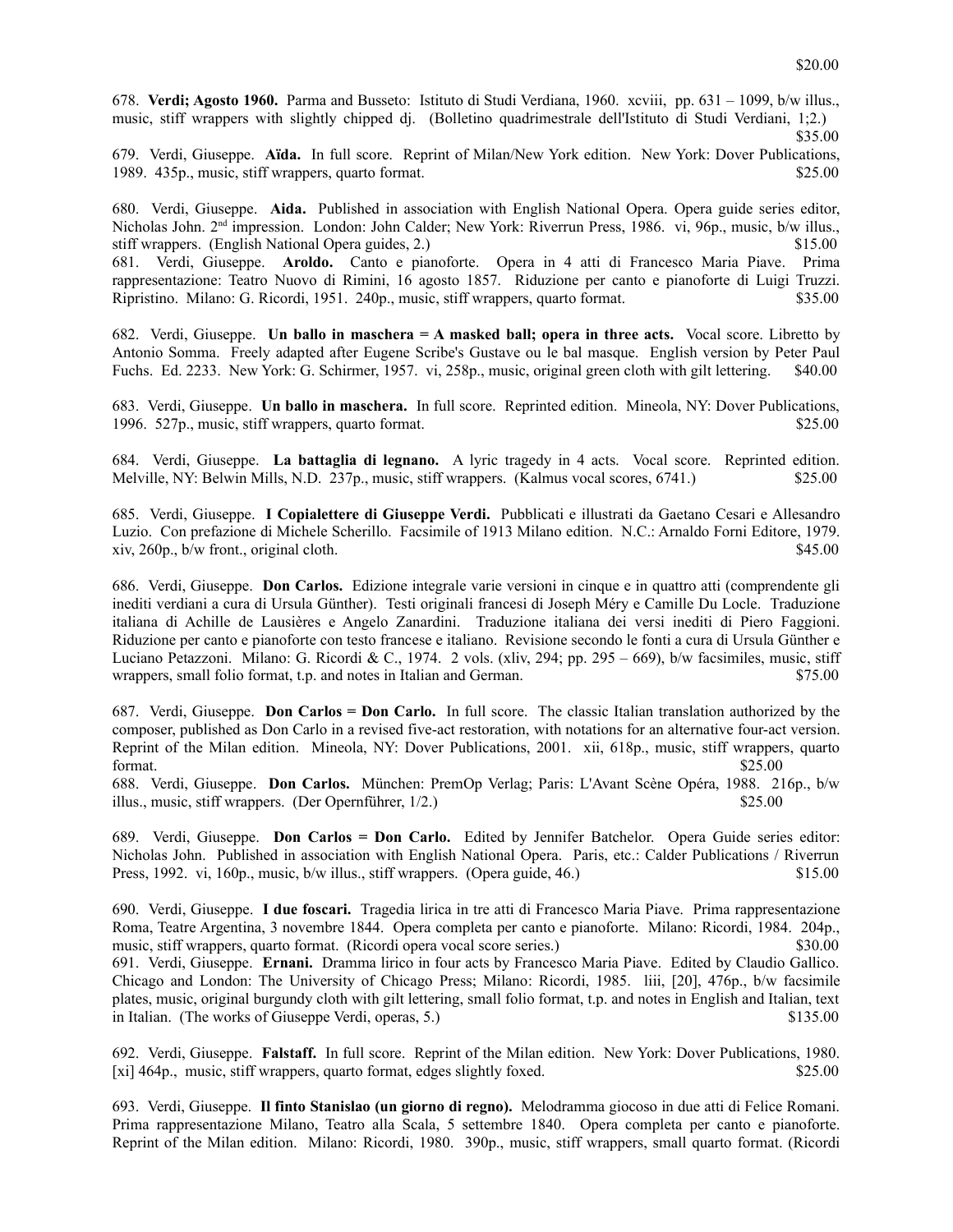opera vocal score series.) \$40.00 694. Verdi, Giuseppe. **Il finto Stanislao; un giorno di regno.** A melodrama in two acts. Vocal score. Melville, NY: Belwin Mills, N.D. 390p., music, stiff wrappers. (Kalmus vocal scores, 6730.) \$30.00

695. Verdi, Giuseppe. **The force of destiny = La forza del destino.** Published in association with English National Opera and The Royal Opera. Opera guide series editor, Nicholas John. London: John Calder; New York: Riverrun Press, 1983. vi, 112p., music, b/w illus., stiff wrappers. (Opera guide, 23.) \$15.00 696. Verdi, Giuseppe. **La forza del destino.** In full score. Reprinted edition. New York: Dover Publications, 1991. 614p., music, stiff wrappers, quarto format. \$25.00

697. Verdi, Giuseppe. **Letters of Giuseppe Verdi.** Selected, translated, and edited by Charles Osbourne. 1st edition. New York, etc.: Holt, Rinehart and Winston, 1972. 280p., music, b/w illus., di.  $$25.00$ 

698. Verdi, [Giuseppe]. **Luisa Miller.** A tragic melodrama in three acts. Vocal score. Melville, NY: Belwin Mills, N.D. 309p., music, stiff wrappers. (Kalmus vocal scores, 6742.) \$25.00

699. Verdi, Giuseppe. **Macbeth; melodramma in quattro atti.** Libretto di Francesco Maria Piave [e Andrea Maffei]. Musica di Giuseppe Verdi. Milano: Edizioni del Teatro alla Scala, 1997. 200p., many color and b/w illus., dj.  $\frac{1}{2}$  S45.00

700. Verdi, Giuseppe. **Macbeth; melodramma in quattro atti.** Di Francesco Maria Piave. Opera completa per canto e pianoforte. Riformato per il Teatro Lirico di Parigi ed ivi rappresentato il 21 Aprile 1865. A cura dr Mario Parenti (1960). Milano: Ricordi, 1960. 302p., music, original burgundy cloth, quarto format, minor ink annotation on index page at front. \$40.00

701. Verdi, Giuseppe. **Macbeth.** Published in association with English National Opera. Opera guide series editor, Nicholas John. London: John Calder; New York: Riverrun Press, 1990. vi, 96p., music, b/w illus., stiff wrappers. (Opera guide,  $41.$ )  $$15.00$ 

702. Verdi, Guiseppe. **Macbeth; opera in four acts.** Libretto by Francesco Maria Piave and Andre Maffei (based on Shakespeare's play). English version by Walter Ducloux. Ed. 2755. New York and London: G. Schirmer, 1961. iv, 320p., music, stiff wrappers, edges slightly foxed, text in Italian and English. (G. Schirmer opera score editions.

\$25.00

703. Verdi, Giuseppe. **A masked ball = Un ballo in maschera.** Published in association with English National Opera. Opera guide series editor, Nicholas John. London: John Calder; New York: Riverrun Press, 1989. 96p., music, b/w illus., stiff wrappers. (Opera guide, 40.) \$15.00

704. Verdi, Giuseppe. **Nabucodonosor.** Vocal score. Dramma lirico in four parts by Temistocle Solera. 1st performance: Milan, Teatro alla Scala, 9 March 1842. English version by Andrew Porter. Reduction for voice and piano based on the critical edition of the orchestral score published by the University of Chicago Press and Casa Ricordi edited by Roger Parker. Chicago and London: University of Chicago Press; Milan: Ricordi, 1996. lxii, 362p., music, stiff wrappers, quarto format. (Ricordi opera vocal score series.) \$35.00

705. Verdi, Giuseppe. **Otello.** Dramma lirico in quattro atti. Libretto di Arrigo Boito. Prima rappresentazione Milano, Teatro alla Scala, 5 Febbraio 1887. Partitura (nuovo edizione riveduta e correcta). Milano: Ricordi, 1980. 572p., b/w front., music, stiff wrappers, quarto format. (ricordi opera full score series.) \$35.00

706. Verdi, Giuseppe. **Otello.** In full score. Reprint of the Milan edition. New York: Dover Publications, 1986. 572p., music, stiff wrappers, quarto format. \$25.00

707. Verdi, Giuseppe. **Otello.** Published in association with English National Opera. Opera guide series editor, Nicholas John. 2nd impression. London: John Calder; New York: Riverrun Press, 1988. vi, 80p., music, b/w illus., stiff wrappers. (Opera guide, 7.) \$15.00

708. Verdi, Giuseppe. **Rigoletto.** In full score. Reprint of the Milan edition. New York: Dover Publications, 1991. 431p., music, stiff wrappers, quarto format. \$25.00

709. Verdi, Giuseppe. **Rigoletto.** Reprinted edition.Published in association with English National Opera. Opera guide series editor, Nicholas John. Paris, etc.: Calder Publications / Riverrun Press, 1991. 80p., music, b/w illus., stiff wrappers. (Opera guide, 15.) \$15.00

710. Verdi, Giuseppe. **Simon Boccanegra.** Opera completa per canto e pianoforte. Melodrama in un prologo e tre atti. Libretto di Francesco Maria Piave e Arrigo Boito. Prima rappresentazione: Venezia, Teatro La Fenice, 13 Marzo 1857. A cura de Mario Parenti. Reprint of the Milan edition. New York: Associated Music Publishers, 1963. 246p., b/w front.. music, stiff wrappers, quarto format. (Ricordi opera vocal score series.) \$30.00

711. Verdi, Giuseppe. **Simon Boccanegra.** Seconda versione. Melodramma in un prologo e tre atti. Libretto di Francesco Maria Piave con aggiunte e modifiche di Arrigo Boito. Prima rappresentazione Milano Teatro alla Scala, 24 marzo 1881. Partitura. San Giuliano: BMG Publications / Ricordi, 2004. 401p., music, stiff wrappers, quarto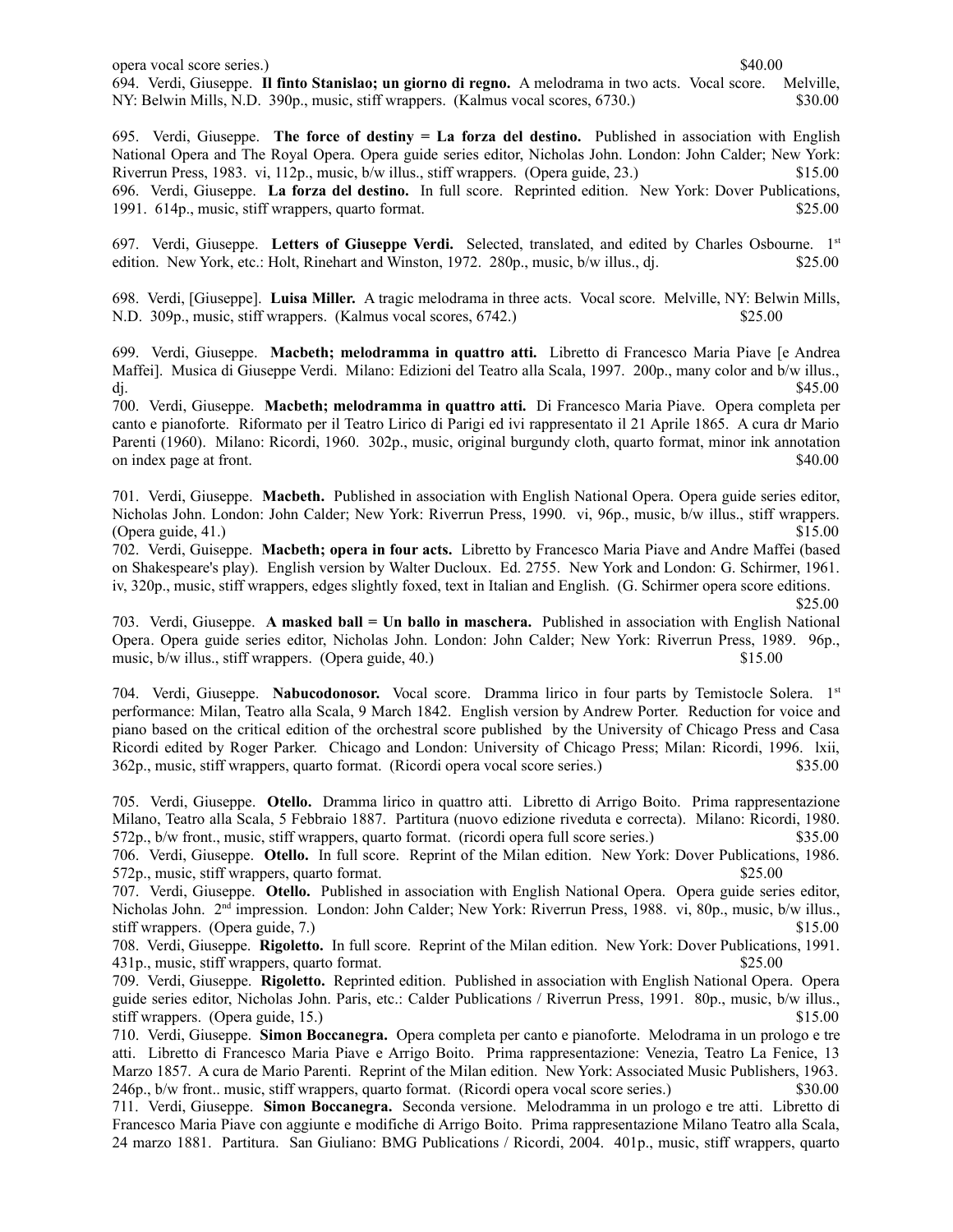712. Verdi, Giuseppe. **Simon Boccanegra.** Published in association with English National Opera and The Royal Opera. Opera Guide series editor: Nicholas John. London: John Calder; New York: Riverrun Press, 1985. 96p., music, b/w illus., stiff wrappers. (Opera guide, 32.) \$15.00

713. Verdi, Giuseppe. **Stiffelio.** Libretto [in three acts] by Francesco Maria Piave. Edited by Kathleen Kuzmick Hansell. Chicago and London: The University of Chicago Press; Milano: Ricordi, 2003. 2 vols. (lxxv, [12], 423; 164p.), music, original burgundy cloth with gilt lettering, t.p. and notes in English and Italian, text in Italian, first volume contains b/w facsimile plates and is bound in small folio format, second volume (critical commentary) is in octavo format and in English only,. (The works of Giuseppe Verdi, operas, 16.) \$175.00

714. Verdi, Giuseppe. **La traviata.** In full score. Reprint of the Milan edition. New York: Dover Publications, 1990. 423p., music, stiff wrappers, quarto format. \$25.00

715. Verdi, Giuseppe. **Il trovatore = The troubadour; an opera in four acts.** Vocal score. Libretto by S. Cammarano. The English version by Natalia Macfarren. With an essay on the history of the opera by E. Irenaeus Stevenson. Ed. 473. New York: G. Schirmer, 1926. 239p., music, original green cloth with gilt lettering. \$40.00

716. Verdi, Giuseppe. **Il trovatore.** In full score. Reprinted edition. New York: Dover Publications, 1994. 445p., music, stiff wrappers, quarto format.  $$25.00$ 

717. Verdi, Giuseppe. **Les vêpres siciliennes.** Paris: L'Avant Scène Opéra / Opérette, 1985. 145p., b/w illus., music, stiff wrappers. (Opéra et mythe, 6.) (Mensuel mai 1985, no. 75.) \$20.00

718. Verdi, Giuseppe. **The Verdi-Boito correspondence**. Edited by Marcello Conati & Mario Medici with a new introduction by Marcello Conati. English-language edition prepared by William Weaver. Chicago and London: University of Chicago Press, 1994. lxiv, 321p., music, dj.  $$35.00$ 

719. Verdi, Giuseppe. **Verdi intimo; carteggio di Giuseppe Verdi con il conte Opprandino Arrivabene, 1861 – 1886.** Raccolto e annotato de Annibale Alberti. Con prefazione di Alessandro Luzio. Verona: Casa Editrice A. Mondadori, 1931. xxv, 349p., b/w illus., original blue cloth, deckle edges. \$45.00 720. Verdi, Giuseppe. **Verdi; the man in his letters.** As edited and selected by Franz Werfel and Paul Stefan. Translated by Edward Downes. New York: Vienna House, 1973. 469p., music, b/w illus., stiff wrappers. \$25.00 721. Verdi, Giuseppe. **Verdi's Aida; the history of an opera in letters and documents.** Collected and translated by Hans Busch. Minneapolis: University of Minneapolis Press, 1978. lvi, 688p., music, b/w illus., dj. \$40.00

722. Verdi, Giuseppe. **Verdi's Falstaff in letters and contemporary reviews.** Edited and translated by Hans Busch. Bloomington and Indianapolis: Indiana University Press, 1997. lix, 637p., music, b/w illus., dj. \$40.00

723. Verdi, Giuseppe. **Verdi's Otello and Simon Boccanegra (revised version) in letters and documents**. Edited and translated by Hans Busch. Oxford: Clarendon Press, 1988. 2 vols. (lx, 891p.), b/w illus., music, dj. Contents: v. 1, Letters and telegrams. v. 2, Documents. \$125.00

724. Verdi, Giuseppe. **I vespri siciliani; an opera in five acts.** Vocal score. For soli, chorus, and orchestra. With Italian text. At top of t.p.: A Kalmus classic edition. K 06744. Reprinted edition. Miami: Warner Bros., N.D. 409p., music, stiff wrappers with metal ring binding, quarto format. \$35.00

725. Villamil, Victoria Etnier. **From Johnson's Kids to Lemonade Opera; the American classical singer comes of age**. Boston: Northeastern University Press, 2004. xix, 332p., b/w illus., dj.  $\frac{1}{2}$  \$35.00

726. Vivaldi, Antonio. **Magnificat per soli, coro a 4 voci miste ed orchestra**. A cura de G. Francesco Malipiero. Milano: Ricordi, 1959. 89p., music, original stiff wrappers, quarto format. \$25.00

727. Vogel, Jaroslav. **Leos Janacek; a biography**. Revised and edited by Karel Janovicky. 1st American edition. New York, London: W. W. Norton & Company, 1981. 439p., b/w illus., music, dj. \$30.00

728. Wagner, Cosima. **Cosima Wagner's diaries.** Edited and annotated by Martin Gregor-Dellin and Dietrich Mack. Translated and with an introduction by Geoffrey Skelton. 1<sup>st</sup> edition. New York and London: Harcourt Brace Jovanovich, 1978. 2 vols. (1200; 1200), b/w illus., dj. Contents: Vol. 1, 1869 – 1877; Vol. 2, 1878 – 1883. \$60.00

729. Wagner, Richard. **The flying Dutchman.** In full score. Edited by Felix Weingartner. Reprint of the Berlin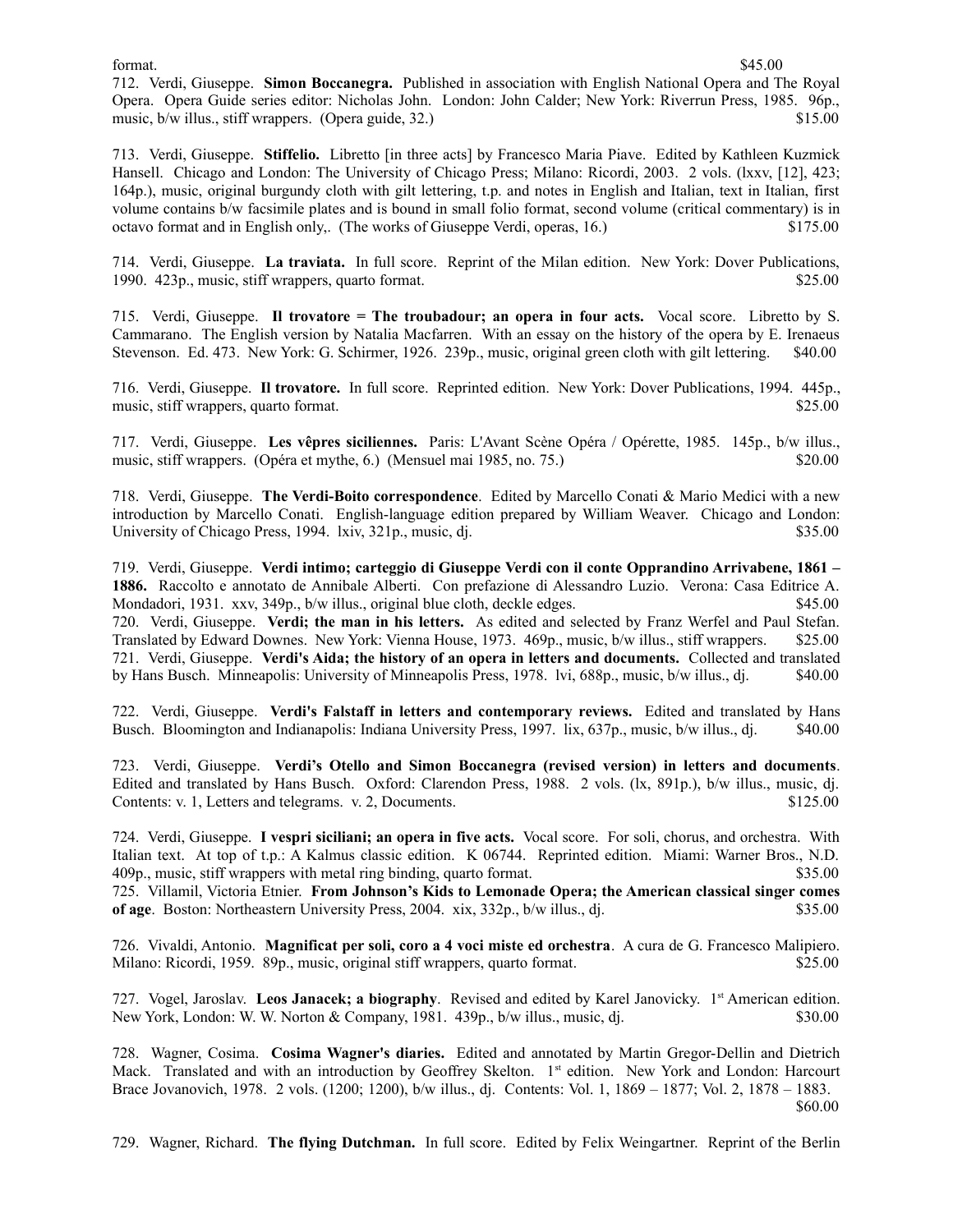edition. New York: Dover Publications, 1988. 415p., music, stiff wrappers, quarto format. \$20.00 730. Wagner, Richard. **Götterdämmerung.** In full score. Reprint of the Mainz edition. New York: Dover Publications, 1982. 615p., music, stiff wrappers, quarto format. \$35.00

731. Wagner, Richard. **Lohengrin; a romantic opera in three acts.** BB 193. New York: Broude Brothers, N.D. 401p., music, original blue cloth, small quarto format, scattered red pencil notation. \$45.00 732. Wagner, Richard. **Lohengrin.** In full score. Reprint of the Leipzig edition. New York: Dover Publications, 1982. 395p., music, stiff wrappers, quarto format. \$25.00

733. Wagner, Richard. **Die Meistersinger von Nürnberg.** Complete vocal and orchestral score. Reprint of the Leipzig edition. New York: Dover Publications, 1976. 823p., music, stiff wrappers, quarto format. \$20.00

734. Wagner, Richard. **Parsifal.** In full score. Reprint of the Leipzig edition. New York: Dover Publications, 1986. 592p., music, stiff wrappers, quarto format. \$25.00

735. Wagner, Richard. **Parsifal.** Opera guide series editor: Nicholas John. Published in association with English National Opera and The Royal Opera. London: John Calder; New York: Rivverrun Press, 1986. vi, 128p., music,  $b/w$  illus., stiff wrappers. (Opera guide, 34.)  $$15.00$ 

736. Wagner, Richard. **Das Rheingold.** In full score. Reprint of the Mainz edition. New York: Dover Publications, 1985. 320 [7]p., music, stiff wrappers, quarto format. \$20.00 737. Wagner, Richard. **The Rhinegold = Das Rheingold.** Opera guide series editor: Nicholas John. Published in association with English National Opera and The Royal Opera. London: John Calder; New York: Rivverrun Press, 1985. vi, 96p., music, b/w illus., stiff wrappers. (Opera guide, 35.) \$15.00

738. Wagner, Richard. **Richard Wagner.** London: Phaidon Press, 1997. 5 vols., music, b/w illus., stiff wrappers, publisher's stiff plastic slipcase. Contents: [vol. 1] Götterdämmerung, translation and commentary by Rudolph Sabor; [vol. 2] Die Walküre, translation and commentary by Rudolph Sabor; [vol. 3] Siegfried, translation and commentary by Rudolph Sabor; [vol. 4] Das Rheingold, translation and commentary by Rudolph Sabor; [vol. 5] Der Ring des Nibelungen, a companion volume by Rudolph Sabor. \$125.00

739. Wagner, Richard. **Siegfried.** In full score. Reprint of the Mainz edition. New York: Dover Publications, 1983. 439p., music, stiff wrappers, quarto format. \$25.00

740. Wagner, Richard. **Tannhäuser und der Sängerkrieg auf der Wartburg.** Romantische Oper in drei Aufzügen. Text von Komponisten. Dresdener und Pariser Fassung. Leipzig: Edition Peters, 1982. 419p., music, original green cloth with gilt lettering, small quarto format. \$55.00

741. Wagner, Richard. **Tannhäuser.** In full score. Reprint of the Leipzig edition. New York: Dover Publications, 1984. 574p., music, stiff wrappers, quarto format. \$25.00

742. Wagner, Richard. **Tannhäuser.** Published in association with English National Opera and The Royal Opera. Opera guide series editor, Nicholas John. London: John Calder; New York: Riverrun Press, 1988. vi, 96p., music, b/w illus., stiff wrappers. (Opera guide, 39.) \$15.00

743. Wagner, Richard. **Tristan and Isolde.** Published in association with English National Opera and The Royal Opera. Opera guide series editor, Nicholas John. London: John Calder; New York: Riverrun Press, 1981. vi, 96p., music, b/w illus., stiff wrappers. (English National Opera guide, 6.) \$15.00

744. Wagner, Richard. **Twilight of the gods = Götterdämmerung.** Opera guide series editor: Nicholas John. Published in association with English National Opera and The Royal Opera. London: John Calder; New York: Rivverrun Press, 1985. vi, 128p., music, b/w illus., stiff wrappers. (Opera guide, 31.) \$15.00

745. Wagner, Richard. **The Valkyrie = Die Walküre.** Opera guide series editor: Nicholas John. Published in association with English National Opera. Reprinted edition. Paris, etc.: Calder Publications Limited / Riverrun Press, 1993. vi, 112p., music, b/w illus., stiff wrappers. (Opera guide, 21.) \$15.00

746. Wagner, Richard. **Die Walküre.** Complete vocal and orchestral score. Reprint of the Leipzig edition. New York: Dover Publications, 1978. 710p., music, stiff wrappers, quarto format. \$25.00 747. Wagner, Wolfgang. **Acts; the autobiography of Wolfgang Wagner.** Translated from the German by John Brownjohn. 2<sup>nd</sup> impression. London: Weidenfeld & Nicolson, 1995. xii, 324p., b/w illus., dj. \$30.00

748. Waleffe, Pierre. **Giuseppe Verdi.** Introduced by Peter Petit. Translated by Adel Negro. Genève: Editions Minerva, 1969. 110p., many b/w illus., stiff printed boards. \$25.00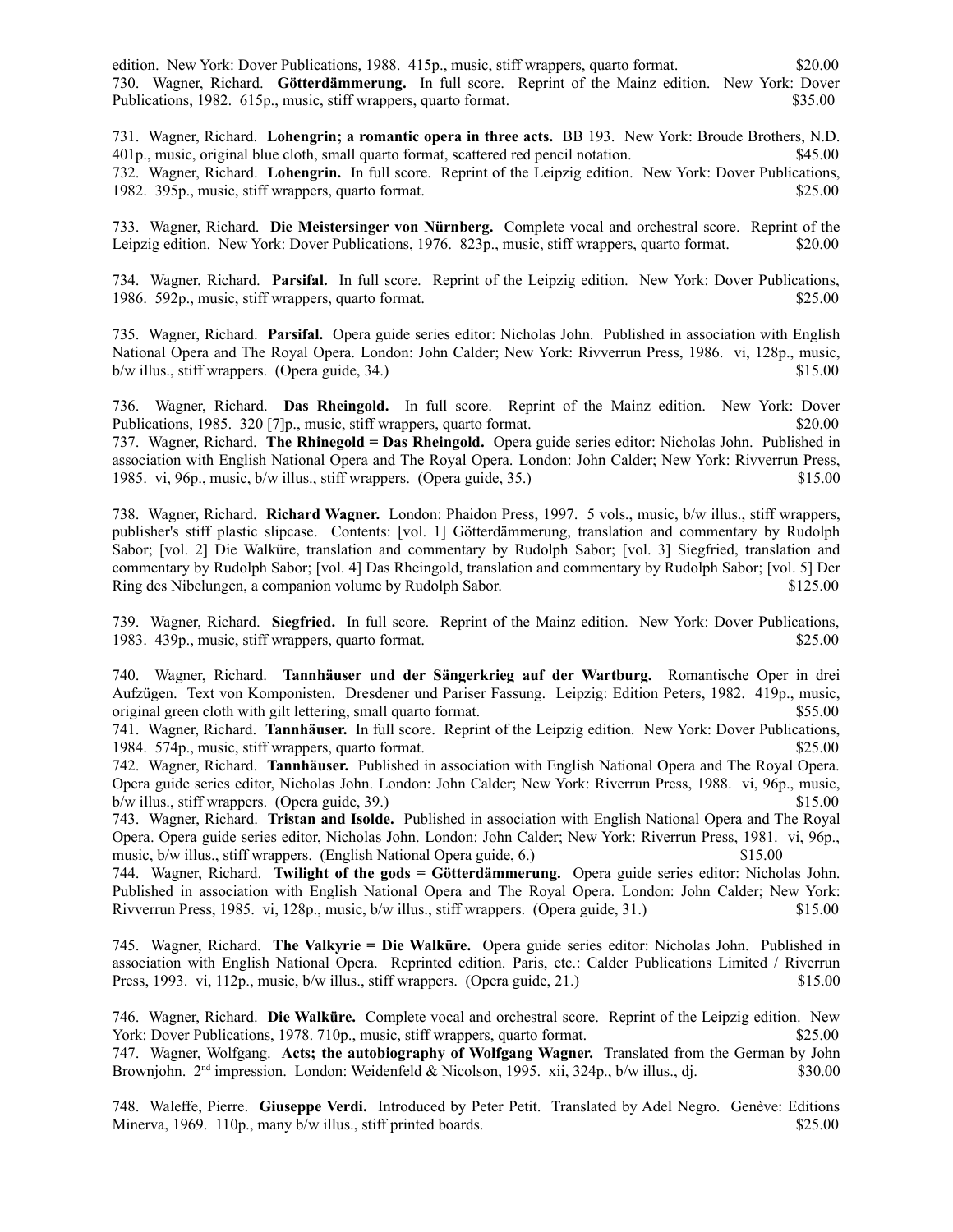749. Walsh, T. J. **Second Empire opera; the Théâtre Lyrique Paris, 1851 – 1870.** London: John Calder; New York: Riverrun Press, 1981. x, 384p., b/w illus., di. (The history of opera.) \$35.00

750. Warrack, John. **Tchaikovsky ballet music.** Seattle: University of Washington Press, 1979. 72p., music, stiff wrappers. (BBC music guides, 41.) \$15.00

751. Wayner, Robert J. **What did they sing at the Met?** New York: Wayner Publications, 1971. vi, 83p., stiff wrappers, quarto format. A record of roles performed in New York and on tour by noted artists in Metropolitan Opera history. \$25.00

752. Weaver, William. **The golden century of Italian opera; from Rossini to Puccini.** New York: Thames and Hudson, 1980. 256p., 168 color and b/w illus., dj., quarto format. \$40.00

753. Weaver, William and Martin Chusid. **The Verdi companion.** Edited by William Weaver and Martin Chusid. 1<sup>st</sup> edition. New York and London: W. W. Norton & Company, 1979. xvi, 366p., music, b/w illus., dj. \$25.00

754. Weaver, William. **Verdi; a documentary study**. Compiled, edited and translated by William Weaver. London: Thames and Hudson, 1978. 256p., 318 colored and b/w illus., dj. quarto format). \$45.00

755. Weber, Carl Maria von. **Der Freischütz.** Complete vocal and orchestral score. Reprint of the Leipzig edition. New York: Dover Publications, 1977. 203p., music, stiff wrappers, quarto format. \$25.00

756. Weill, Kurt. **Aufstieg und Fall der Stadt Mahagonny; Oper in drei Akten.** Text von Bertolt Brecht. Klavierauszug von Norbert Gingold. Nach den Autographen und hinterlassenen Korrekturen des Komponisten sowie anderen Quellen revidiert von David Drew (1969). [Vienna]: Universal Edition, 1969. [x], 327p., music, stiff wrappers, quarto format.  $$35.00$ 

757. Weill, Kurt and Lotte Lenya. **Speak low (when you speak love).** Edited and translated by Lys Symonette and Kim H. Kowalke. Berkeley and Los Angeles: University of California Press, 1996. [vi] 554p., many b/w illus., dj. \$35.00

758. Weiner, Marc A. **Richard Wagner and the anti-Semitic imagination.** Lincoln and London: University of Nebraska Press, 1995. xv, 439p., music, b/w illus., dj. (Texts and contexts, 12.) \$35.00

759. Weinstock, Herbert. **Donizetti and the world of opera in Italy, Paris & Vienna in the first half of the nineteenth century.** London: Methuen & Co., 1964. xxii, 454p., b/w illus., dj. \$35.00

760.. Weinstock, Herbert. **Rossini; a biography.** 1 st edition.New York: Alfred A. Knopf, 1968. xviii, 560p., xlvi, music, color front., b/w illus., dj., deckle edges. \$30.00

761. Weinstock, Herbert. **Vincenzo Belluni; his life and his operas.** 1 st edition.New York: Alfred A. Knopf, 1971. xx, 554p., xxxviii, music, b/w illus., dj., deckle edges. \$30.00

762. Wheeler, Hugh. **A little night music; a new musical comedy**. Music and lyrics by Stephen Sondheim, suggested by a film by Ingmar Bergman. Original produced and directed on Broadway by Harold Prince, illustrated with a drawing by Al Hirschfeld and photographs. New York: Dodd, Mead & Company, 1973. [vii] 182p., b/w illus., chipped dj.  $$20.00$ 

763. White, Eric Walter. **Benjamin Britten; his life and operas.** Berkeley and Los Angeles: University of California Press, 1970. 256p., music, b/w illus., dj., ex-libris. \$30.00

764. Whittaker, W. Gillies. **The cantatas of Johann Sebastian Bach; sacred and secular.** Reprinted edition. Oxford and New York: Oxford University Press, 1985. 2 vols. (xiv, 718; 762p.), music, stiff wrappers, ex-libris.

765. Whittlesey, Walter R. and O. G. Sonneck. **Catalogue of first editions of Stephen C. Foster (1826-1864)**. Washington: Government Printing Office, 1915. 79p., original burgundy cloth, ex libris. At head of t.p.: Library of Congress. \$35.00

766. Wilcox, Michael. **Benjamin Britten's operas.** Bath, Somerset, UK: Absolute Press, 1997. 96p., b/w illus., stiff wrappers. (Outlines.) \$15.00

767. Wiley, Roland John. **Tchaikovsky's ballets: Swan Lake, Sleeping Beauty, Nutcracker.** Reprint of 1985 edition. Oxford: Clarendon Press, 1997. xvi, 429p., music, b/w illus., stiff wrappers. (Oxford monographs on

 <sup>\$45.00</sup>